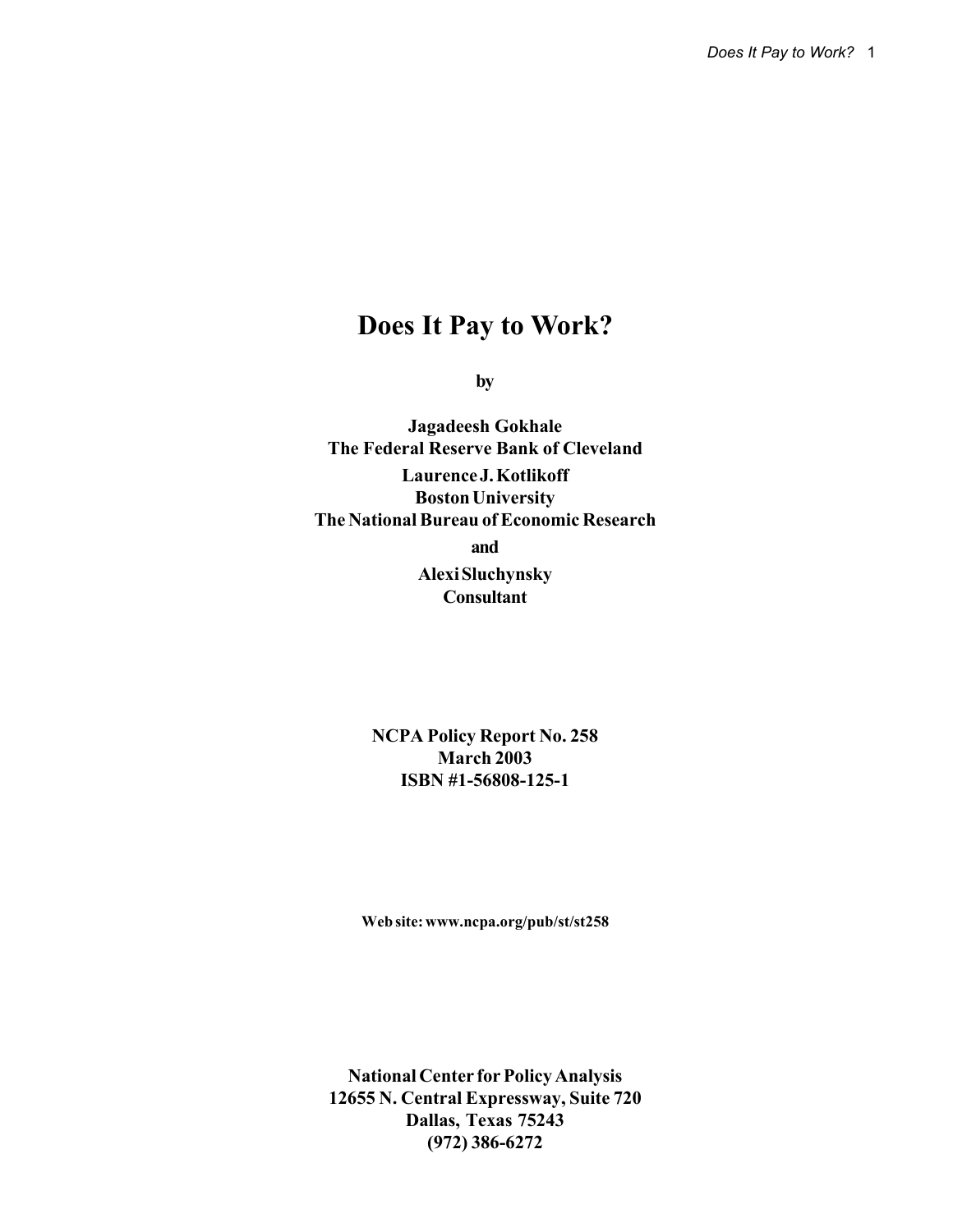# **Executive Summary**

What is the economic reward for working? The answer is surprisingly complicated. Going to work, earning a living, and spending one's earnings over time raises a variety of taxes and government benefits and lowers a variety of taxes and benefits — and not just in the current year, but in all future years as well.

If you save and invest some of you current earnings and spend the proceeds in the future, you'll raise your future capital income taxes as well as consumption taxes. You'll also limit your ability to qualify for the receipt of future income- and asset-tested government tax credits and welfare benefits. Earning more today will also affect the calculation of your future Social Security benefits as well as the federal income tax assessed on those benefits.

In order to sort through all of these effects, we consider a two-earner couple at various levels of income. The couple has two children and they are assumed to take advantage of a wide array of tax avoidance opportunities, including the mortgage interest deduction, the earned-income tax credit, and the child tax credit. When qualified, the couple also receives the full array of transfer benefits, including Food Stamps and Medicaid.

By incorporating all of the fiscal policies that affect households through time, our model is able to calculate the lifetime consequences of a lifetime of employment. We conclude that:

- The overall fiscal system is highly progressive, particularly at the low end of the income distribution.
- Americans at every income level face a lifetime marginal net tax rate greater than 50 percent.
- That is, for every dollar they earn, they will lose more than 50 cents in higher taxes and reduced transfer benefits.

Furthermore, the highest marginal net tax rates are not imposed on the highest-income families. They are imposed on those with the lowest earnings. For example:

- At two times the minimum wage (\$42,800), working couples get to keep less than 30 cents out of each dollar they earn.
- $\bullet$  At 1.5 times the minimum wage (\$32,100), they get to keep less than 20 cents out of each dollar they earn.
- By contrast, a couple earning \$200,000 a year gets to keep 44 cents.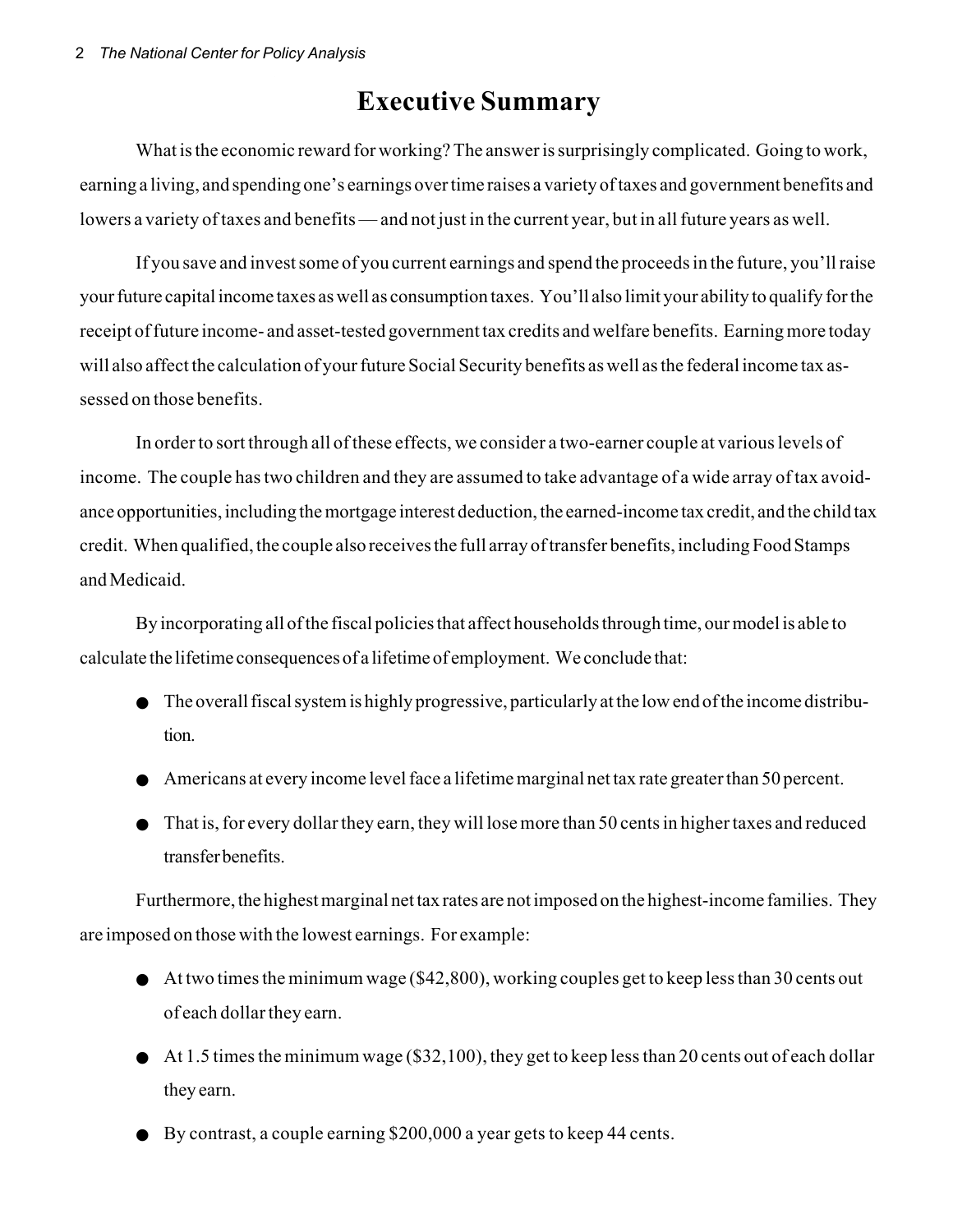The disincentives to work at the low end of the income scale are even worse if we compare parttime with full-time work:

- A minimum-wage couple that moves from half-time to full-time work will lose 97 cents out of every extra dollar they both earn.
- At 1.5 times the minimum wage, the couple will lose \$1.06 for every extra \$1.00 they earn; for this couple, *working more literally means having less.*

What causes these marginal tax rates to be so high? In general, loss of transfer benefits is more important for lower-income families, while direct taxes on income are more important for higher-income families. Among full-time working couples:

- $\blacklozenge$  At \$32,100 (1.5 times the minimum wage), two-thirds of the marginal net tax rate consists of the loss of transfer benefits, while a little more than one in five dollars is lost to income and payroll taxes.
- $\bullet$  At \$64,300 (triple the minimum wage), half of the marginal net tax rate consists of a loss of benefits, while two in five dollars are lost to income and payroll taxes.
- At \$321,400 (15 times the minimum wage), four in five dollars of the marginal net tax are lost to income and payroll taxes.

Marginal net tax rates for low-income families are so draconian because our system makes a very generous package of welfare benefits available to people who do not work and then begins taking away those benefits at a steep rate as they begin to earn a modest income. In our model, for example:

- A couple with two children can expect \$489,100 in lifetime benefits if they never work.
- $\bullet$  However, if both spouses work full-time and each earns about \$16,000, the loss of Medicaid and other welfare benefits will cost them two-thirds of their income over the whole of their worklife.

When all taxes and benefits are considered, the American fiscal system is fairly progressive — at least toward the lower half of the income spectrum. That is, the lower your income, the more generously you are treated. But the price of that generosity is lifetime marginal net tax rates that make working for a living very unattractive.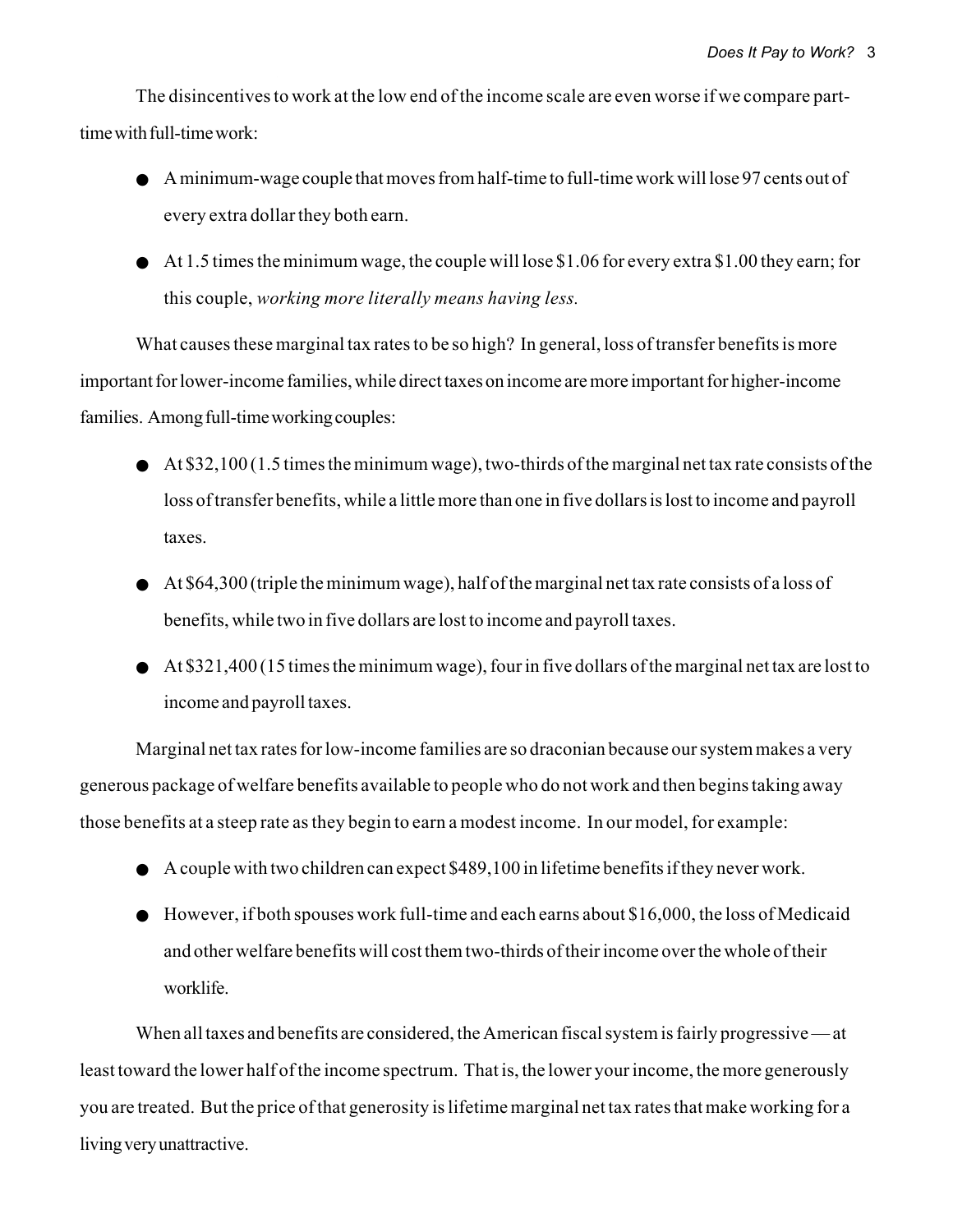**Introduction**<sup>1</sup>

Does it pay to work? That is a tough question to answer. In general, more work means a higher income and, therefore, higher taxes. A higher income usually also leads to fewer entitlement benefits (such as Food Stamps). Moreover, the effects of working today are not limited to today's higher taxes and today's loss of entitlement benefits. Income earned today also affects future taxes and future benefits. In particular, there are five important links between today's decisions and their future consequences:

- Earning more today typically leads to more saving and, therefore, more assets and more income from assets in the future; however, that higher future capital income will result in higher future income taxes.
- More assets and more income in the future also will mean fewer future benefits from entitlement programs that are linked to the income and assets of the recipients (such as Medicaid).
- Earning more today typically will lead to more consumption in the future because asset accumulation makes more consumption possible; however, that higher consumption will result in higher consumption taxes.
- Earning more today will lead to higher Social Security benefits in the future.
- More non-Social Security income in the future, caused by higher earnings and more saving today, will increase the tax on future Social Security benefits.

**Calculating the Costs and Benefits of Working.** As the above list indicates, understanding the full consequences of deciding to work requires taking into account all future taxes workers will pay plus all future transfer payments workers will lose from going to work. To illustrate this lifetime tax analysis, we have chosen a representative two-earner couple. The couple is assumed to rent in the early years and eventually buy a house. They have two children, who grow up and attend college. Over time, the couple has many opportunities to interact with the tax system by, for example, taking advantage of the mortgage interest deduction and the child tax credit, deciding whether to itemize deductions, paying Federal Insurance Contribution Act (FICA) taxes, paying state income taxes, and using their after-tax earnings to pay sales taxes.

We assume that couples enter the labor market at a specific wage and that their income grows by 1 percent per year in real terms, and we consider this couple at different income levels. For example, if they earn a low income they benefit from the Earned Income Tax Credit (EITC) and the credit for retirement account contributions. If they earn a high income, they are penalized

*"To determine if work pays, we must consider lifetime taxes paid and government benefits lost as a result of working."*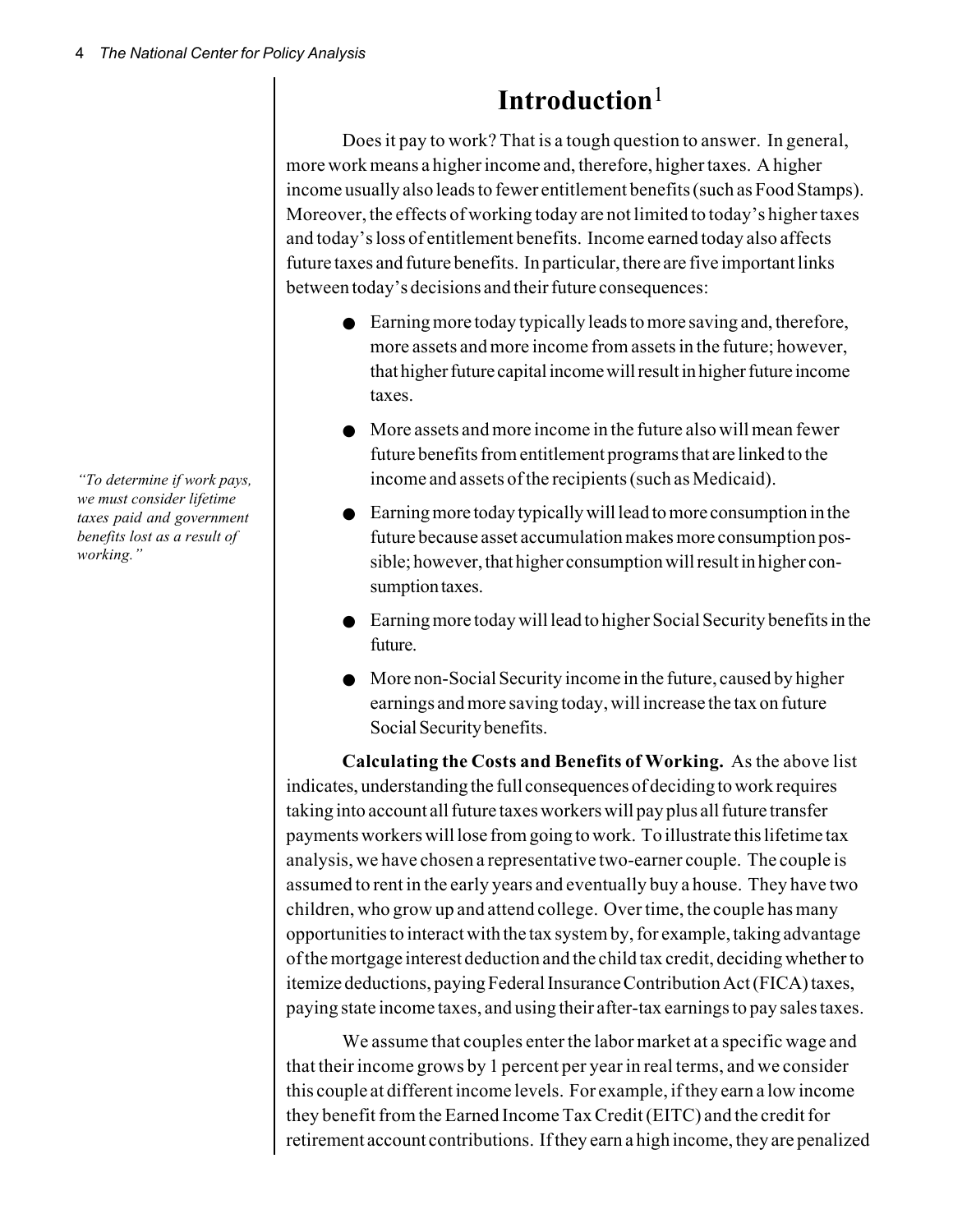by the phase-out of itemized deductions and by the alternative minimum tax. We approach entitlement benefits in a similar way. If they earn a low income, the family qualifies for "welfare" benefits including cash assistance, Food Stamps and Medicaid. As their level of income or assets rises, these benefits phase out.

Our approach is also probabilistic. In any given year, there is some chance one or both spouses will die. The death of a spouse triggers entitlement benefits for the remaining spouse and the children (such as survivors benefits under Social Security). These benefits are also affected by what the deceased spouse was earning. We calculate expected taxes and expected benefits for the couple. We do so by calculating the taxes and benefits for each possible lifetime. To get an expected result, we sum over all possible lifetimes, each weighted by its probability of occurring.

Our approach is also comprehensive. We include every major tax and transfer program. In the case of taxes, we include employer-paid taxes, whether corporate income taxes or employer-paid FICA taxes.

**The Complexity of the U.S. Tax and Transfer Benefit Programs.** It is difficult to exaggerate the complexity of the taxes and transfer programs American workers face. Mastering the federal income tax alone is a major challenge because it has so many special provisions. These include the inflationindexation of tax brackets, the partial and graduated taxation of Social Security benefits above two noninflation-indexed thresholds, the treatment of retirement account contributions and withdrawals, the phase-out of itemized deductions, the Earned Income Tax Credit, the child tax credit, the alternative minimum tax, and the recently legislated credit to low-income households for contributing to retirement accounts.

As if the federal income tax were not difficult enough to decipher, almost all states have income taxes with their own special provisions. For example, Massachusetts has an exemption for the elderly, a child deduction, a rental deduction, and a deduction for employee-paid payroll taxes. Compared to these state taxes, the FICA payroll tax seems straightforward.

As the various interrelated social welfare programs have grown, the U.S. system of transfer benefits has become extremely complicated. It now includes Food Stamps, Medicaid, traditional welfare — renamed Temporary Assistance for Needy Families (TANF), Supplemental Security Income (SSI), housing assistance programs, the Low-Income Home Energy Assistance Program (LIHEAP), the Special Supplemental Nutrition Program for Women, Infants and Children (WIC), and several other programs.

**Software Program.** Understanding the effective net tax on work requires an intertemporal model capable of carefully determining tax and transfer payments at each stage of a person's life cycle, based in part on economic choices in prior periods. This study uses ESPlanner, a financial planning software program developed by Economic Security Planning, Inc., to study the net

*"A low-income couple with children is eligible for many tax benefits and transfers that aren't available to middle-income workers."*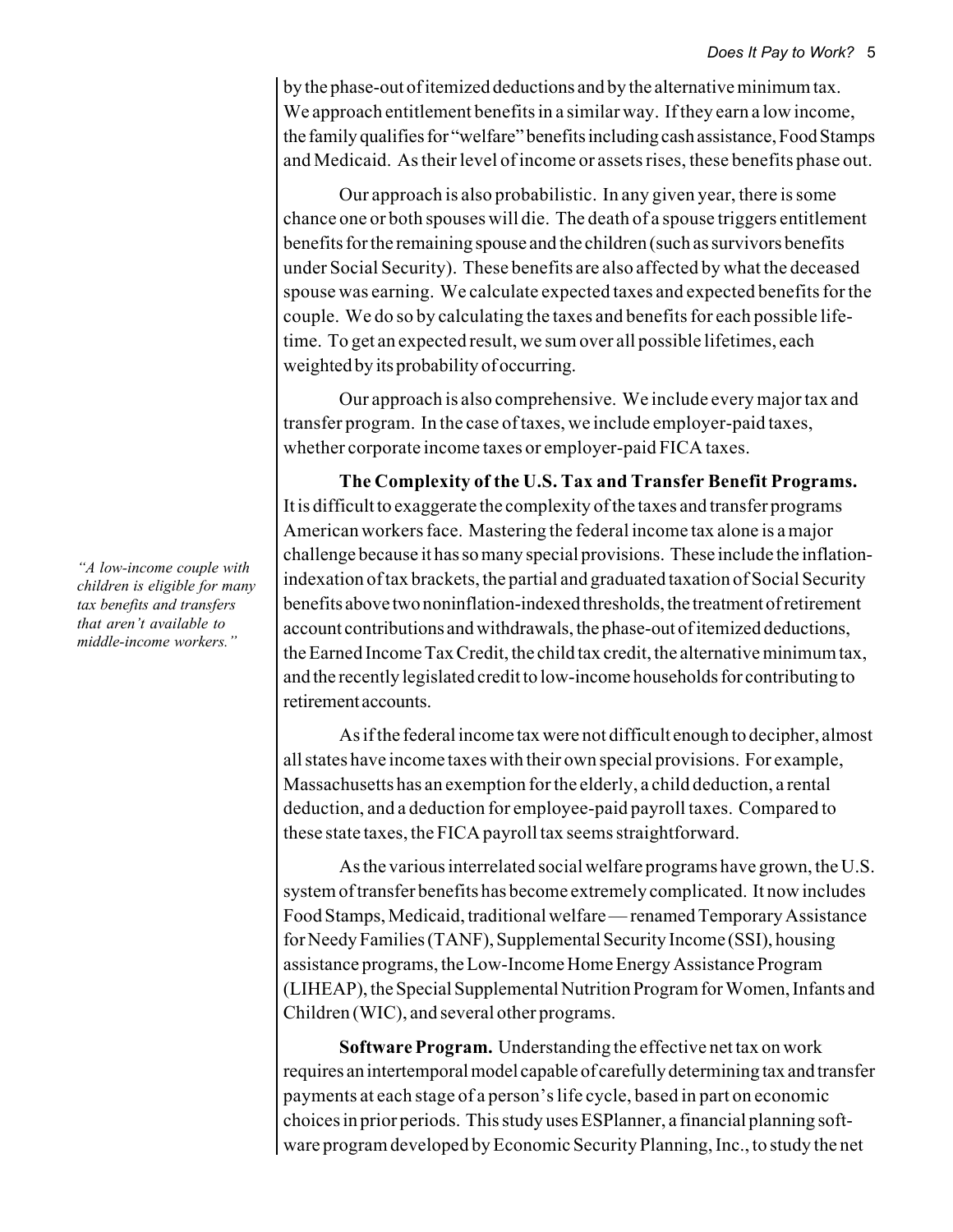tax levied on workers with different earnings capacities. ESPlanner smooths households' living standards subject to constraints on their capacities to borrow. In so doing, it makes highly detailed, year-by-year federal and state income tax and Social Security benefit calculations. [See Appendix for details.]

**Reporting the Results.** In expressing the results of this study, we have chosen multiples of the minimum wage. A full-time worker earning the minimum wage of \$5.15 an hour will earn \$10,700 a year. When both spouses earn the minimum wage, their family income will be \$21,400. If both spouses earn twice the minimum wage (\$10.30 an hour), their joint annual income will be \$42,800.

# **Lifetime Taxes and Lifetime Transfer Benefits**

In order to assess the consequences of going to work, we need to calculate over a lifetime the extra taxes paid and extra benefits received or sacrificed as a result of that decision. In what follows, all lifetime taxes and transfer benefits are reported as present values.

**Lifetime Taxes.** Table I presents the couple's expected lifetime taxes and benefits, measured in current dollars. If we ignore the lowest income levels, the table shows:

#### **TABLE I**

# **Present Values of Lifetime Taxes and Transfer Benefits of Working Couples**

**(in year 2002 dollars)**

| <b>Initial Annual</b><br><b>Household Income</b> | <b>Present Value of</b><br><b>Lifetime Taxes</b> | <b>Present Value of</b><br><b>Lifetime Transfer Benefits</b> |
|--------------------------------------------------|--------------------------------------------------|--------------------------------------------------------------|
| \$21,400                                         | \$101,500                                        | \$268,600                                                    |
| \$32,100                                         | \$206,400                                        | \$109,100                                                    |
| \$42,800                                         | \$302,300                                        | \$93,700                                                     |
| \$64,300                                         | \$509,600                                        | \$90,700                                                     |
| \$85,700                                         | \$746,200                                        | \$104,100                                                    |
| \$107,100                                        | \$994,500                                        | \$110,600                                                    |
| \$128,500                                        | \$1,271,000                                      | \$116,800                                                    |
| \$150,000                                        | \$1,533,000                                      | \$123,100                                                    |
| \$171,400                                        | \$1,785,400                                      | \$127,700                                                    |
| \$192,800                                        | \$2,014,900                                      | \$127,700                                                    |
| \$214,200                                        | \$2,242,000                                      | \$127,700                                                    |
| \$321,400                                        | \$3,435,600                                      | \$127,700                                                    |
| Source: Table II-A in the Appendix.              |                                                  |                                                              |

*"At different income levels, a two-earner couple faces different lifetime tax burdens and lifetime benefits."*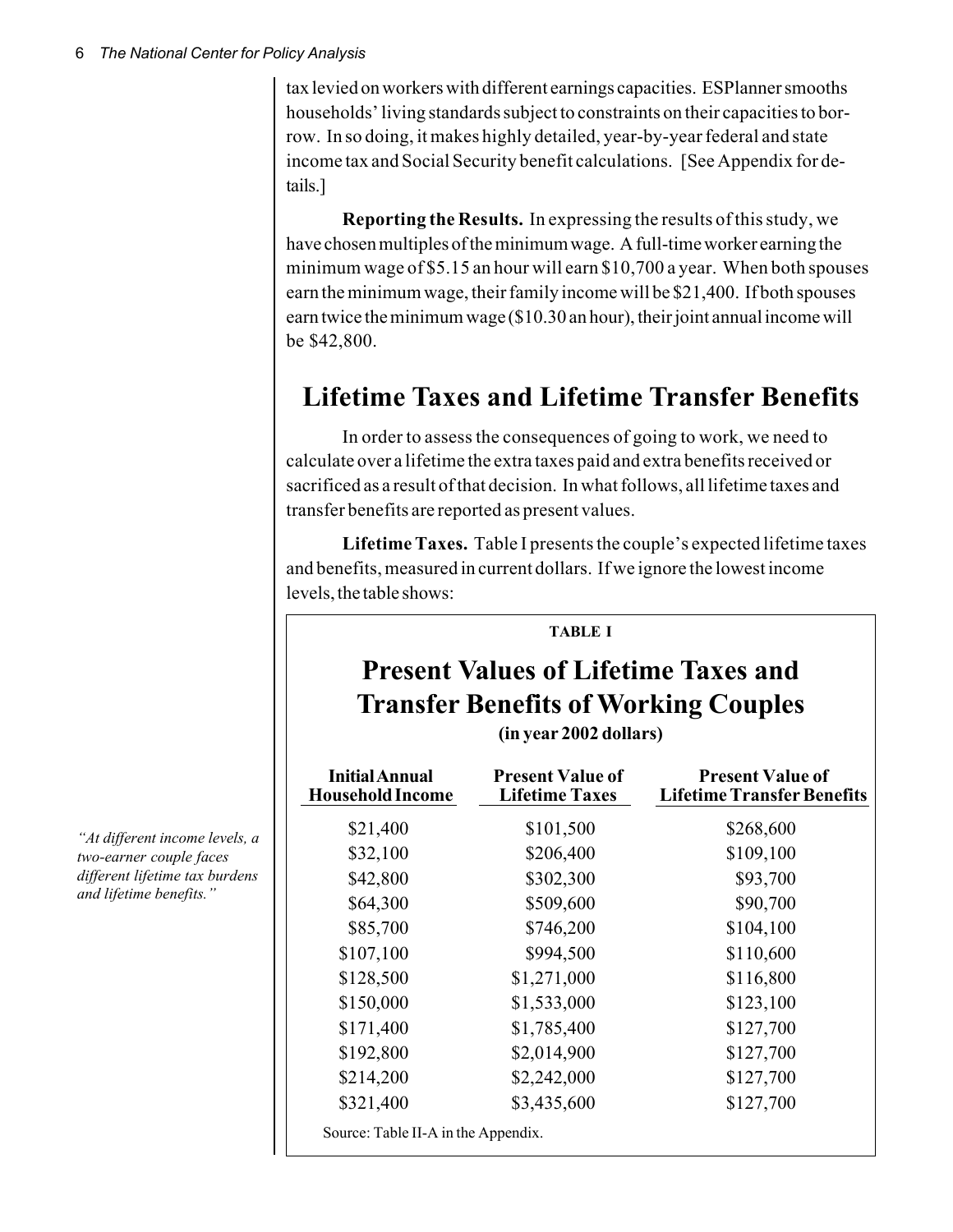- A couple earning twice the minimum wage can expect to pay more than \$300,000 in taxes over the course of their lifetimes — an amount equal to about seven times their initial annual income.
- A couple earning about \$100,000 can expect to pay close to a million dollars in lifetime taxes — an amount equal to almost 10 times their initial annual earnings.
- At higher levels of income, expected lifetime taxes tend to be between 10 and 11 times initial annual earnings, regardless of the amount earned.

On the tax side, then, our system is mildly progressive. As a percent of lifetime income, the tax burden rises modestly as income rises, then levels off once income rises above \$100,000.

**The Composition of Lifetime Taxes.** One reason why the overall tax system is not more progressive is that people pay different types of taxes at different income levels. Although the rate structure of the federal income tax system is fairly progressive, payroll taxes tend to be proportional to income (although typically capped at a certain income level) and consumption taxes tend to be regressive, taking a larger portion of lower family incomes. In general, the tax burden borne by lower-income families tends to be weighted toward proportional and regressive taxes. As Figure I shows:

- For a family earning \$32,100 a year  $(1.5 \text{ times the minimum wage})$ , half the taxes paid are payroll taxes and only 30 percent are income taxes.
- $\bullet$  By contrast, for a family earning \$321,400 (15 times the minimum wage), three-fourths of all taxes are paid in the form of income taxes, and less than one in five tax dollars comprises payroll taxes.

**Lifetime Transfer Benefits.** Returning to Table I, note that a couple in which both spouses initially earn the minimum wage and remain at the bottom of the income ladder throughout their working lives can expect to pay more than \$100,000 in taxes over their lifetime. However, they can expect to receive back almost \$270,000 in benefits. Thus a low-income household gets a very good return on its taxes. (Note, however, that it is very difficult to work full time and earn only a minimum wage income for four to five decades.) Going beyond the lowest income level, Table I shows that:

- $\bullet$  A couple earning twice the minimum wage (\$42,800) can expect to receive about \$94,000 in lifetime entitlement benefits, measured in current dollars.
- $\bullet$  At four times the minimum wage (\$85,700), the couple's expected entitlement benefits rise to \$104,000.
- At an income level of about \$150,000, the couple's entitlement benefits reach about \$127,000, where they remain, regardless of the size of the family's income.

*"Half of the lifetime tax burden of a low-income couple consists of payroll taxes."*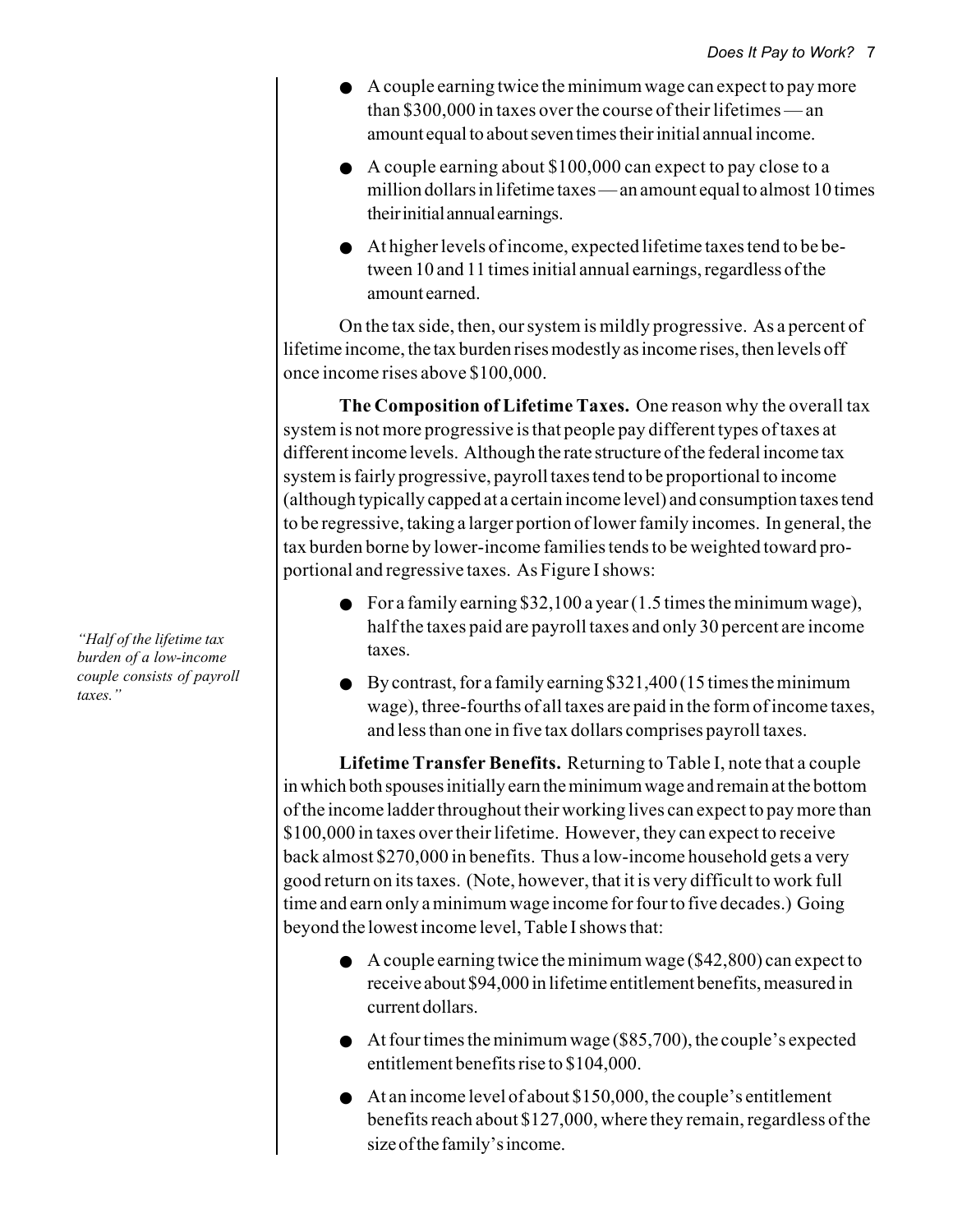

*"A high-income couple pays three-fourths of its taxes in the form of income taxes."*

Unlike taxes, which tend to be proportional to income once a certain income level is reached, transfer benefits tend to be constant once a certain income level is reached. This means that benefits as a percent of income tend to fall as income rises.

- At twice the minimum wage, couples can expect to get back about \$1 in transfer benefits for every \$3 they pay in taxes.
- At four times the minimum wage, couples can expect to get back less than one in seven dollars they pay in taxes.
- At about \$200,000 in income, they can expect to get back less than one in 16 tax dollars.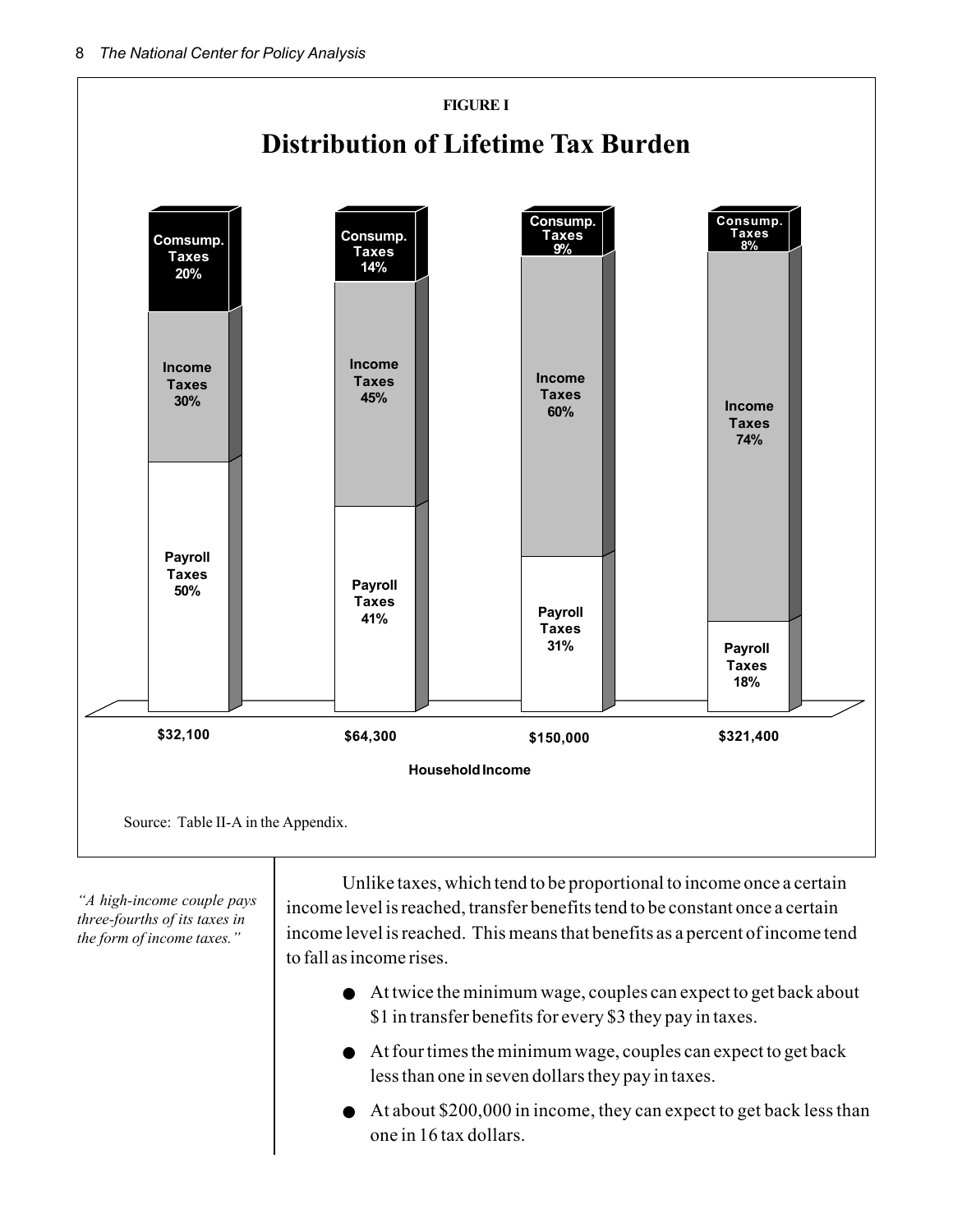**Composition of Transfer Benefits.** The principal reason why transfer programs tend to be more progressive than the tax system is that many programs are means-tested. Although rich and poor alike participate in Medicare and Social Security, only low-income families have access to means-tested benefits, the most important of which is Medicaid. As Figure II shows:

- About 70 percent of all transfer benefits received by a couple earning the minimum wage over the course of their working lives consists of Medicaid benefits, and only one in four dollars is in the form of Social Security and Medicare benefits.
- $\bullet$  By contrast, a couple earning \$150,000 (seven times the minimum wage) receives all of its transfer benefits in the form of Social Security (73 percent) and Medicare (27 percent).



*"About 70 percent of the transfer benefits of a minimum wage couple is Medicaid, while Social Security is three-fourths of the benefits of high-wage couples."*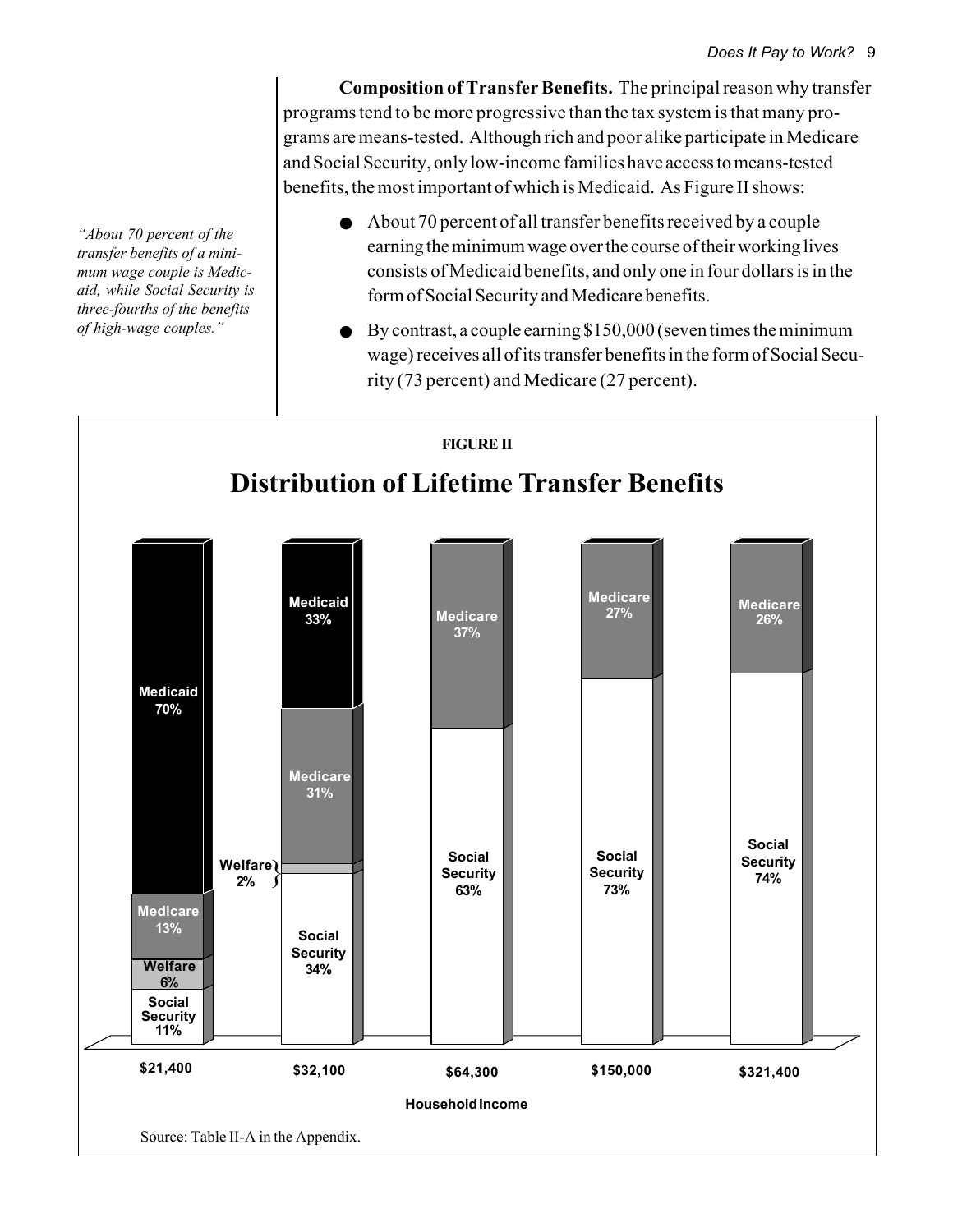

**Policy Implications.** From these observations, we can draw three conclusions with important public policy implications. First, most Americans can expect to get back in the form of entitlement benefits only a fraction of what they pay in taxes, although they do receive other government services that presumably are worth paying for. Second, the system as a whole is quite progressive, with low- and moderate-income families having a more favorable relationship with the state than higher-income families. Third, most of the progressivity in our system comes on the benefit side rather than on the tax side of fiscal policy.

One way to appreciate the amount of overall progressivity in the system is to calculate an average lifetime net tax rate, defined as the ratio of lifetime taxes net of any transfer benefits received to lifetime income. The result of that calculation is shown in Figure III. As in Table I, Figure III shows that a couple in which both spouses earn the minimum wage over the whole of their working lives can expect to receive far more in transfer benefits (including EITC refunds) than they pay in taxes. (Yet, as noted above, it is very difficult for someone to stay at the minimum wage over the whole of a work-life.) At 1.5 times the

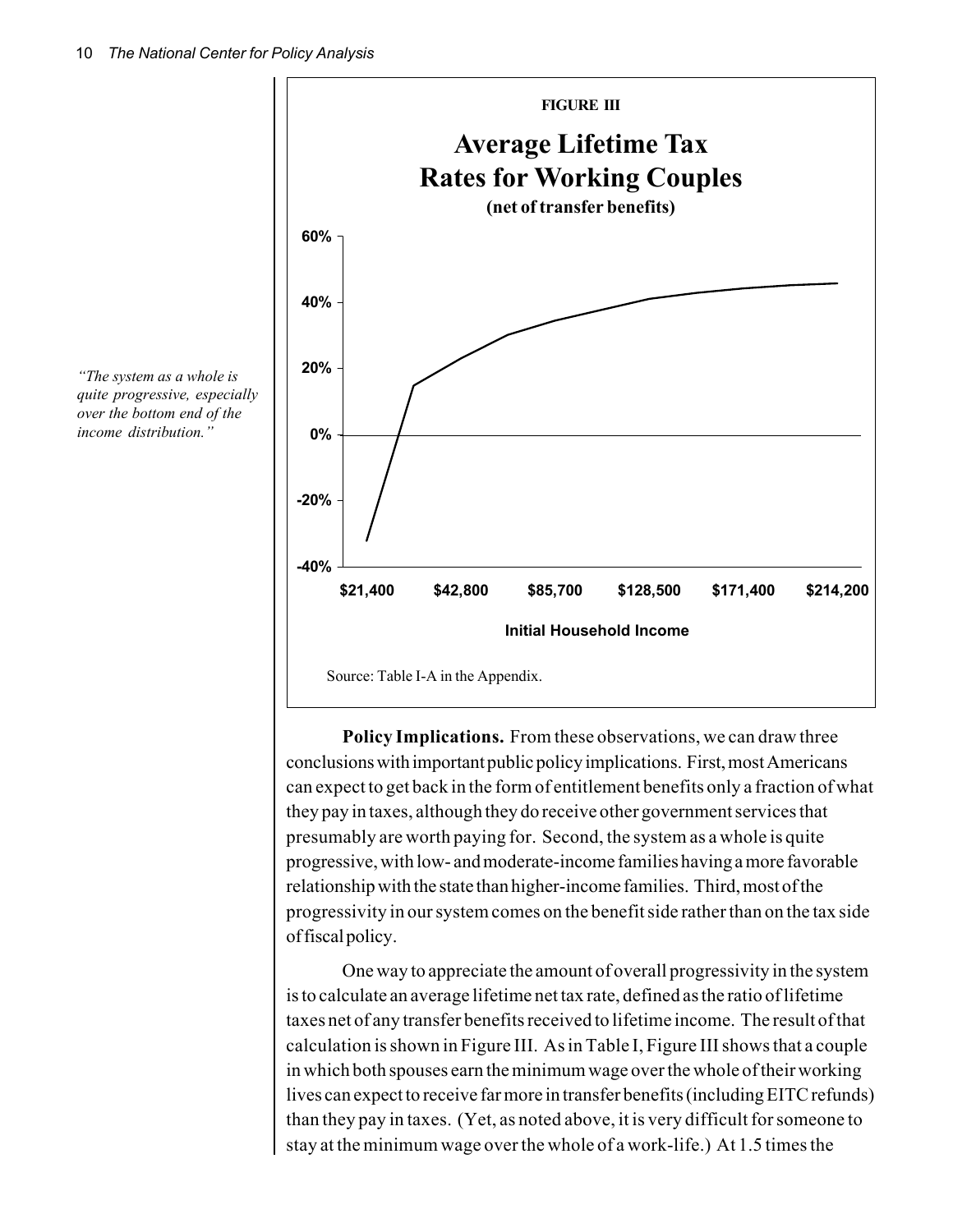minimum wage, the couple experiences a positive net tax burden, however, and above that figure those who earn more pay more of their income (on net) to the state. Overall, the system is progressive, but as income rises it becomes only mildly so.

# **Lifetime Marginal Net Tax Rates**

To those for whom progressivity is an important value, these results should be heartening. Yet this progressivity comes at a terrible price. Many entitlement benefits, it turns out, are available to people whether they work or not. And when they decide to work, the withdrawal of benefits plus the imposition of taxes creates very high marginal tax rates.

**Working Versus Not Working.** To calculate marginal tax rates, we ignore benefits to which people are entitled whether they work or not. We want to identify changes in taxes paid and benefits received as a result of the decision to work rather than not work. The additional taxes paid plus the net reduction in transfer benefits received divided by the income from working is called the marginal net tax rate. These are depicted in Table II.

| <b>Multiple of</b><br><b>Minimum</b><br>Wage | <b>Initial Annual</b><br><b>Household</b><br><b>Income</b><br><b>When Working</b><br><b>Full-Time</b> | <b>Working</b><br><b>Full-Time Versus</b><br><b>Not Working</b><br>(percent) | <b>Working</b><br><b>Part-Time Versus</b><br><b>Not Working</b><br>(percent) | <b>Working</b><br><b>Full-time Versus</b><br><b>Half-Time</b><br>(percent) |
|----------------------------------------------|-------------------------------------------------------------------------------------------------------|------------------------------------------------------------------------------|------------------------------------------------------------------------------|----------------------------------------------------------------------------|
| 1                                            | \$21,400                                                                                              | 66.5%                                                                        | 36.4%                                                                        | 96.8%                                                                      |
| 1.5                                          | \$32,100                                                                                              | 80.6%                                                                        | 55.0%                                                                        | 106.3%                                                                     |
| $\overline{2}$                               | \$42,800                                                                                              | 72.2%                                                                        | 66.5%                                                                        | 77.9%                                                                      |
| $\overline{3}$                               | \$64,300                                                                                              | 63.0%                                                                        | 80.6%                                                                        | 45.5%                                                                      |
| $\overline{4}$                               | \$85,700                                                                                              | 59.1%                                                                        | 72.2%                                                                        | 46.0%                                                                      |
| 5                                            | \$107,100                                                                                             | 57.5%                                                                        | 67.1%                                                                        | 48.0%                                                                      |
| 6                                            | \$128,500                                                                                             | 57.5%                                                                        | 63.0%                                                                        | 51.9%                                                                      |
| $\overline{7}$                               | \$150,000                                                                                             | 57.0%                                                                        | 60.7%                                                                        | 53.3%                                                                      |
| $\,8\,$                                      | \$171,400                                                                                             | 56.6%                                                                        | 59.1%                                                                        | 54.0%                                                                      |
| 9                                            | \$192,800                                                                                             | 56.1%                                                                        | 58.1%                                                                        | 54.1%                                                                      |
| 10                                           | \$214,200                                                                                             | 55.7%                                                                        | 57.5%                                                                        | 53.8%                                                                      |
| 15                                           | \$321,400                                                                                             | 55.2%                                                                        | 56.8%                                                                        | 53.5%                                                                      |
| 20                                           | \$428,500                                                                                             | 54.7%                                                                        | 55.7%                                                                        | 53.6%                                                                      |
| 30                                           | \$642,700                                                                                             | 54.2%                                                                        | 55.2%                                                                        | 53.2%                                                                      |
| 40                                           | \$857,000                                                                                             | 54.0%                                                                        | 54.7%                                                                        | 53.3%                                                                      |

#### *"All full-time working households face marginal tax rates higher than 50 percent."*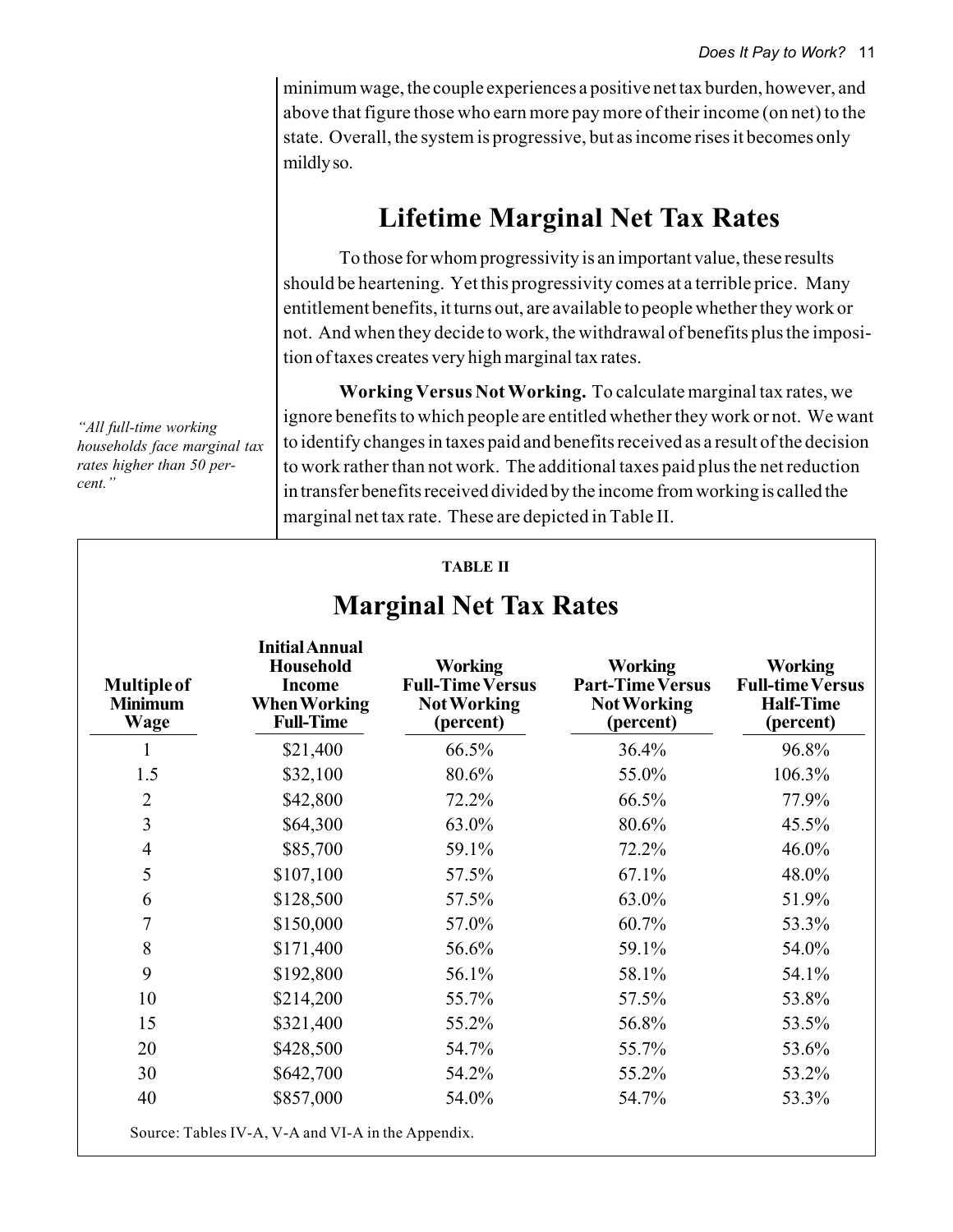

The first thing to note is that all full-time working households face marginal net work tax rates in excess of 50 percent! In going to work, all American households hand over half or more of every dollar they earn to state and federal government in taxes paid net of benefits received.

The second thing to note is that the lowest-income households face the highest marginal net tax rates:

- $\bullet$  The marginal net tax rate of households earning 1.5 times the minimum wage is 81 percent; *families at this income level keep less than one-fifth of the income they earn.*
- $\bullet$  At two times the minimum wage the marginal net tax rate is 72 percent; *these families keep less than 30 cents out of each dollar they earn*.

The third thing to note is that at higher income levels, marginal net tax rates *decline* as income rises. On the whole, marginal net tax rates tend to be regressive, imposing the highest burdens on those with the lowest earnings. [See Figure IV.]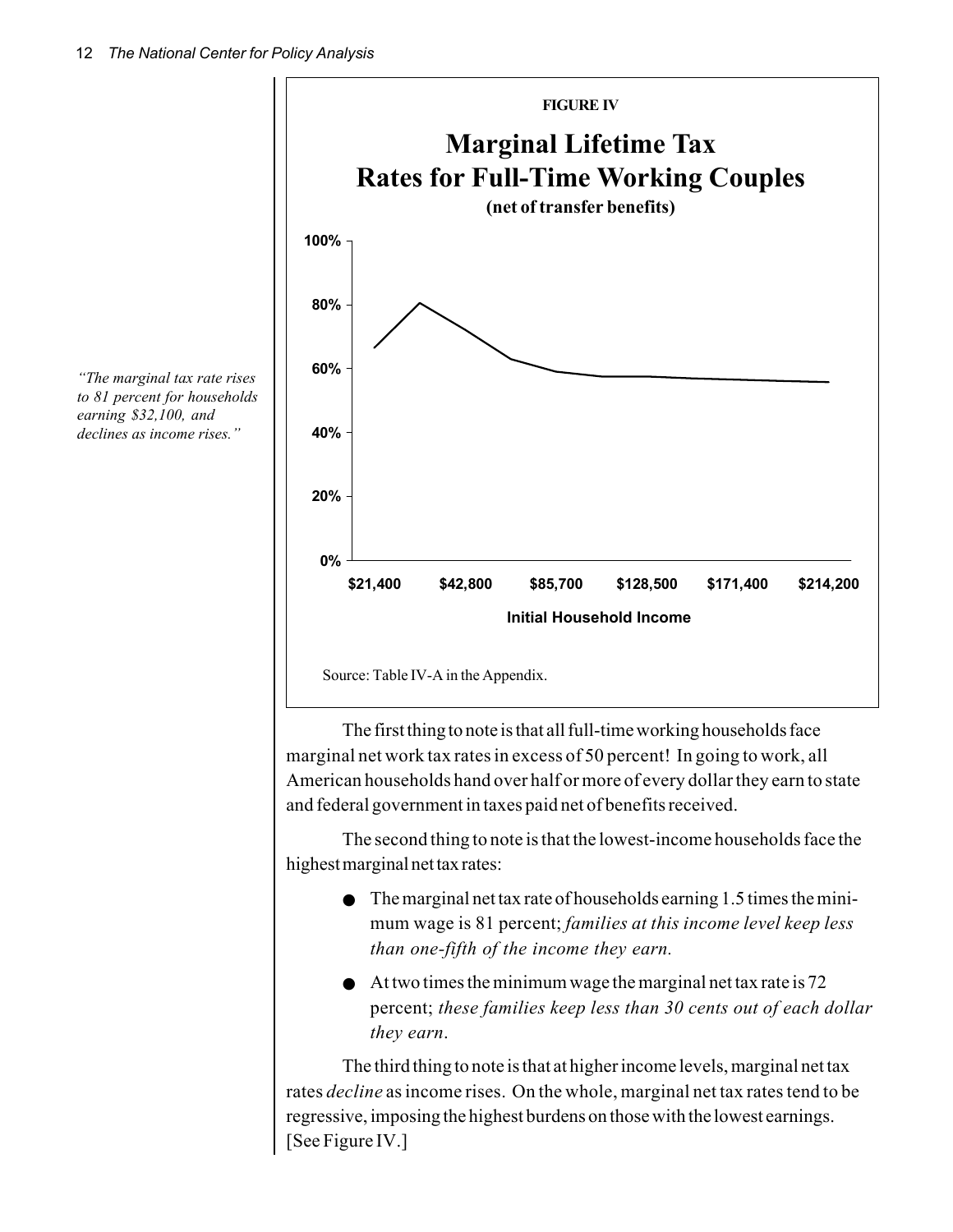Perhaps the most striking feature of Table II is that the minimum wage household faces a 67 percent net marginal tax on working full time. This family keeps only one in every three dollars it earns on net! The principal reason is that households in which no one works receive very substantial transfer benefits. Many of these benefits are either entirely lost or greatly reduced when household members go to work full time. In addition, the household must pay federal income, state income, and FICA taxes on its earnings. Offsetting these factors is the increase in Social Security benefits associated with working and the availability of the Earned Income Tax Credit.

Households earning 1.5 times the minimum wage also lose benefits when they go to work. In addition, they lose virtually all of their Earned Income Tax Credits. In addition, their higher earnings limit the degree of progressivity of the Social Security benefit schedule.2 This is the reason marginal net tax rates are higher for households earning 1.5 times the minimum wage than for those with higher incomes.

**The Composition of Marginal Net Tax Rates.** Figure V shows the composition of marginal net tax rates for couples at different income levels. Note that the lower the family's income, the more important the loss of the transfer benefits is. Conversely, the higher the family's income, the more important direct taxes on income are. For example:

- $\bullet$  At \$32,100 (1.5 times the minimum wage), two-thirds of the marginal net tax rate consists of the loss of transfer benefits, while a little more than one in five dollars is lost to income and payroll taxes.<sup>3</sup>
- $\bullet$  At \$64,300 (triple the minimum wage), half of the marginal net tax rate consists of a loss of benefits, while two in five dollars are lost to income and payroll taxes.
- $\bullet$  At \$321,400 (15 times the minimum wage), four in five dollars of the marginal net tax are lost to income and payroll taxes.

**Working Part-Time**. Table II also shows marginal net tax rates for those who go from no work to part-time work and from part-time to full-time work. As the table reveals, fiscal policy discourages full-time work more than half-time work for low- and moderate-income couples:

- At the minimum wage, the marginal net tax rate on going to work half-time is 36 percent versus 67 percent for working full-time.
- $\bullet$  At 1.5 times the minimum wage, the rate for half-time work is 55 percent versus 81 percent for full-time work.
- $\bullet$  At two times the minimum wage, the rate for half-time work is 67 percent versus 72 percent for full-time work.

Thus fiscal policy encourages families at the bottom of the income ladder to work half-time rather than full-time, if they work at all. However, at higher income levels, these incentives are reversed.

*"A minimum wage household faces a 67 percent marginal net tax on full-time work."*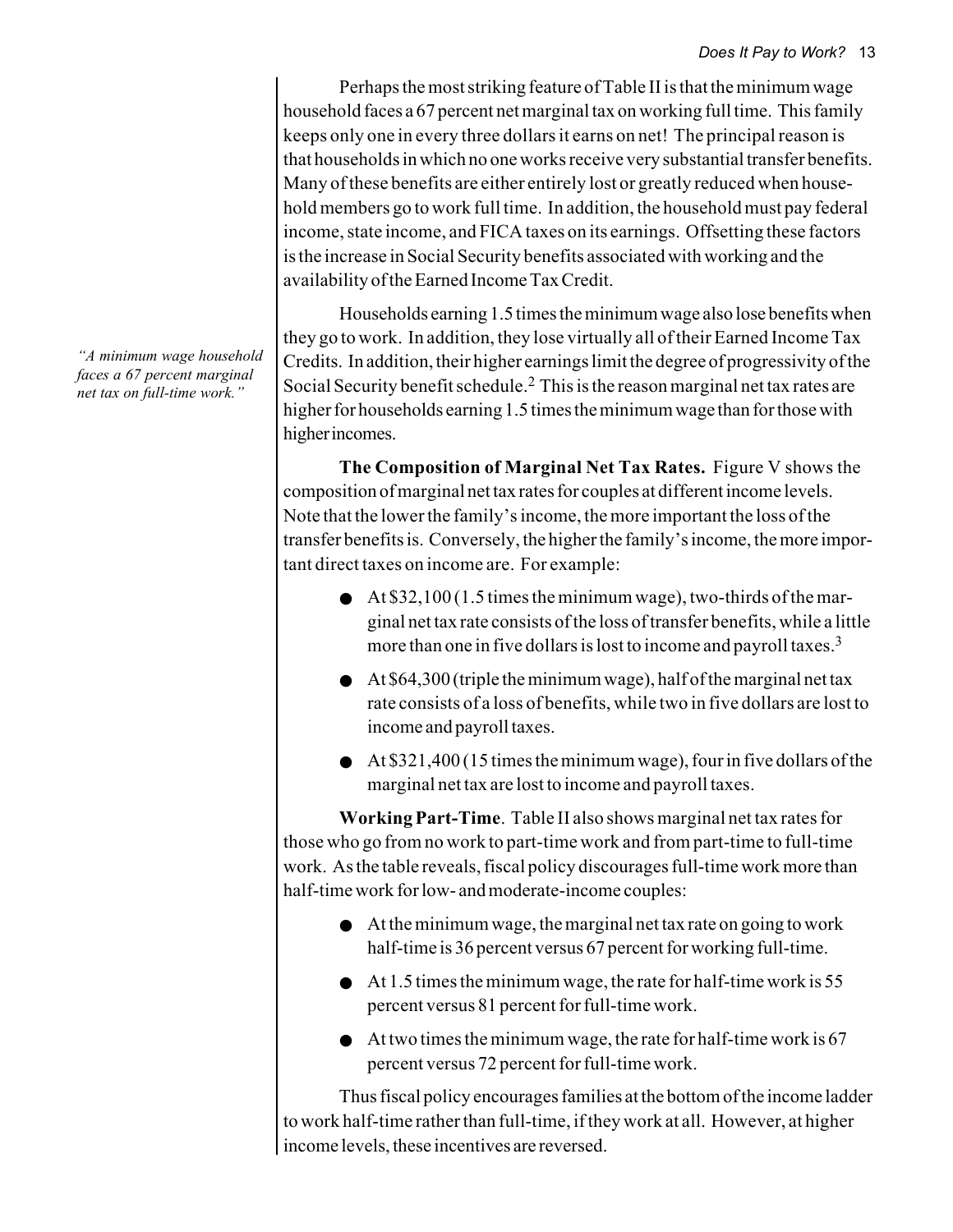|                                                       | $\bullet$ A family earning three times the minimum wage faces a marginal net tax<br>rate of 81 percent for half-time work versus 63 percent for full-time<br>work. |
|-------------------------------------------------------|--------------------------------------------------------------------------------------------------------------------------------------------------------------------|
|                                                       | $\bullet$ At four times the minimum wage, the rates are 72 percent for half-time<br>versus 59 percent for full-time.                                               |
|                                                       | Another way of looking at this issue is to ask what happens to people who<br>move from half-time to full-time work. As Table II shows:                             |
| "For low-income workers, the                          | $\bullet$ A minimum-wage couple that moves from half-time to full-time work<br>will lose 97 cents out of every extra dollar they both earn.                        |
| marginal cost of working is<br>mostly lost benefits." | $\bullet$ At 1.5 times the minimum wage, the couple will lose \$1.06 for every<br>\$1.00 they earn; for this couple, working more literally means<br>having less.  |

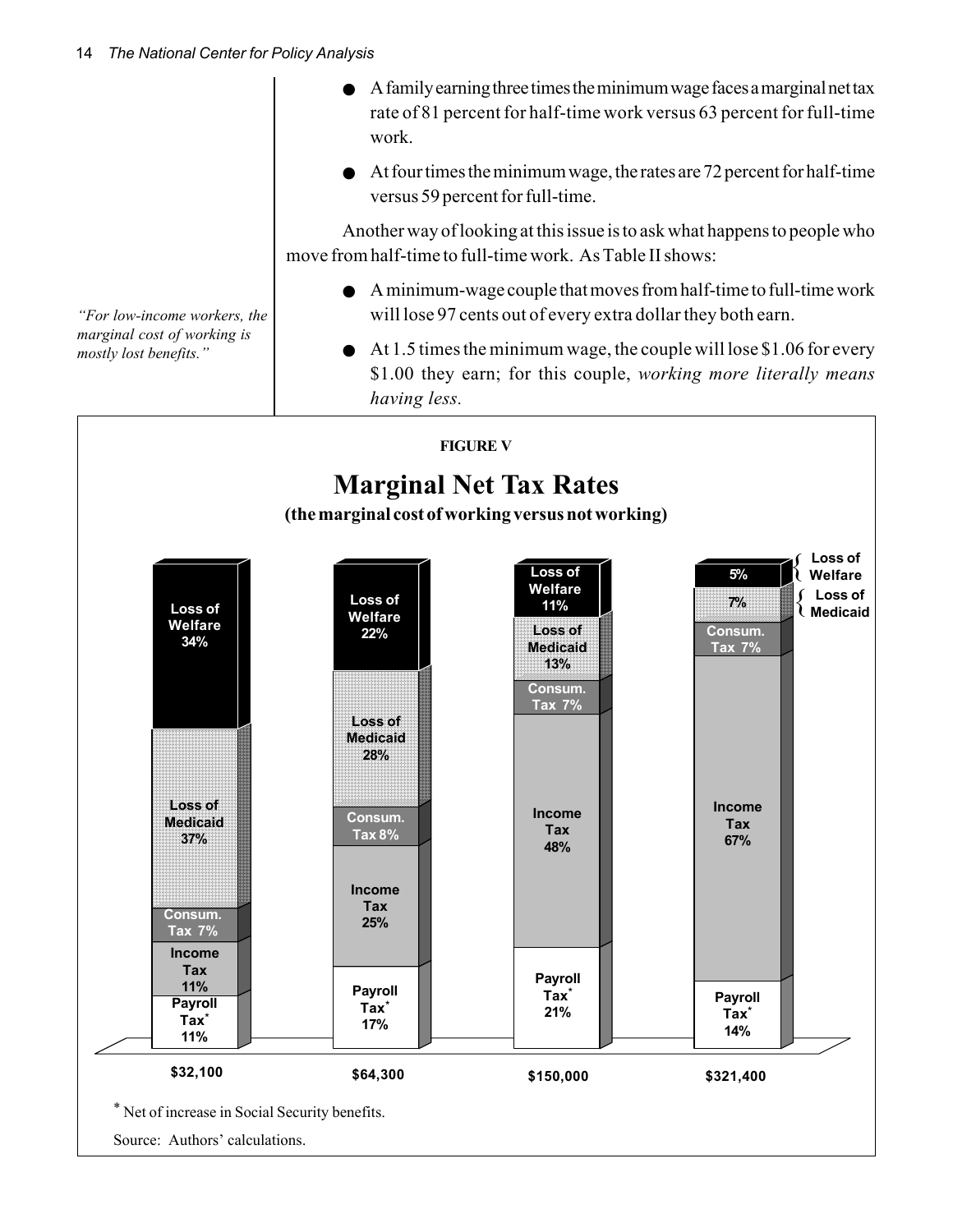

**Marginal Net Tax Rates at Different Ages.** Figure VI shows marginal net tax rates for couples at different ages. Note that at higher income levels, marginal net tax rates are roughly the same regardless of the amount earned. However, at lower income levels, there is a significant difference. Specifically:

- $\bullet$  At 1.5 times the minimum wage, the marginal net tax rate is 60 percent and 61 percent for couples ages 25 and 35 respectively.
- At ages 55 and 65, these rates drop to 14 percent and 22 percent respectively.

The difference stems from taxes and spending programs that relate to children and are means-tested. These programs impose steep marginal net tax rates on young couples. It is ironic that the very fiscal policies designed to help children are the ones most responsible for discouraging low- and moderateincome families from working.

*"Fiscal policies designed to help children create the highest marginal net tax rates."*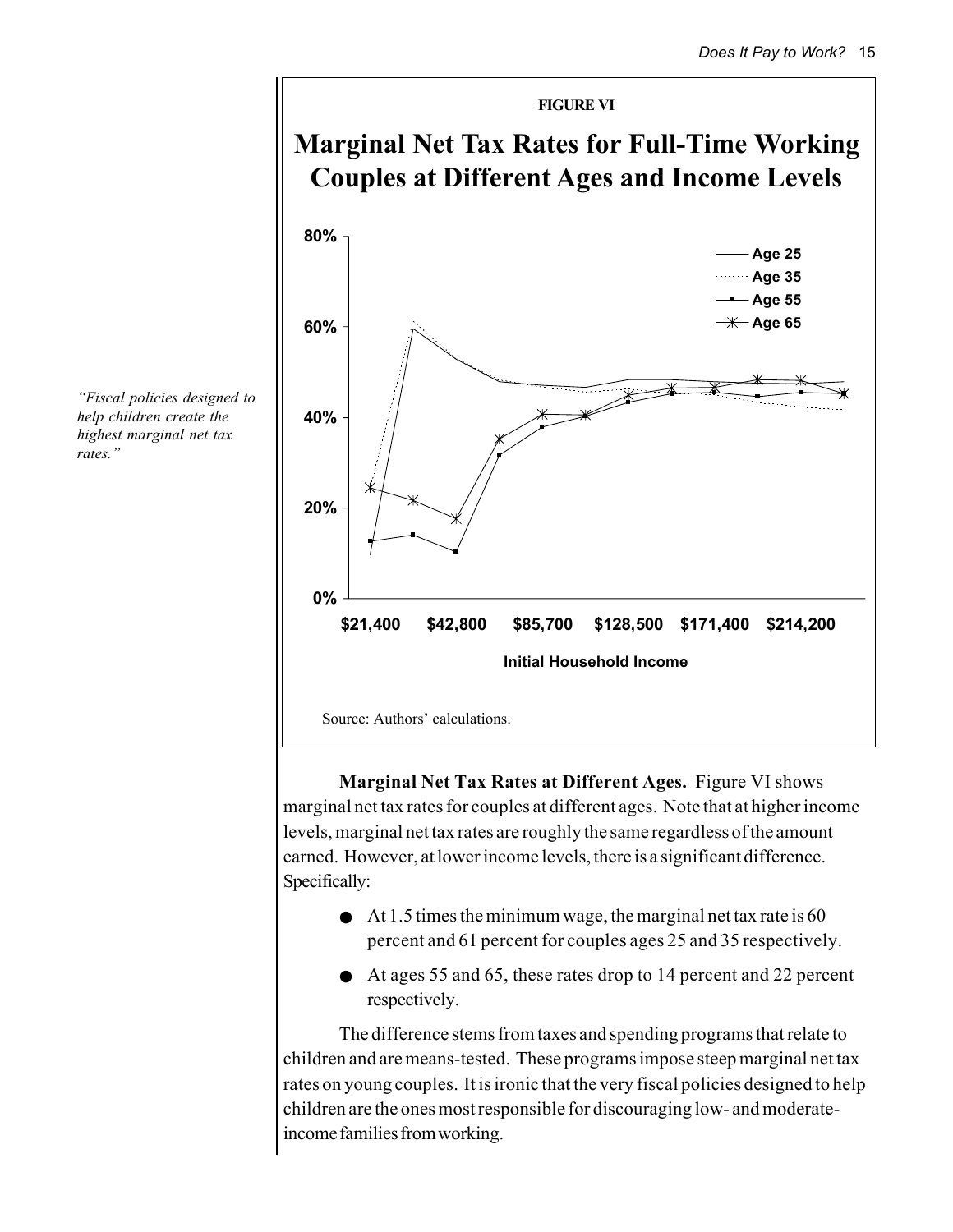**Conclusion**

To accurately measure lifetime average and marginal net tax burdens, we have included in fine detail every major tax and transfer program affecting American households. What emerges is a picture of a fiscal system with six characteristics:

- Our fiscal system is highly progressive over the bottom half of the income distribution. Couples working full-time and earning the minimum wage get back 32 cents in benefits (net of taxes) for every dollar they earn, while couples earning \$64,000 (or three times the minimum wage) pay 30 cents in taxes (net of benefits) per dollar earned. Over the top half of the income distribution, the system is only mildly progressive.
- Most of the progressivity in our fiscal system comes from meanstested spending programs rather than taxes, and these are concentrated at the bottom of the income ladder.
- Workers at every income level face very steep lifetime marginal tax rates. Virtually all full-time American workers lose more than half of their earnings in taxes and forgone transfer benefits.
- The very highest marginal net tax rates are imposed on the lowestincome earners, largely because of the withdrawal of means-tested transfers and tax benefits. Indeed, working couples in the bottom half of the income distribution keep only a third or less of the income they earn, on net.
- If low-income household members work at all, our system strongly encourages them to work part-time rather than full-time. Couples earning 1.5 times the minimum wage actually reduce their standard of living if they work full-time rather than half-time.
- The principal reason for very high marginal net tax rates for lowincome households is the existence of means-tested tax and welfare benefits tied to children. For example, a 25-year-old couple with children, earning 1.5 times the minimum wage, gives up 60 cents for every dollar earned; the marginal net tax rate on the same couple drops to 14 percent at age 55, when they are well past the childrearing years.

Overall, our system is very generous to those at the bottom of the income ladder. But the price of that generosity is an incentive structure that strongly discourages those with the lowest skills from participating in the labor market.

NOTE: Nothing written here should be construed as necessarily reflecting the views of the National Center for Policy Analysis or as an attempt to aid or hinder the passage of any bill before Congress.

*"The price of generosity to those with low incomes is a system that strongly discourages work."*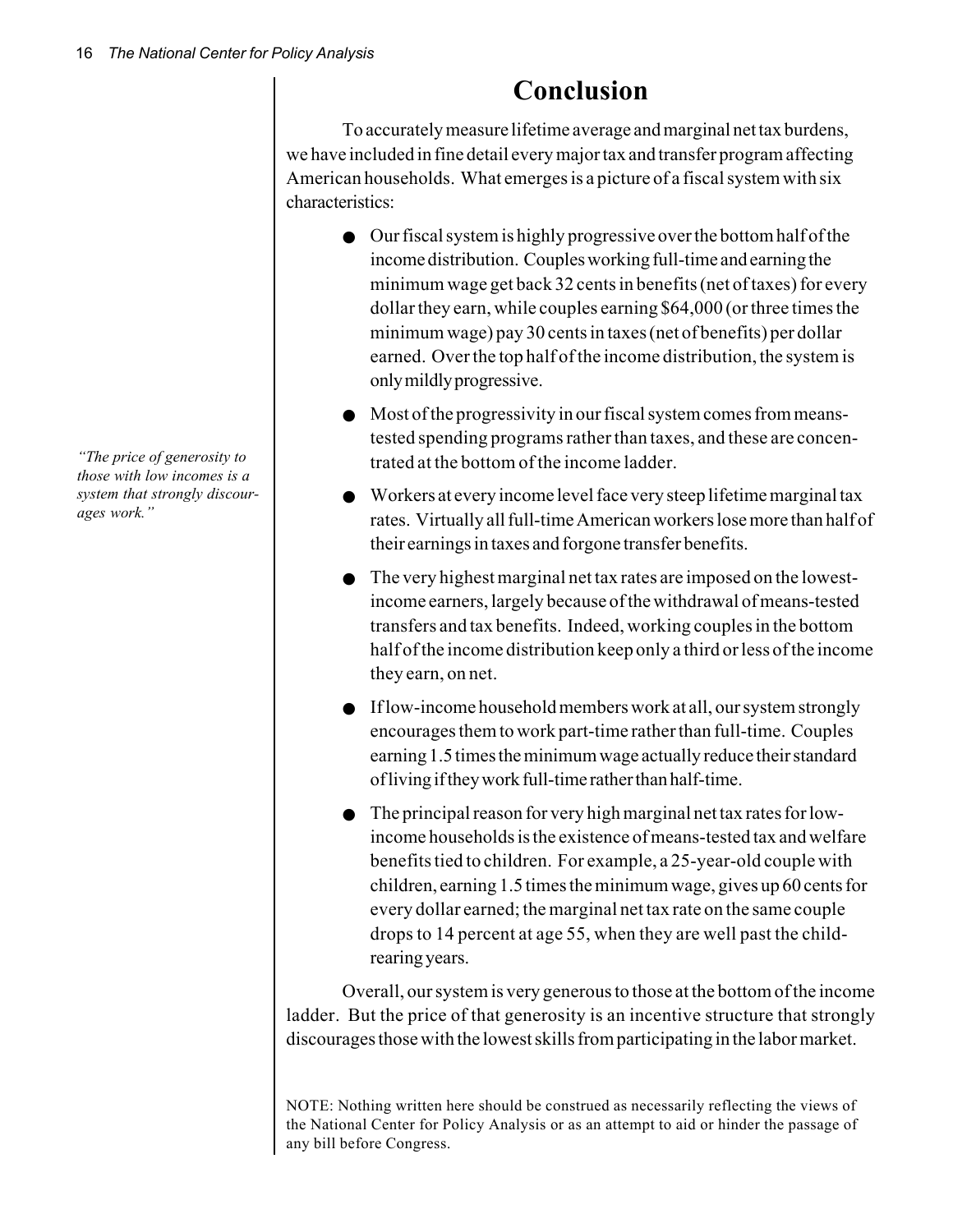# **Notes**

1 This study is based on Jagadeesh Gokhale and Laurence J. Kotlikoff, "Does It Pay to Work?" revised, November 2002. Laurence Kotlikoff is deeply grateful to The Smith Richardson Foundation, Boston University, Economic Security Planning, Inc., the Employment Policies Institute, and the National Institute on Aging for research support. The views expressed here and findings reported here are solely those of the authors and not those of their respective institutions.

<sup>2</sup> Higher-earning couples experience the loss of benefits when they go to work. But the higher their level of earnings, the smaller is this loss as a share of the increase in spending associated with working.

3 Note: These are payroll taxes net of increases in Social Security benefits.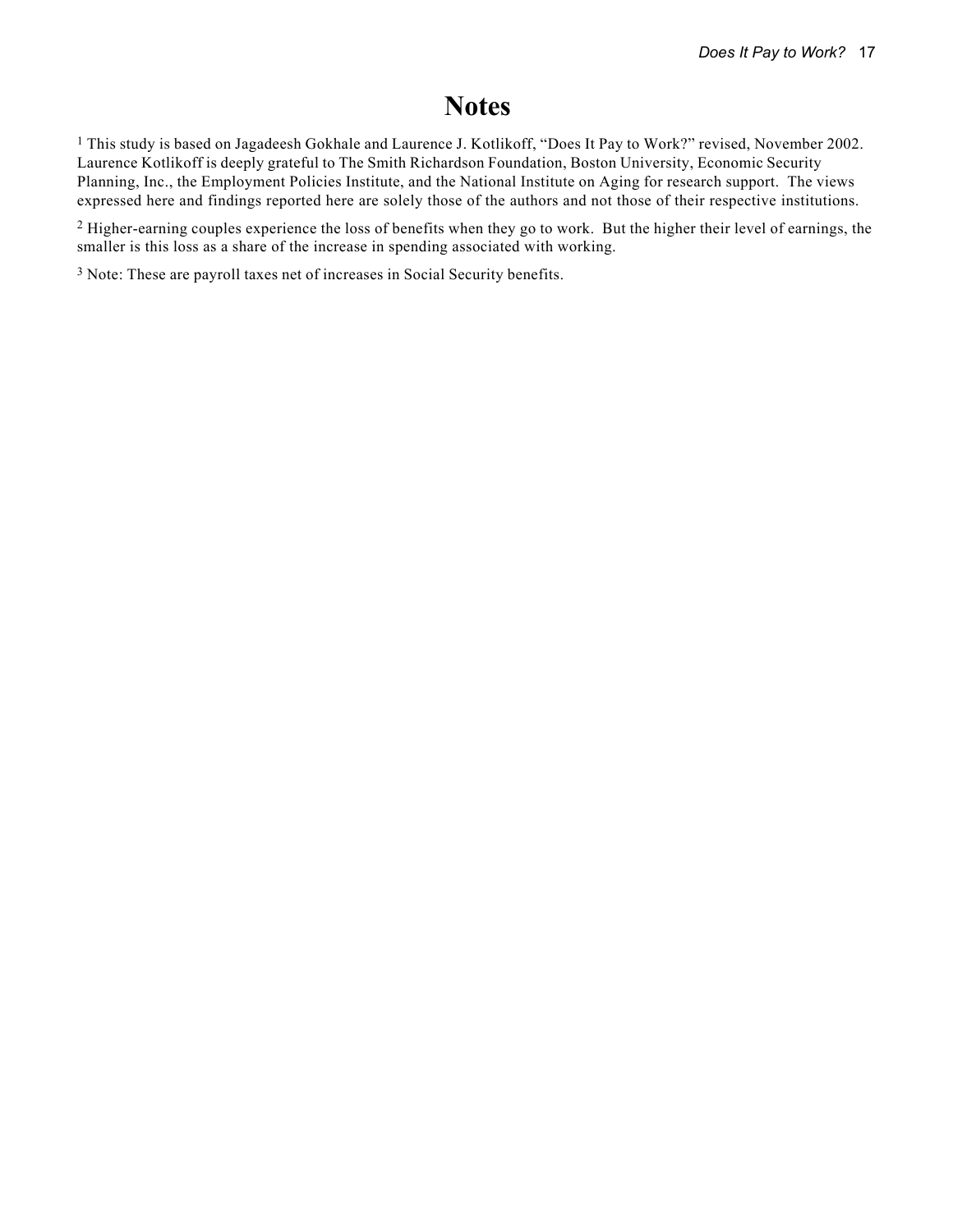#### **Appendix**

# **Modeling Taxes and Transfers**

This appendix is divided into three sections. Section I discusses our calculation of federal income, payroll, and state income taxes; Section II, our calculation of Social Security benefits; and Section III, our calculation of non-Social Security benefits.

# **I. The Calculation of Taxes**

### *The Federal Income Tax*

ESPlanner's calculations of federal income taxes in each future year assume that the household's filing status is "married and filing jointly" for married households and "single" for single households. "Single" is assumed when spouses of married households are by themselves — as when one spouse outlives the other at the end of the planning horizon or in calculating the financial plan for a surviving spouse and her or his household. All federal income tax calculations are based on the 2001 tax law, which we assume is not phased out at the end of the decade but is maintained after 2010 with its 2010 provisions.

All tax calculations are based on nominal income levels by converting real pretax income amounts to their nominal counterparts at the assumed rate of inflation. Thus if the user inputs a 3 percent inflation rate, all nominal amounts in the user's federal income tax calculation (such as nominal bracket amounts and nominal exemption amounts) are multiplied by 1.03 percent for purposes of calculating 2002 taxes, by 1.03 times 1.03 for purposes of calculating 2003 taxes, and so on. The federal income tax schedule is applied to the program's calculation of federal taxable income. Federal taxable income equals federal Adjusted Gross Income (AGI) less personal exemptions and less the standard deduction or the sum of itemized deductions, whichever is larger.

The AGI for each year includes projected incomes in current dollars from sources that include labor income (wages and salaries), self-employment income, asset income projected by the program based on user inputs of initial non-tax-favored net worth and rates of return, and on the optimal spending plan computed by the program. AGI also includes taxable asset income, taxable Social Security benefits, taxable special receipts, taxable distributions from defined benefit pension plans and taxable withdrawals from tax-favored saving plans. Each of these items is based on the user's inputs and preferences. Nontaxable special receipts and withdrawals from Roth IRA accounts are not included in AGI. Deductible contributions to retirement accounts are subtracted from income in calculating each year's AGI. Employer contributions to retirement accounts are not included in AGI, but withdrawals from these accounts are included.

**The Indexation of the Tax Schedule.** Tax-rate brackets and infra-marginal tax amounts (all of the dollar amounts listed in the tax schedules) are adjusted for inflation in each year over the household's lifetime. This is done to ensure that the schedule keeps pace with the growth of income in current dollars. The indexation is done using the user-specified rate of inflation. In accordance with current policy, the thresholds for taxing Social Security benefits are not indexed for inflation.

**Standard Deductions and Exemptions.** Standard deductions and exemptions are indexed for inflation for each future year, based on the user-specified future rate of inflation. The number of personal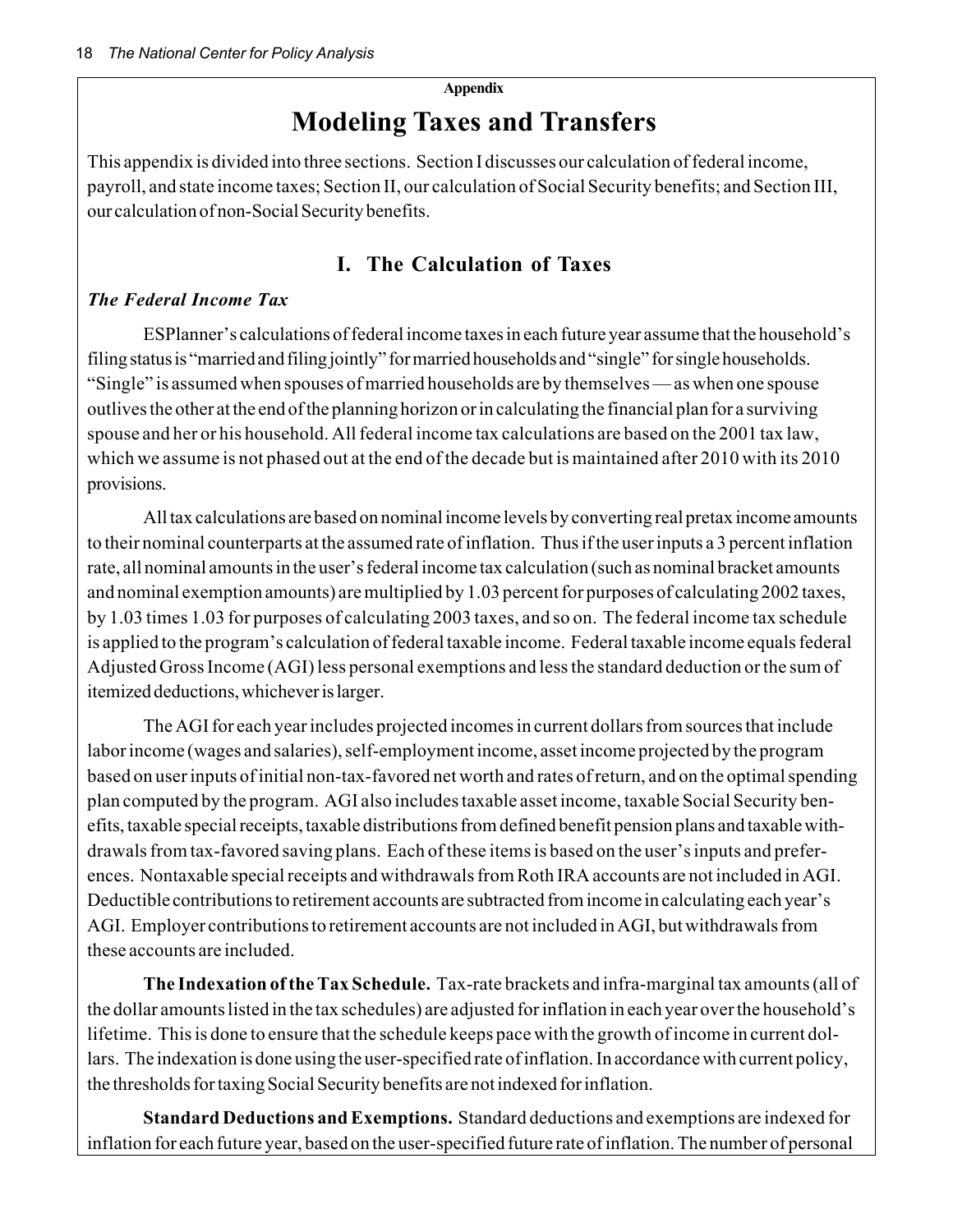exemptions allowed is two plus the number of children for married and filing jointly and one plus the number of children for single filing statuses.

The personal exemption amount that can be deducted from AGI in calculating taxable income is phased out if AGI is above certain dollar limits, depending on filing status. ESPlanner takes into account the phase-out of personal exemptions based on these dollar limits indexed for inflation. The year-by-year phase-in of changes in the phase-out provisions enacted in the 2001 tax reform are included in ESPlanner's tax calculating code.

**The Decision to Itemize.** ESPlanner takes the maximum of the standard deduction or sum of itemized deductions, where the latter includes mortgage interest payments, property taxes, state and local income tax payments, and tax-deductible special expenditures the user specifies, such as charitable contributions. Note that state and local income tax payments are deductible only if they are being withheld from pay or the user makes estimated tax payments during the tax year. ESPlanner assumes withholding or prepayment.

**The Phase-Out of Itemized Deductions.** As modified in the 2001 tax reform, federal income tax rules phase out itemized deductions for high-income taxpayers (both married filing jointly and single payers). The reduction does not apply to certain components of the itemized deductions claimed — such as medical expenses, investment interest, and casualty and theft losses. Because ESPlanner does not distinguish between these and other sources of itemized deductions, the phase-out rules are applied to all itemized deductions.

**The Child-Tax Credit.** The child-tax credit depends on the number of qualifying children in the household. The tax credit is phased out if AGI is over a threshold, the value of which depends on marital status. The phase-out rate is \$50 for each \$1,000 of income in excess of the applicable threshold. The amount of the child-tax credit equals the smaller of a) the computed amount or b) the federal income tax liability net of the Earned Income Tax Credit (EITC). If the EITC exceeds the federal income tax liability, the child-tax credit is applied against payroll taxes.

**The Earned Income Tax Credit.** The program's calculation of the EITC adheres to the EITC worksheet in federal Form 1040. ESPlanner first checks for eligibility to receive the EITC based on a) investment income, b) taxable earned income, c) nontaxable earned income such as employer 401(k) contributions, d) earned income thresholds for households with no qualifying children, and earned income thresholds for households with at least one qualifying child. Next, the EITC is computed based on the EITC schedule for taxable and nontaxable income and the household's level of AGI.

**The Taxation of Social Security Benefits.** Social Security benefits are included in the federal income tax base in the following manner. If the sum of AGI and 50 percent of Social Security benefits falls short of a lower threshold, which is marital-status specific, then none of the benefits are taxable. If the sum exceeds the applicable dollar threshold, but the excess is less than a martial-status specific sum, the smaller of one-half of the excess or 50 percent of the benefit is taxable and is included in the federal income tax base. In addition, if the aforementioned excess is greater than the second dollar threshold, 85 percent of this excess or 85 percent of the benefit, whichever is smaller, is also added to the federal income tax base.

**The Low-Income Tax Credit for Retirement Account Contributions.** This nonrefundable tax credit was introduced in the 2001 tax law. The credit reimburses X percent of the individual's first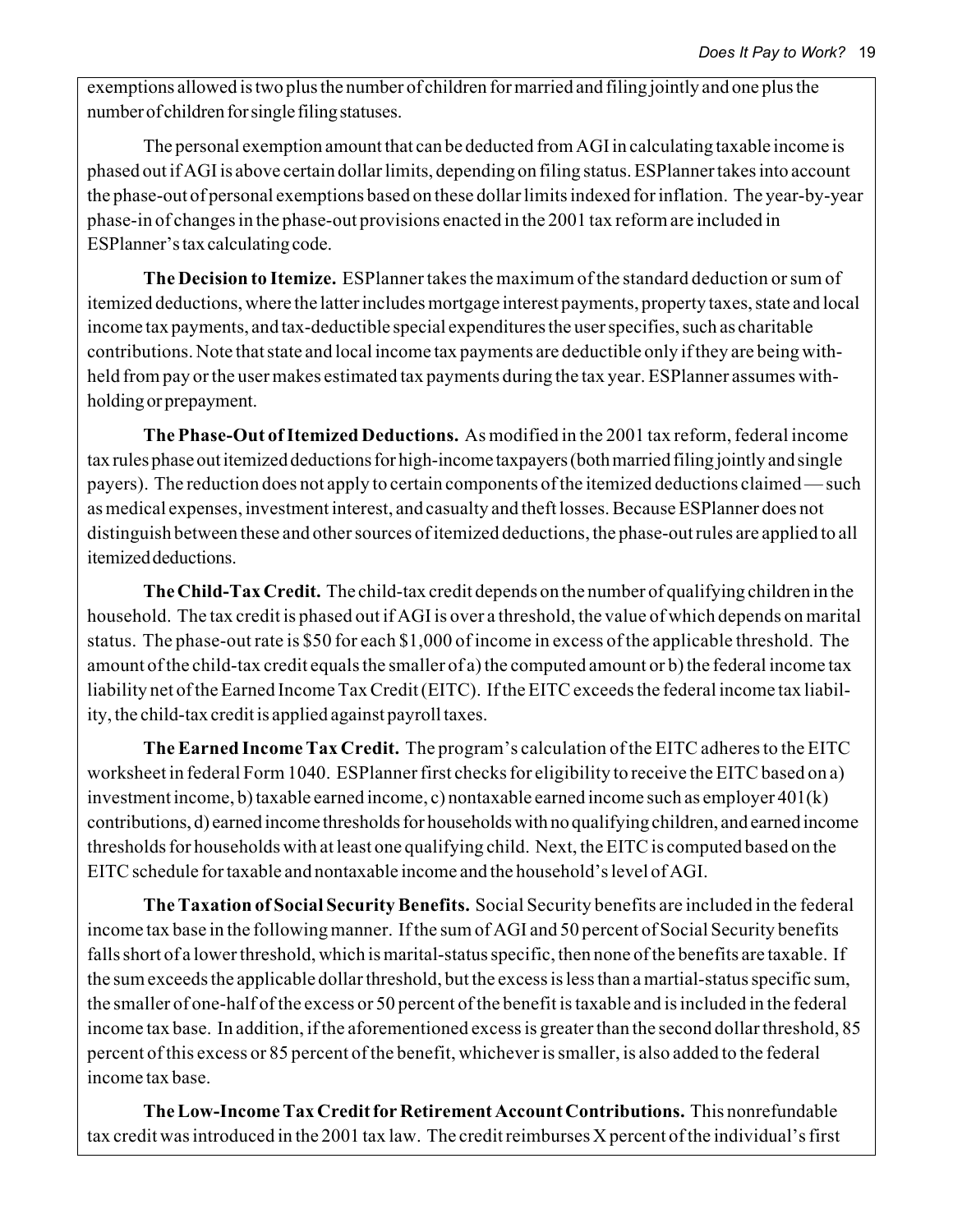\$2,000 in contributions to retirement accounts. The value of X for households with very low incomes is 50 percent, but it quickly phases out to zero at higher income levels.

# *Payroll Taxes*

For purposes of this study, ESPlanner's payroll tax calculator is modified to incorporate employer-paid payroll taxes. In each year, the payroll tax for a married household is the sum of the two spouses' payroll taxes. Each spouse's tax equals the employee plus employer 12.4 percent Old-Age, Survivors, and Disability Insurance (OASDI) tax rate applied to labor earnings up to the taxable maximum level plus the employee plus employer 2.9 percent Hospital Insurance (HI) tax rate applied to all labor earnings.

# *Massachusetts State Income Taxes*

Massachusetts taxes labor and interest and dividend income at a 5.95 percent rate.<sup>1</sup> The tax base includes earnings from wages and salaries, self-employment income, pension income, and distributions from tax-favored saving accounts, as well as other taxable receipts such as alimony. Federally taxable Social Security benefits are not included. A rental deduction, available to both single and joint filers, is allowed up to 50 percent of rent paid on one's principal residence or \$2,500, whichever is smaller. A single \$1,200 deduction is allowed for dependent children under the age of 12. Capital gains are taxed at a lower rate, but this feature of the Massachusetts tax code is not explicitly modeled.

# **II. The Calculation of Social Security Benefits**

# *Social Security Retirement Benefits*

**Eligibility.** Before ESPlanner provides household heads and spouses Social Security retirement benefits, it checks that they are *fully insured*. Individuals must be *fully insured* to receive retirement benefits based on their earnings records. Becoming fully insured requires sufficient contributions at a job (including self-employment) covered by Social Security. For those born after 1929, acquiring 40 *credits* prior to retirement suffices for fully insured status. Earnings between 1937 and 1951 are aggregated and divided by \$400, and the result (rounded down to an integer number) are the pre-1952 credits which are added to the credits earned after 1950 in determining insured status. After 1951, workers earn one credit for each quarter of the year they work in Social Security-covered employment and earn above a specified minimum amount. The year of *first eligibility* for retirement benefits is the year in which the individual reaches age 62. The individual is *entitled* to retirement benefits after an application for benefits is submitted, but never before age 62.

**Determination of Primary Insurance Amount (PIA).** The PIA is the basis for all benefit payments made on a worker's earnings record. There are several steps in computing the PIA. *Base years* are computed as the years after 1950 up to the first month that entitlement to retirement benefits begins. For survivor benefits, base years include the year of the worker's death.

**Elapsed Years.** Elapsed years are computed as those years after 1950 (or after attainment of age 21, whichever occurs later) up to (but not including) the year of first eligibility. The maximum number of elapsed years for an earnings record is 40 (it could be shorter for purposes of calculating survivor benefits if the person dies prior to age 62).

**Computation Years.** Computation years are calculated as the number of elapsed years less five, or if that equals less than two is set at two years. Earnings in base years (up to the maximum taxable limit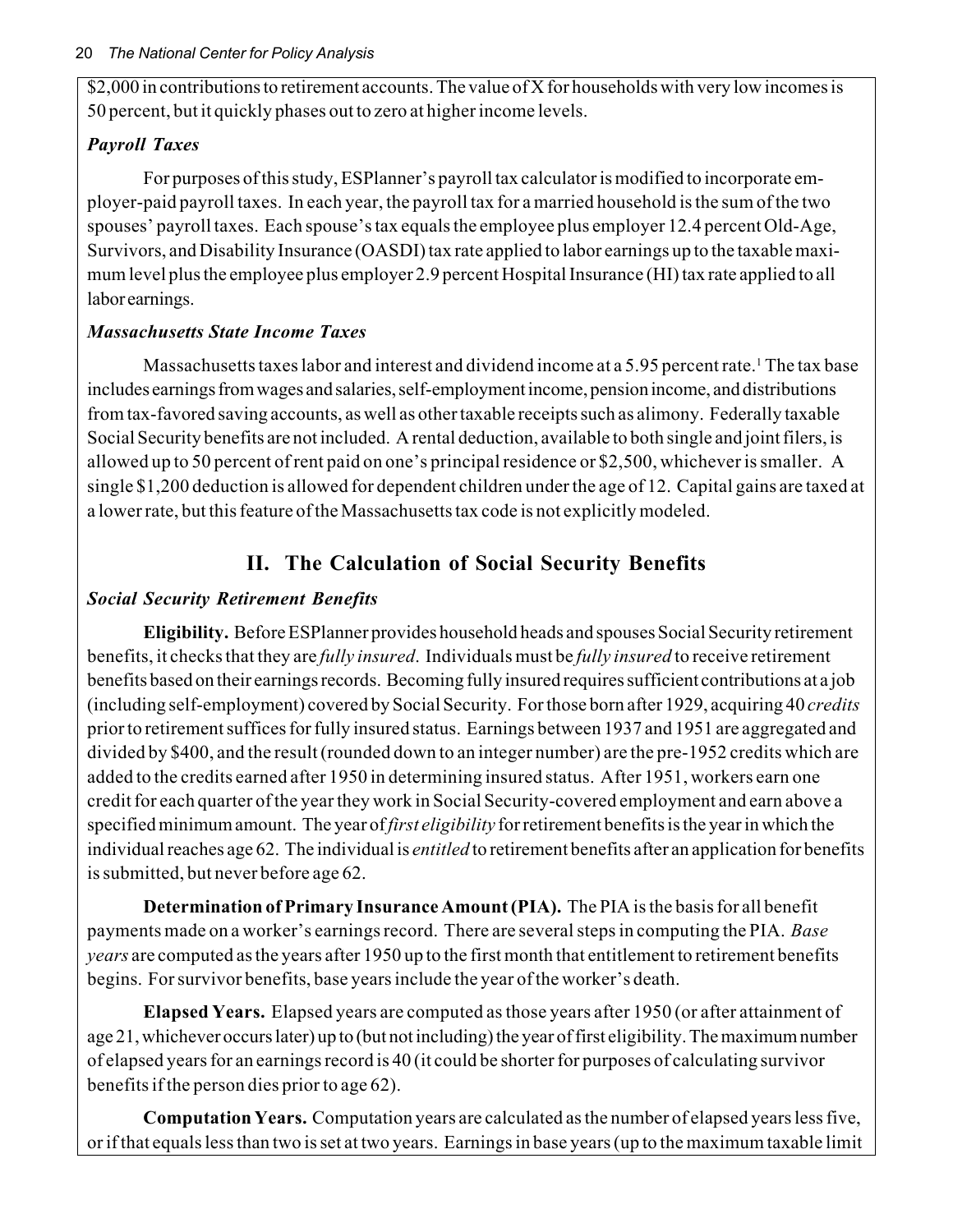in each year and through age 60 or two years prior to death, whichever occurs earlier) are wage-indexed according to economy-wide average wages. Of these, the highest earnings in years equaling the number of computation years are added together and the sum is divided by the number of months in computation years to yield Average Indexed Monthly Earnings (AIME).

**Bend Points.** The AIME is converted into a PIA using a formula with *bend points*. The bend point formula is specified as 90 percent of the first X dollars of AIME plus 32 percent of the next Y dollars of AIME plus 15 percent of the AIME in excess of Y dollars. The dollar amounts X and Y are also wage-indexed and are different for different eligibility years. The dollar amounts pertaining to the year of attaining age 60 (or, for survivor benefits, the second year before death, whichever is earlier) are applied in computing the PIA.

**Benefits.** A person who begins to collect benefits at his or her "normal retirement age" (currently age 65) receives the PIA as the monthly retirement benefit. In subsequent years, the monthly benefit is adjusted according to the Consumer Price Index (CPI) to maintain its purchasing power.

**Increases in Normal Retirement Ages.** After 2003 normal retirement ages are scheduled to increase by 2 months for every year that a person's 65th birthday occurs later than the year 2003. This progressive increase in the normal retirement age for those born later ceases between the years 2008 through 2020; those attaining age 65 in these years have a normal retirement age of 66. The postponement in retirement ages resumes after 2020 so those born after 2025 have a normal retirement age of 67. All cohorts attaining age 65 after that year have a normal retirement age of 67.

**Reductions for Age.** A person who begins to collect retirement benefits earlier than the normal retirement age receives a reduction for age. The reduction factor is 5/9 of 1 percent for each month of entitlement prior to the normal retirement age. The reduced benefit payment (except for the inflation adjustment) continues even after the person reaches or surpasses the normal retirement age. If the number of months of reduction exceeds 36 months (for example, in case of entitlement at age 62 when the normal retirement age is 67), the reduction factor is 5/12 of 1 percent for every additional month of early entitlement.

**Delayed Retirement Credits.** Those who begin to collect benefits after their normal retirement age (up to age 70) receive delayed retirement credits. The amount of the delayed retirement credit for each month of delayed entitlement depends on the year in which a person attains normal retirement age. For example, those attaining age 65 in 1997 receive an additional 5 percent in monthly benefits for each year of delay in entitlement. However, those attaining age 65 in the year 2008 will receive an additional 8 percent in benefits for each year of delayed entitlement.

**Earnings Test.** If a person continues to work and earn after the month of entitlement and the person is under age 65, benefits are reduced because of an earnings test. Beneficiaries lose \$1 for each \$2 earned above an earnings limit. The earnings limits are scheduled to grow with average wages in subsequent years. All benefits payable on a worker's earnings record, including the worker's own retirement benefits and spousal and child dependent benefits, are proportionally reduced by the testing of the worker's earnings.

**Recomputation of Benefits.** Earnings in any year after entitlement to benefits are automatically taken into account in a recomputation of the PIA for determining the subsequent year's benefit amount. However, these earnings are not indexed before they are included in the AIME calculation. If such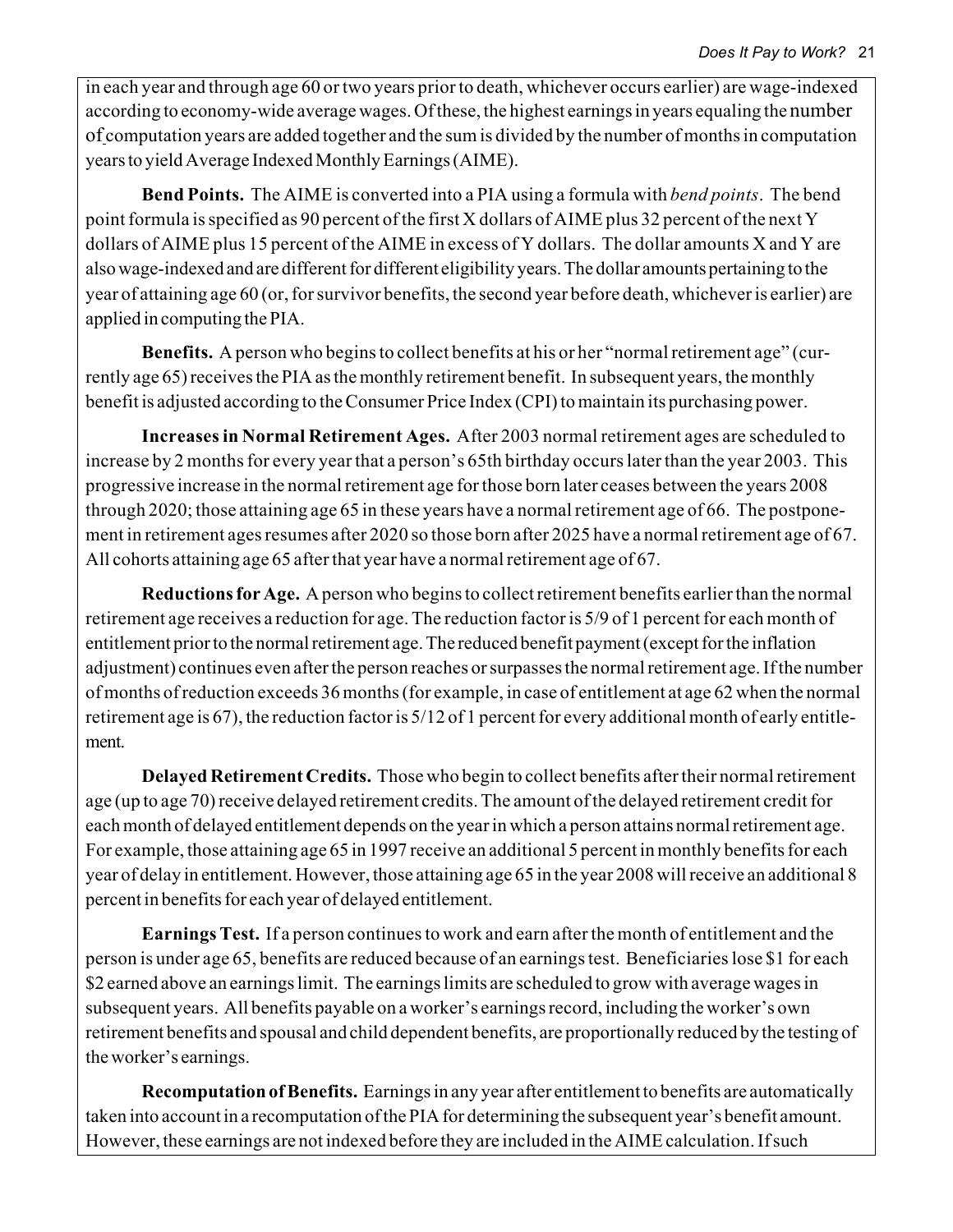#### 22 *The National Center for Policy Analysis*

earnings are higher than some prior year's earnings (indexed earnings through age 60 or unindexed earnings after age 60), they result in an increase in the PIA and benefit payable. If they are lower than all previous year's earnings, they will not lower the PIA or benefits, since only the highest earnings in base years are included in the calculations.

### *Spousal and Child Dependent Benefits*

**Eligibility.** Wives and husbands of insured workers (including divorced spouses) are entitled to *spousal benefits* if the couple was married for at least 10 years at the time of application for spousal benefits, the spouse is over age 62 or has in care a child under age 16 entitled to benefits under the insured worker's record, and the insured worker is collecting retirement benefits. Children of insured workers under age 16 are entitled to *child dependent benefits* if the child is unmarried and the worker is collecting retirement benefits.

**Benefits.** Spousal and child benefits are each 50 percent of the insured worker's PIA. Child dependent benefits may be lower only if the *family maximum* applies. Spousal benefits may be lower due to the family maximum, a reduction for age, the application of the earnings test, or the spouse's receipt of retirement benefits based on her or his own earnings record.

**Family Maximum.** All benefits paid under a worker's record (except retirement benefits or divorced spousal benefits) are reduced proportionately to bring them within the family maximum benefit level. The maximum benefits payable on a worker's earnings record is determined by applying a bend point formula to the PIA similar to that applied to the AIME in calculating the PIA. For example, the family maximum equals 150 percent of the first \$X of PIA plus 272 percent of the next \$Y of the PIA plus 134 percent of the next \$Z of the PIA plus 175 percent of the PIA greater than \$X+\$Y+\$Z. The values X, Y, and Z are adjusted for each year of the calculation according to the growth in economy-wide average wages. In case the spousal benefit is eliminated for any reason, the benefits payable on the insured worker's record are again subject to the family maximum test, treating the spouse as though she or he were not eligible for spousal benefits. This may result in higher benefits for children eligible for dependent benefits under the worker's record.

**Reduction of Spousal Benefits for Age.** Spouses eligible for the spousal benefit may elect to receive (may become entitled to) their benefits before normal retirement age. In this case the spousal benefit is reduced by 25/36 of 1 percent for each month of entitlement prior to normal retirement age. If the number of months of reduction exceeds 36 months (for example, in case of entitlement at age 62 when the normal retirement age is 67), the reduction factor is 5/12 of 1 percent for every additional month of early entitlement.

**Earnings Testing of Spousal Benefits.** If a spouse is earning above the amount allowed by the earnings test, the spousal benefits she or he is eligible to receive will be earnings tested according to the pre- and post-normal retirement schedule described above.

**Redefinition of Spousal Benefits.** If a spouse is already collecting retirement benefits, the spousal benefit is redefined as the greater of the excess of the spousal benefit over the spouse's own retirement benefit or zero.

### *Survivor Benefits (Widow(er), Father/Mother, and Children)*

**Eligibility.** The surviving spouse of a deceased worker is eligible for *widow(er) benefits* if the widow(er) is at least age 60, is entitled (has applied for widow(er) benefits), the worker died fully in-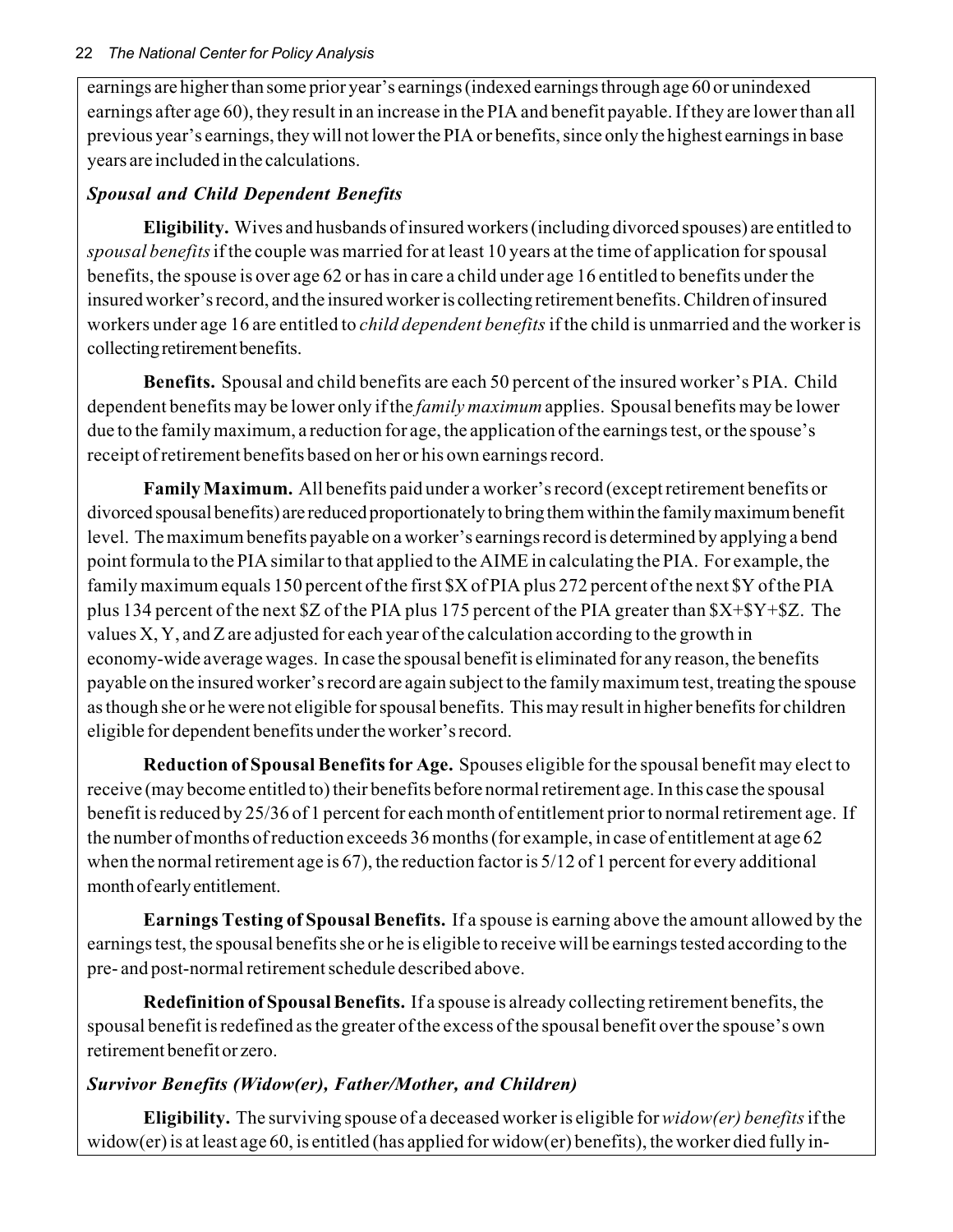sured, and the widow(er) was married to the deceased worker for at least nine months. The widow(er) of a deceased worker is eligible for *father/mother benefits* if the widow(er) is entitled to benefits (has applied), the worker died fully insured, and the widow(er) has in care a child of the worker. A surviving child is eligible for *child survivor benefits* on the deceased worker's record if the child is under age 18 and is entitled (an application has been filed) and the worker was fully insured.

**Survivor Benefits.** Monthly benefits equal 100 percent of the worker's PIA for a widow(er); they equal 75 percent of the PIA for father/mother and child survivor benefits. Widow(er) and child survivor benefits may be lower only if the family maximum applies. Widow(er)s may become entitled to survivor benefits earlier than normal retirement age, but not earlier than age 60. In this case the reduction is 19/40 of 1 percent for each month of entitlement prior to normal retirement age. After the widow(er) is 62, she or he may be entitled to retirement benefits based on her or his own past covered earnings record. In this case the widow(er) benefits are redefined as the excess over own retirement benefit or zero, whichever is greater. Finally, widow(er) survivor and own retirement benefits are also subject to the earnings test. If the deceased worker was already collecting a reduced retirement insurance benefit, the widow(er)'s benefit cannot be greater than the reduced widow(er) benefit or the greater of 82.5 percent of the worker's PIA or the worker's own retirement benefit. If the deceased worker was already collecting a retirement insurance benefit greater than the PIA because of delayed retirement, the widow(er) is granted the full dollar amount of the delayed retirement credit over and above the (reduced) widow(er) benefit. Father/mother benefits are not similarly augmented by delayed retirement credits the deceased worker may have been receiving.

**Father/Mother Benefits.** These benefits may be reduced if the family maximum applies or if the father or mother is entitled to his or her own retirement benefit. In this case the benefit is redefined as the excess over the father or mother's own retirement benefit or zero, whichever is greater. Father/ mother benefits are also subject to the earnings test. However, they are not reduced for age. For those eligible to receive both widow(er) and father/mother benefits, the program calculates both and takes the larger benefit.

**Calculation of a Deceased Worker's PIA.** The calculation of survivor benefits in the case of a widow(er) uses the larger of two alternative calculations of the deceased worker's PIA. These are the "wage-indexing" method and the "re-indexing" method. The year up to which the worker's wages are indexed may be different, depending upon whether the deceased worker would have become age 62 before or after the widow(er) attains age 60.

**The Wage-Indexing Method.** The last year for indexing earnings is the earlier of a) the year the worker dies minus two years or b) the year the worker would have attained age 60. Bend point formula dollar amounts are taken from the earlier of the year the worker dies or the year the worker would have attained age 62. The PIA thus calculated is inflated by the CPI up to the year the widow(er) turns age 60 (if later) to obtain the PIA value on which widower benefits would be based. Where applicable, these benefits are then adjusted for the family maximum, reduction for age, delayed retirement credits, and the earnings test.

**The Re-indexing Method.** The worker's original earnings are indexed up to the earlier of the year the widow(er) attains age 58 or b) the year the worker attains age 60. The elapsed years are computed as the number of years from 1951 (or the worker's age 22, if later) through the year the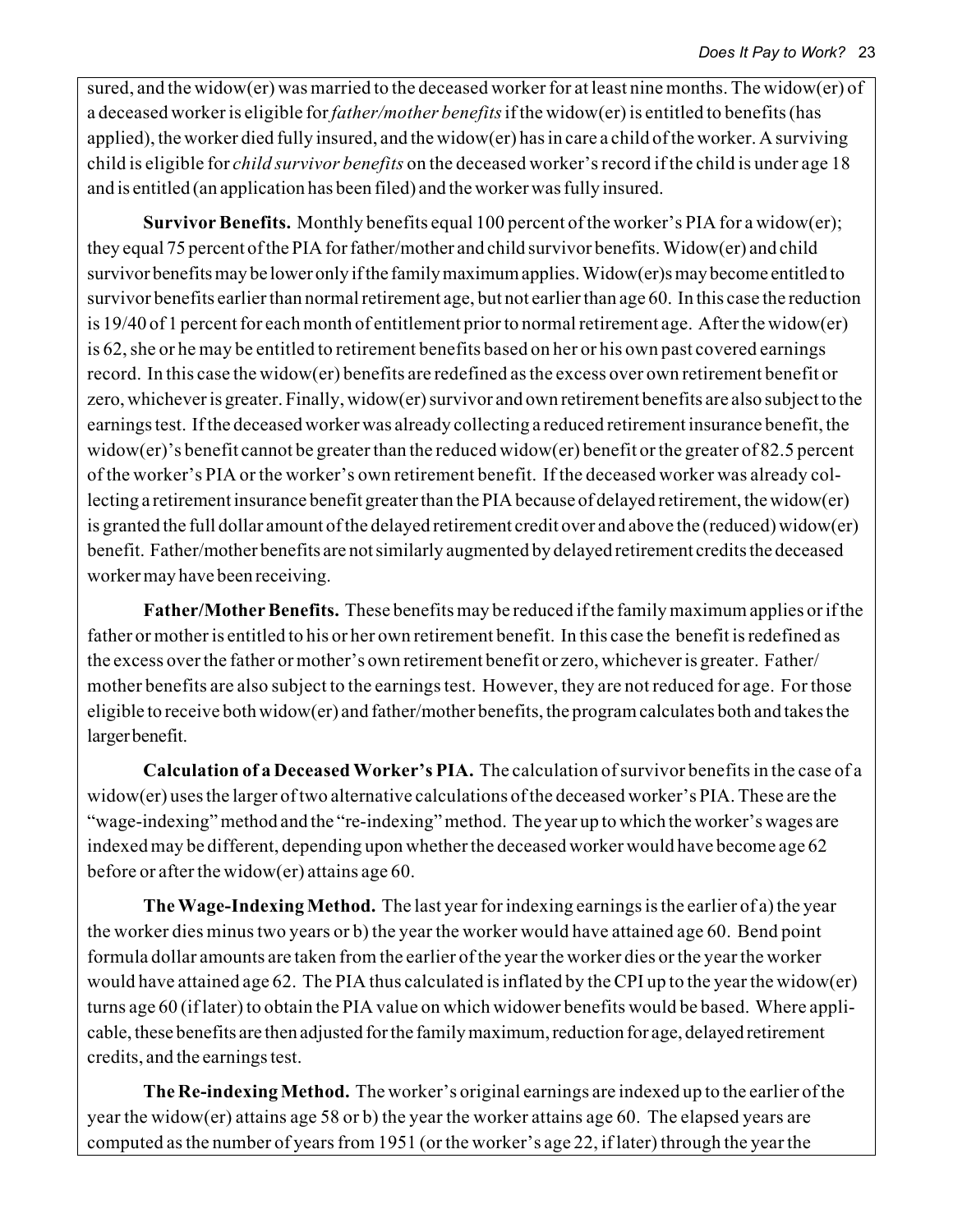widow(er) attains age 60. The computation years equal elapsed years minus five years (computation years cannot be less than two). Bend point formula dollar values are applied from the year the widow(er) attains age 60. There is no subsequent indexing of the PIA for inflation.

**The Sequencing of Widow(er) Benefit Calculations.** Widow(er) benefit reductions proceed in a particular sequence. First the widow(er) plus children's benefits are subjected to the family maximum. Second, the widow(er) benefit is reduced for early entitlement (of the widow(er) prior to normal retirement age). Third, the widow(er) benefit is compared to the widow(er)'s own retirement benefit if the individual is entitled to the latter. Fourth, the widow(er) benefit is redefined as the excess over her or his own benefit if the latter benefit is positive. Finally, the earnings test is applied, first to the widow(er)'s own benefit and then to the widow(er) benefit that is in excess of own benefit. If the widow(er) benefit is eliminated as a result of these tests, the benefits payable on the insured worker's record are subjected to the family maximum test again, treating the widow(er) as though she or he were not eligible for the widow(er) benefit. This procedure can potentially increase children's benefits if the family maximum limit was binding the first time through.

# **III. The Calculation of Non-Social Security Benefits**

The calculation of non-Social Security benefits occurs in two stages. First, fungible (cash) benefits are calculated within ESPlanner, taking into account each fungible benefit program's asset and income tests and eligibility restrictions. Second, the household's nonfungible benefits in each year are calculated, based on the household's asset accumulation and income path as determined by ESPlanner. While nonfungible benefits are not incorporated in ESPlanner's consumption smoothing optimization, they are included in the calculation of average and marginal net tax rates. Specifically, in the formulas for those tax rates specified above, the nonfungible benefits in a particular year are treated as additional spending in that year for purposes of determining the expected present values of spending when the fiscal system is assumed to be operational.

The first-stage calculations involve dynamic programming in which fungible benefit levels are determined in each year for each possible level of household assets and income in that year. This first stage also includes the calculation of federal income, state income, and payroll taxes.

The fungible benefits incorporated in ESPlanner's consumption smoothing are:

- Social Security retirement, spousal, survivor, mother, father, child, and divorcee benefits
- Transitional Assistance to Families with Dependent Children (TAFDC) or TANF
- Supplemental Security Income (SSI)
- Housing assistance programs
- Low-Income Home Energy Assistance Program (LIHEAP)

The nonfungible benefits calculated in the second stage and treated as additional spending are:

- Food Stamps
- Special Supplemental Nutrition Program for Women, Infants and Children (WIC)
- Medicaid
- Medicare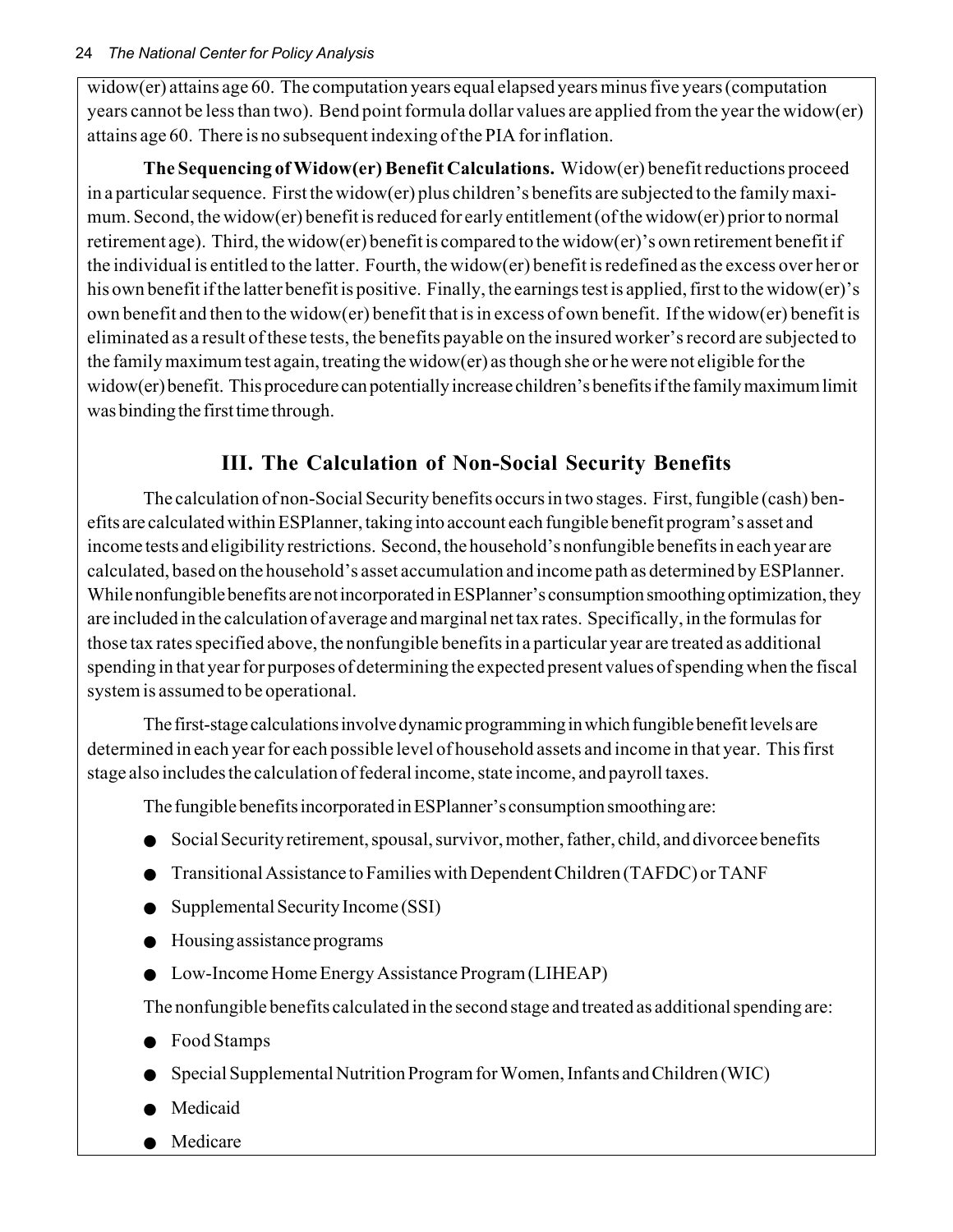**Family Composition and Benefit Eligibility.** In computing the fungible and nonfungible benefits available to particular households in a particular year, we take into account how eligibility for particular benefits within each program depends on the size and composition of the family. For example, in a year when a couple has two children at home, eligibility is based on the income standards for a family of four; when the children have left the household upon reaching age 19, eligibility is based on the income standards for a family of two.

**Asset Tests.** We include asset tests for each type of benefit that stipulates such a test. The following table indicates asset limits for program eligibility.

| Program         | <b>Asset Test Limits</b>                                                             |
|-----------------|--------------------------------------------------------------------------------------|
| <b>TAFDC</b>    | \$2,500 for a family                                                                 |
| SSI             | \$2,000 for a single; \$3,000 for a couple                                           |
| Medicaid        | no asset test under 65; over 65 same as SSI                                          |
| <b>QMB/SLMB</b> | \$4,000 for a single; $$6,000$ for a couple                                          |
| Food Stamps     | \$2,000 for a family with members under 60/\$3,000 for a family with members over 60 |

Prepaid funeral arrangements, up to a certain limit, usually are not counted as assets. In implementing our asset tests, we assume that the first \$3,000 in assets held by a couple is exempt from the asset test and treated as a funeral arrangement.

We consider two different ways to implement asset tests. The first assumes that if assets at the beginning of the year exceed a particular program's eligibility standard, the family loses eligibility for benefits from that program for the entire year. The second calculates, for each program, the amount of assets in excess of that program's asset limit and reduces that program's benefits by the amount of excess benefits, with the maximum reduction being the entire benefit.

**Growth in Benefits over Time.** In our explanation of the benefits calculation below, we omit a description of our adjustment of real benefit levels in light of growth over time in economy-wide living standards. But we do make such an adjustment. Specifically, we assume that all benefit amounts, brackets, premiums, and deductions grow in real terms at the assumed rate of labor productivity. In our base case, this rate is 1 percent.

**Adjusting for the Probability of Benefit Receipt.** In our analysis we incorporate the probability of benefit receipt in the case of benefits triggered by illness (e.g., Medicare and Medicaid benefits) or by the rationing of program participation (e.g., housing assistance, LIHEAP, and WIC). For both types of programs, we first determine the average benefit (net of the asset test) per recipient in a particular program and then multiply by the probability of actually receiving the benefit in question.

In forming our measures of average benefits received, we assume that our household members apply for all benefits for which they may be eligible. For example, when we calculate average Medicaid benefits received by 70-year-old males who meet the Medicaid income-eligibility test, we assume that all such males apply for those benefits. As another example, we assume that all income-eligible households apply for housing assistance, but that their chance of receiving the average housing benefit equals the ratio of the number of recipient households to the number of applicant households.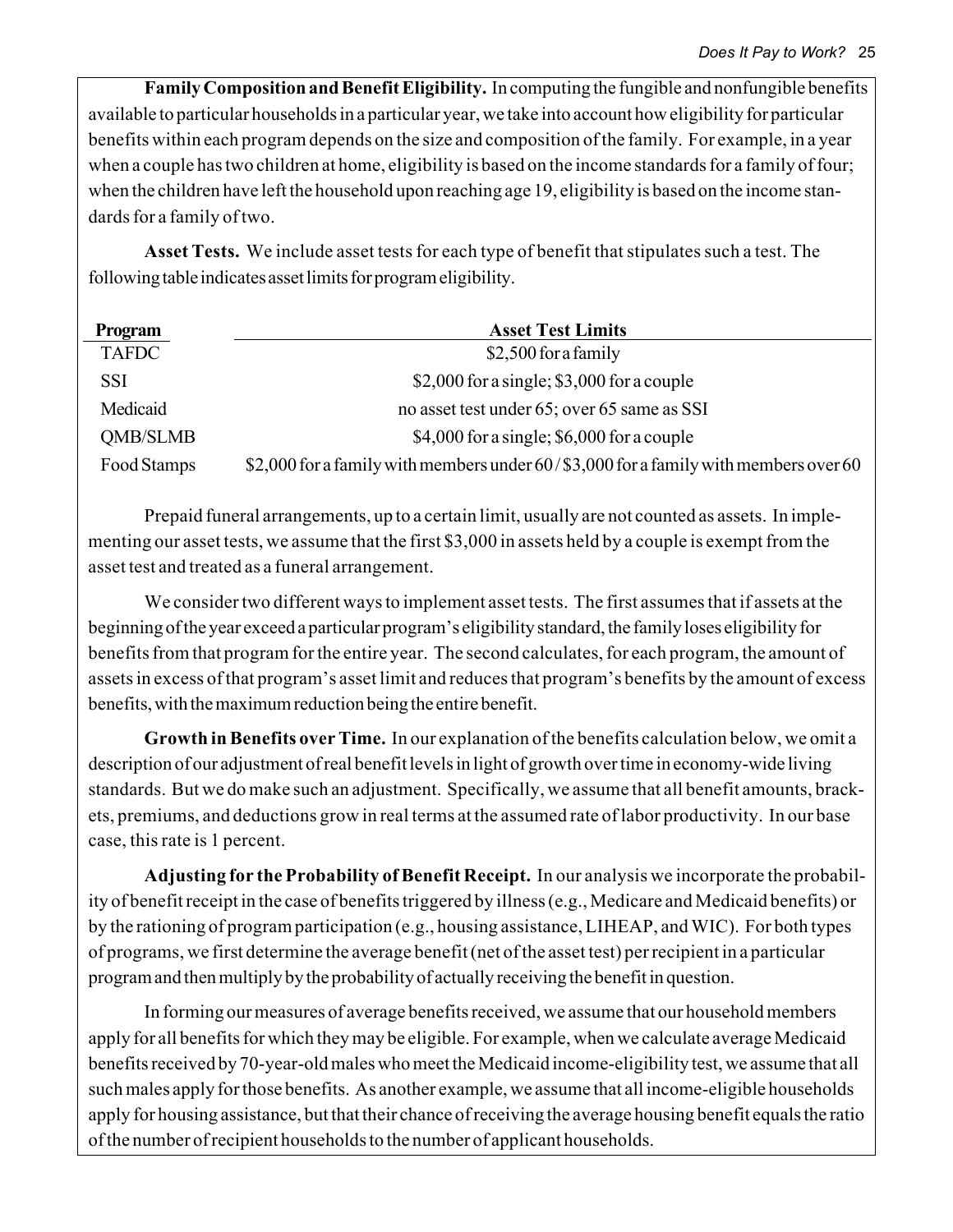### *Modeling Specific Benefit Programs*

Each program has eligibility rules and benefit formulas that deal with special cases. We consider the rules and benefit formulas that apply to the standard cases. We describe below the eligibility rules and benefit formulas for each of the transfer programs.

**Transitional Aid to Families with Dependent Children (TAFDC).** TAFDC is a cash-assistance program designed to help needy families that include a dependent child or a pregnant woman. TAFDC is the formal name in Massachusetts of the program formerly known as AFDC (Aid to Families with Dependent Children); most other states have adopted the name Temporary Assistance to Needy Families (TANF). The terms "transitional" and "temporary" reflect the new program objectives: to assist needy families and to encourage their quick return to the labor force. Under the current TAFDC rules, eligible households generally may receive assistance for no more than 24 months during any five-year period.

There are several steps in defining eligibility for benefits. The calculations needed to determine eligibility, both nonfinancial and financial, and the benefit levels can be complicated even for the standard cases we consider.

Nonfinancial eligibility requires that the child be deprived of the care or support of at least one parent. Deprivation factors are death, continued absence, physical or mental incapacity, and unemployment or underemployment of (a) parent(s). A dependent child may be under age 19 or, if a full-time student, age 19. We assume that our family units meet these program-specific requirements.

| Household<br><b>Size</b> | Eligibility Standard (185%<br>of the Need Standard) | Need Standard/<br><b>Payment Standard</b> |
|--------------------------|-----------------------------------------------------|-------------------------------------------|
|                          | \$876                                               | \$474                                     |
|                          | 1.045                                               | 565                                       |
| 4                        | .204                                                | 651                                       |

To meet requirements for financial eligibility, a household must pass two income tests. First, family unit gross income cannot exceed 185 percent of the need standard that applies, given family size. Second, gross income minus certain applicable deductions cannot exceed the need standard itself.

Standard monthly deductions include:

- A \$90 deduction for each employed family member
- An extra \$30 plus one-half of gross income above \$120 deduction for the employed TAFDC benefit recipients or applicants who received benefits in the previous four months.
- Dependent-care deductions that range between \$50 to \$200 for a child under age two and \$44- \$175 for a child two or over, depending on the hours a recipient worked.

We applied the \$90 deduction per working individual for all 12 months of each year of eligibility and the maximum deduction levels for child care for children between ages one and five. To avoid complications in our dynamic programming algorithm, we did not implement the extra deduction.

If the family unit passes both income tests, it gets financial assistance defined as the difference between the maximum payment standard and net income after deductions. In accordance with standard program restrictions on the length of benefit receipt, we limited the receipt of benefits to no more than 24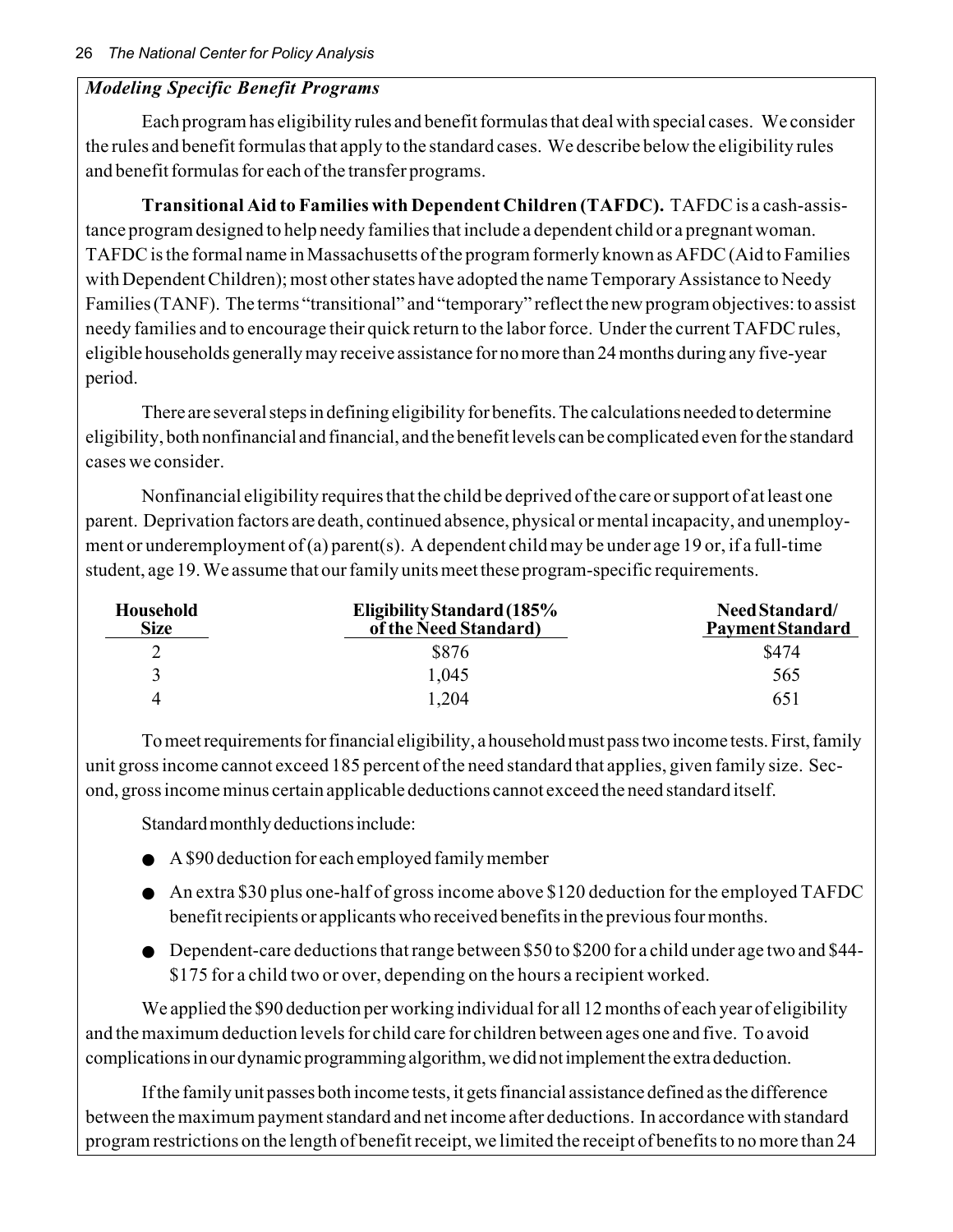months within any five-year period. Hence, for those of our stylized households who are eligible for assistance, benefits follow a cyclical pattern: two years on followed by three years off, provided the asset test criterion is met. Hitting the TAFDC asset test limits, however, would disqualify a household from receiving benefits in one of the years and would result in modification of the TAFDC lifetime benefits pattern in levels and/or in timing. TAFDC regulation in Massachusetts assumes that families receiving benefits may also receive \$40 of monthly housing allowance, which we add on top of the monthly TAFDC benefit.

### **Sources**

- 1. Aid to Families with Dependent Children (AFDC). *Massachusetts Bar Association. Internet*: http://www.massbar.org/article.php?c\_id=222.
- 2. Transitional Aid to Families with Dependent Children (TAFDC). Regulations. Department of Transitional Assistance. Massachusetts. Internet: http://www.state.ma.us/dta/dtatoday/policy/ TAFDC/TAFDCINDEX.HTM.
- 3. Gretchen G. Kirby et al. *Income Support and Social Services for Low-Income People in Massachusetts*. Urban Institute. 1997. Internet: http://newfederalism.urban.org/html/ MAincome1.html
- 4. Gretchen G. Kirby et al. *Income Support and Social Services for Low-Income People in Massachusetts*. Urban Institute. 1998. Internet: http://newfederalism.urban.org/html/Highlights/isss\_ma.html.
- 5. *Key State TANF Policies Affecting Microenterprise*. Massachusetts. Center for Law and Social Policy. 1999. Internet: http://fieldus.org/li/pdf/Massachusetts10-29-02.pdf.

### **Supplemental Security Income (SSI)**

| <b>Family Size</b> | <b>Income Limit</b><br>(Federal) | <b>Income Limit</b><br>(Massachusetts) |
|--------------------|----------------------------------|----------------------------------------|
|                    | \$512                            | \$641                                  |
| -                  | 769                              | 971                                    |

Supplemental Security Income is a federal program that makes monthly payments to people who have limited income and resources if they are 65 or older or are disabled. In our study we ignore payments to the disabled. If individuals meet the program's income limits, after deductions, they receive monthly benefits. Payments up to the federal income limits are received from the federal government, while states provide supplements that are calculated as the difference between federal and state income limits. Standard deductions are \$20 per month plus a) an additional \$65 per month if labor income exceeds \$65 per month and b) one-half of wages over \$65. In Massachusetts, an SSI-eligible person is automatically enrolled in Medicaid.

For every year we first determine age eligibility for each spouse, then income eligibility for the household. When both are eligible, their combined benefit equals the difference between the income limit for a two-person household and the spouses' combined income after deductions. When only one spouse is age-eligible, the eligible spouse's benefit is calculated according to the regulations using either an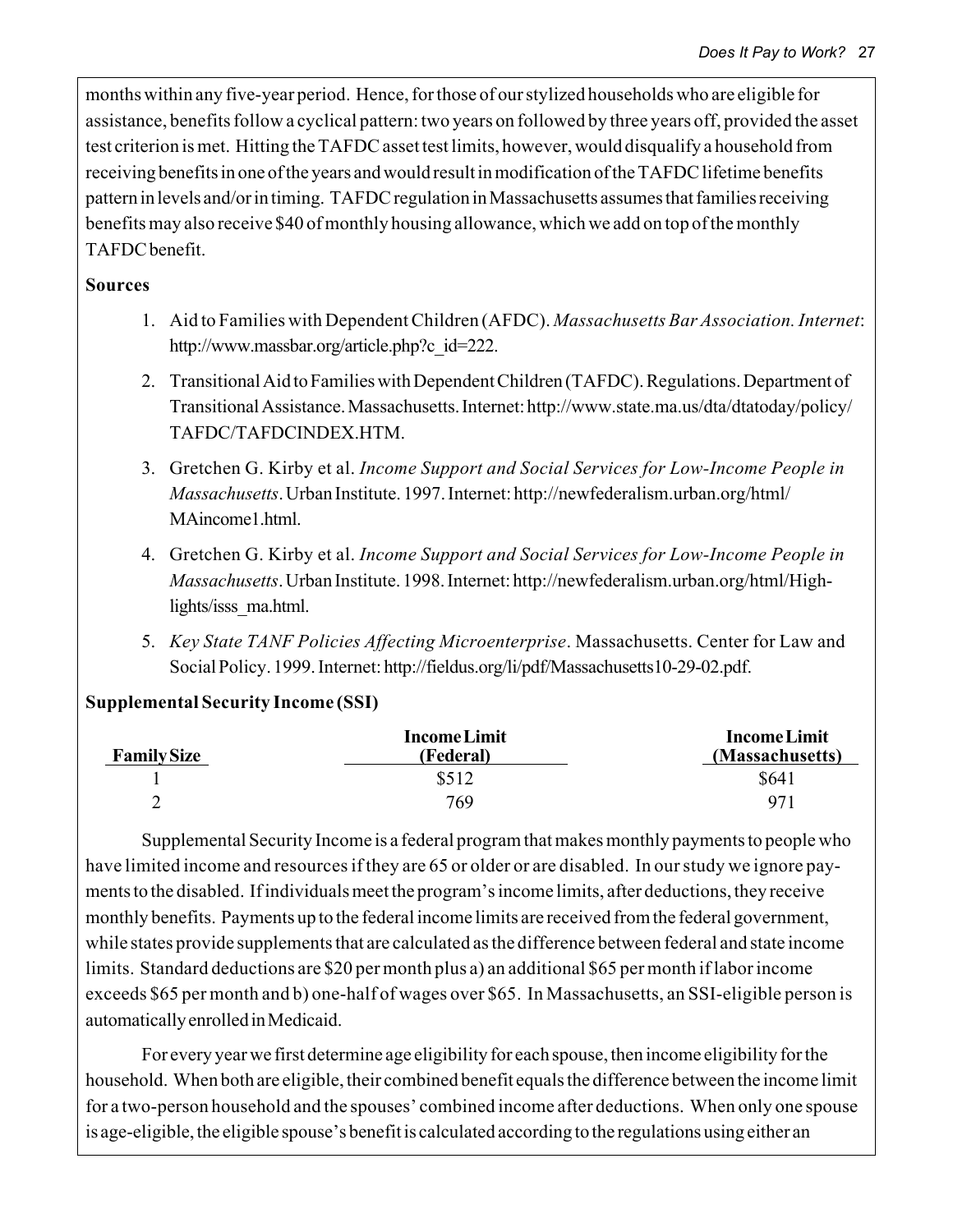individual- or couple-income limit, depending on the level of the income of the ineligible spouse. The SSI asset test was implemented as described above.

### **Sources**

- 1. *A Desktop Guide to SSI Eligibility Requirements*. Social Security Administration. 2000. Internet: http://www.ssa.gov/pubs/11001.html.
- 2. *SSI in Massachusetts.* Social Security Administration. 2000.
- 3. *Code of Federal Regulations. Title 20 Employees' Benefits. CHAPTER III Social Security Administration. Part 416 — Supplemental Security Income for the Aged, Blind, and Disabled.* Social Security Administration. 1999. Internet: http://www.ssa.gov/OP\_Home/ cfr20/416/416-0000.htm.
- 4. *1999 SSI Annual Report.* Social Security Administration. Internet: http://www.ssa.gov/ OACT/SSIR/SSI99/ssiTOC.html.

# **Food Stamps**

The Food Stamp program seeks to improve the diets of low-income families by increasing their food-purchasing power. Households must satisfy both state and federal requirements to qualify for Food Stamps. There are several steps in determining program eligibility and calculating the value of the stamp benefits.

First, gross monthly (earned and unearned) income cannot exceed the limits specified in the table below for households of different sizes. Unearned income includes Social Security and private pension benefits, SSI benefits, unemployment insurance benefits, and TAFDC payments. In our study we include SSI and TAFDC payments as part of the income used to calculate the value of Food Stamps.

The following monthly deductions apply:

- \$134 per household
- 20 percent of gross income
- Dependent day care: under age two, up to \$200 per month; over age two, up to \$175 per month. We apply here the TAFDC program dependent care deduction for every child between the ages of one and five.
- Medical expenses of individuals over 60 years old are deductible beyond the first \$35. These expenses are calculated as the sum of payments for prescription drugs, Medicare premiums, deductibles, and coinsurance payments.
- $\bullet$  Excess housing costs, which are defined as housing expenses in excess of half of the household's income after other deductions. Prior to age 60, the maximum level of deductible excess housing costs is \$300. In calculating Food Stamp benefits, we include housing assistance benefits (see below) as part of gross monthly income.

Net monthly income (monthly income after deductions) cannot exceed the family-size-specific limits given in the table below. The value of the stamps is the maximum monthly allotment less 30 percent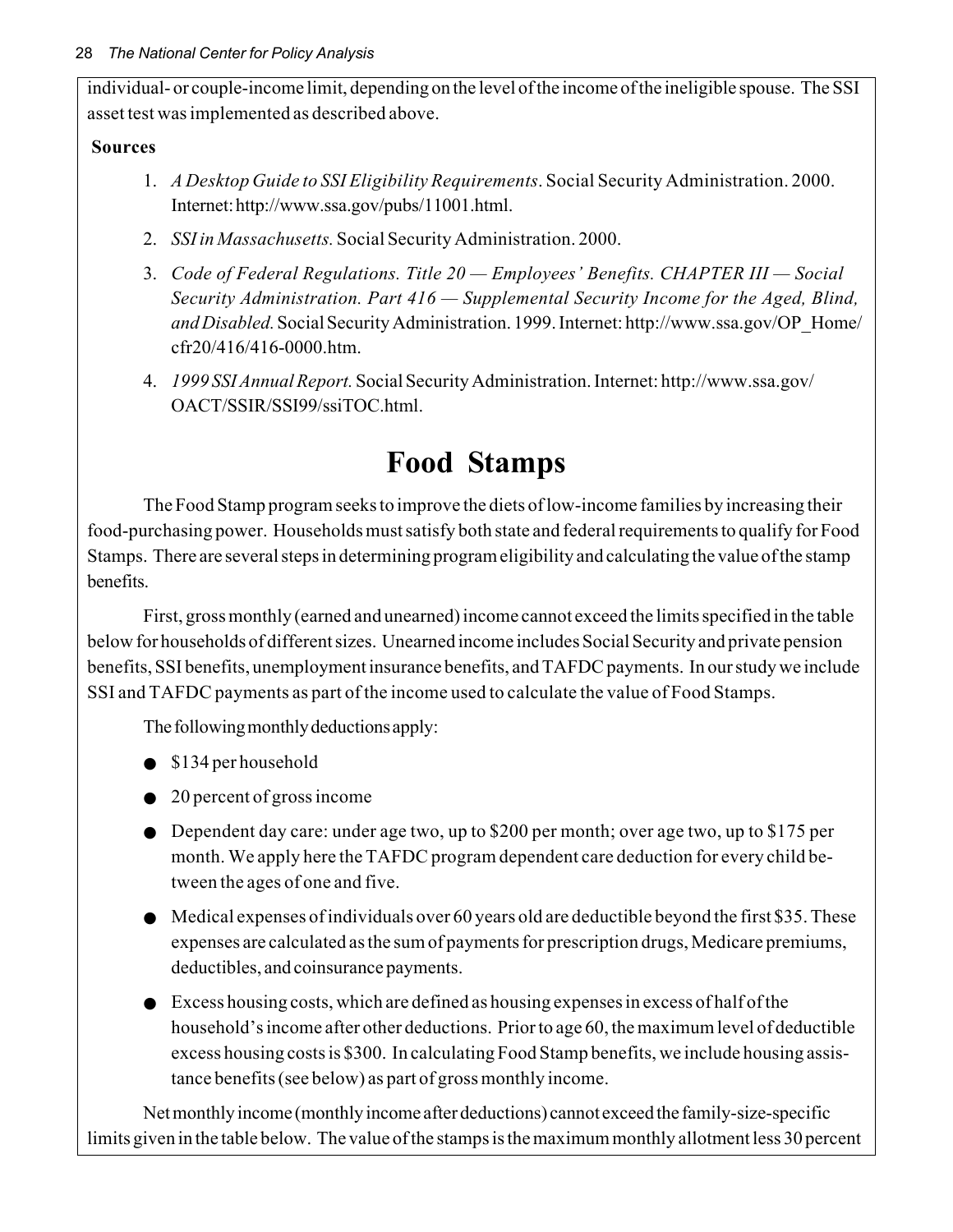of net income. The 30 percent figure reflects the expectation that recipient households will spend about 30 percent of their resources on food.

| <b>Gross Monthly Income Limitation</b> |                       |                          |                      |                  |
|----------------------------------------|-----------------------|--------------------------|----------------------|------------------|
| <b>Household</b>                       |                       | Over 60                  | <b>Monthly Net</b>   | <b>Monthly</b>   |
| <b>Size</b>                            | <b>Under 60 Years</b> | <b>Years or Disabled</b> | <b>Income Limits</b> | <b>Allotment</b> |
|                                        | \$893                 | \$1,133                  | \$687                | \$127            |
|                                        | 1,199                 | 1,521                    | 922                  | 234              |
| 2                                      | 1,504                 | 1,909                    | 1,157                | 335              |
|                                        | 1,810                 | 2,297                    | 1,392                | 426              |

As indicated, calculating the annual value of Food Stamp benefits for Medicare recipients requires adjusting for Medicare deductibles and coinsurance payments. The coinsurance payments depend on actual utilization of medical services. Our estimate of Food Stamp benefits is determined by the weighted average of four possible medical outcomes: only the husband receives medical services subject to Medicare copayments, only the wife receives medical services subject to Medicare copayments, both spouses receive medical services subject to Medicare copayments, and neither spouse receives medical services subject to Medicare copayments.

In calculating the Food Stamp benefits for the three cases in which one or both spouses receive Medicare-covered medical services, we assume that all medical services occur and are paid for in a single month that differs for the two spouses.

The weights used in forming the weighted average benefit are determined by the age-specific probabilities of the husband and wife receiving Medicare benefits in each year.

As explained above, Food Stamp benefits are not included in the *ESPlanner's* consumption smoothing used to generate each household's lifetime profile of tax payments and asset accumulation. However, this asset accumulation profile is used to implement the Food Stamps asset test. We apply the test by simply reducing benefits from that program by the value of excess assets in each year.

### **Sources**

- 1. *Food Stamp Program.* Regulations. Department of Transitional Assistance. Massachusetts. Internet: http://www.state.ma.us/dta/dtatoday/policy/FS/FoodStampINDEX.html.
- 2. *Do You Qualify for Food Stamps? Do You Know Someone Who May? "Long Form" Qualification Test.* The Food Stamp Program. 1999. Internet: http://www.foodusa.org/ long2000.html.
- 3. *Food Stamps.* San Luis Obispo County Department of Social Services. 2000. Internet: http:// www.slodss.org/food\_stamps/index.htm.
- 4. *1999 SSI Annual Report*. SSA. Internet: http://www.ssa.gov/OACT/SSIR/SSI99/ ssiTOC.html.
- 5. United States Department of Agriculture. Internet: http://www.usda.gov.

**Special Supplemental Nutrition Program for Women, Infants and Children (WIC).** WIC is designed to improve the health of pregnant women, new mothers, and their infants. WIC targets population groups that have low income and are at nutritional risk, specifically: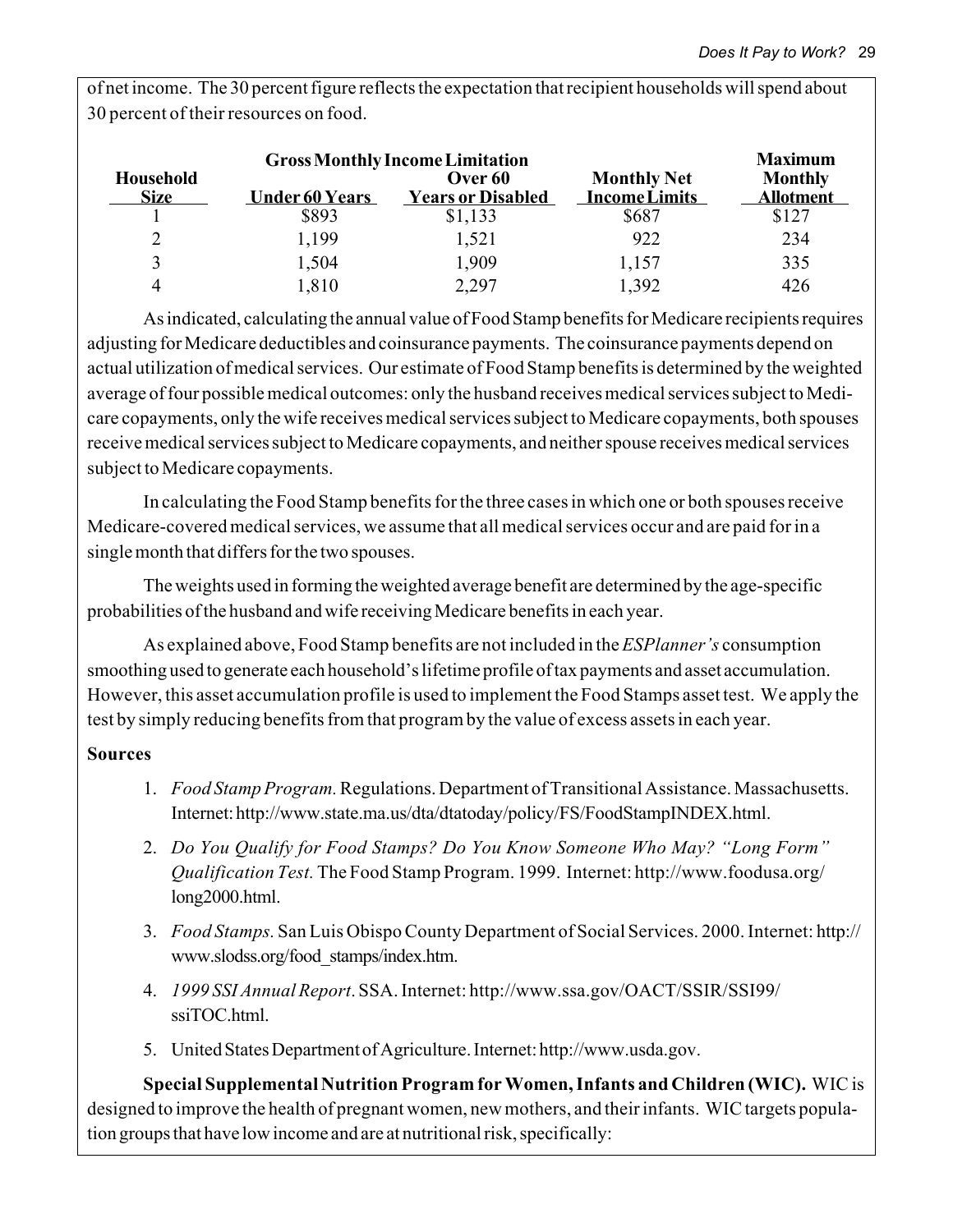- Pregnant women through pregnancy and up to six weeks after birth or after pregnancy ends
- Breastfeeding women through their infant's first birthday
- Infants through their first birthday
- Children up to age five

WIC benefits include supplemental nutrition, nutrition counseling, and screening services. In most WIC state agencies, WIC participants receive actual food items or food vouchers to purchase specific foods. Different food packages are provided for different categories of participants.

Although federally funded, WIC is administrated by state agencies and managed by local agencies. WIC eligibility is based on income and nutritional risk. In order to qualify, WIC applicants must show medically verified evidence of health or nutritional risk. In addition, their family income generally must be below 185 percent of the federal poverty level (FPL). Certain applicants can be judged incomeeligible for WIC based on their participation in Food Stamps, Medicaid, and AFDC/TANF programs.

WIC does not serve all eligible individuals; participation is limited by the availability of federal funding. Usually, program applicants are ranked by need. The program is estimated to serve about 81 percent of women, infant, and child applicants.

The reported 2000 average monthly WIC benefit for recipients in Massachusetts was \$29. For the nation as a whole, the average monthly WIC benefit was estimated at \$33. For simplicity, when the household is eligible for Food Stamps, our model assumes the family also applies for WIC. Pregnant women, infants, and young children are allocated the average WIC benefit with an 81 percent probability. The annual value of the \$29 multiplied by .81 is \$282.

### **Sources**

- 1. *Women, Infants And Children.* U. S. Department of Agriculture. 2000. Internet: http:// www.fns.usda.gov/wic/FAQs/FAQ.HTM.
- 2. *WIC Program*. Food and Nutrition Service. Program Data. Internet: http:// www.fns.usda.gov/pd/wichome.htm.
- 3. *1998 Green Book*. Program Descriptions. Internet: http://aspe.hhs.gov/98gb/15bother.htm.

*Food Stamp Deduction for Out-of-Pocket Expenditures on Prescription Drugs.* The elderly spend a considerable part of their income on prescription drugs. Most are covered by one or another form of private or public medical insurance that pays for part or all of their prescriptions. However, about one-third of Medicare beneficiaries have no drug coverage from any source.

The Food Stamp program provides a deduction for the elderly against income, based on out-ofpocket health expenses. From the sources listed below, we estimated relative profiles by age of out-ofpocket spending on prescription drugs in 1996 for the elderly. We did this separately for those who were covered by drug insurance and those who were not. We then applied these profiles to the average estimated year 2000 values of out-of-pocket expenditures by different groups of Medicare beneficiaries to obtain age- and sex-specific average out-of-pocket prescription drug expenditures for the following two groups: those covered by Medicaid and those having other coverage, including no coverage. Next we inflated those values to get to year 2001 levels. Finally, we deducted corresponding monthly amounts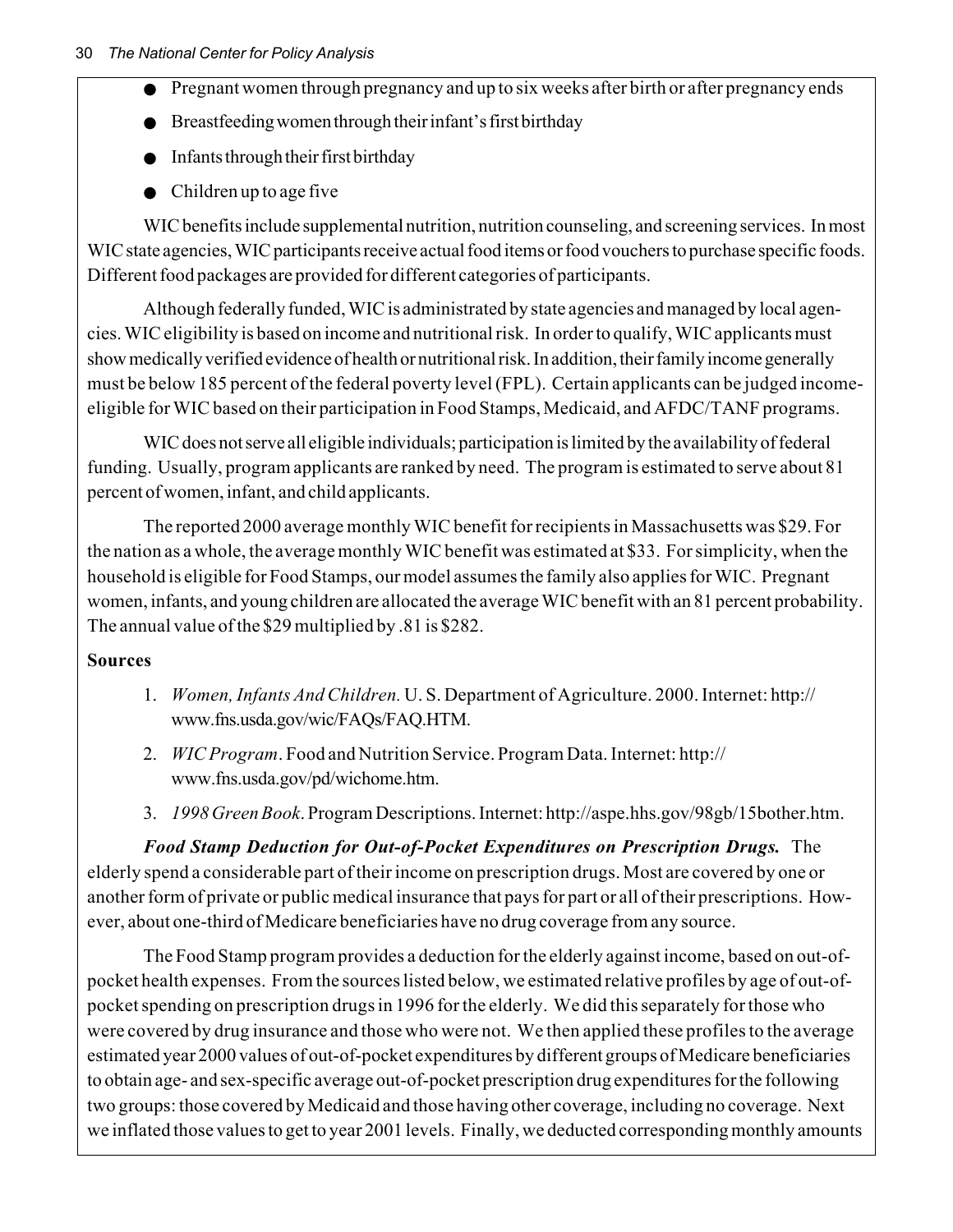in order to determine the net income used to calculate Food Stamp benefits as medical-related deductions for individuals over 60. Annual values are given in the table below; we extended average prescription drug expenditures of the group ages 65-70 to the group ages 60-64**.**

#### **Sources**

- 1. *Universal Prescription Drug Benefit Necessary to Ensure Affordable Coverage for All Medicare Beneficiaries.* Health Care Financing Administration. March 2000. Internet: http:// cms.hhs.gov/media/press/release.asp?Counter=179.
- 2. *Out-of-Pocket-Spending on Prescription Drugs by Women and Men Age 65 and Older: 1999 Projections*. Prepared by Mary Gibson and Lisa Foley. AARP. April 2000.
- 3. *Effects of Prescription Drug Coverage on Spending and Utilization*. Internet: http:// www.aspe.hhs.gov/health/reports/drugstudy/chap02.htm.
- 4. Testimony of Michael Hash, Deputy Administrator of the HCFA, on prescription drug coverage for Medicare beneficiaries before the House Commerce Committee, Subcommittee on Health and Environment. September 28, 1999. Internet: http://cms.hhs.gov/media/press/ testimony.asp?Counter=546.

**Medicare.** Medicare is a federal health insurance program for the aged and disabled; we ignore disability benefits and focus on the benefits for the aged only. The program incorporates two parts: Hospital Insurance (HI), also known as Part A, and Supplemental Medical Insurance (SMI), also known as Part B.

Medicare Part A primarily is financed through a mandatory 2.9 percent payroll tax. Part B is financed in part by participant premium payments of \$45.50 per month regardless of benefits received. In addition, there are specific cost-sharing arrangements. In particular, under Part A in each benefit period a recipient of benefits pays: \$776 for a hospital stay of 1-60 days; an additional \$194 per day for days 61-90; an additional \$338 per day for days 91-150; and all costs for each day beyond 150 days.

We assume that at age 65 both husband and wife enroll in both Part A and Part B. Individuals typically enroll in both plans (in 1998, 95 percent of all enrollees joined Plan A and Plan B at the same time). We assume that in each year an individual, if she or he receives benefits, stays in the hospital less than 60 days and so pays the fixed fee of \$776. Under Part B, participants receiving benefits must first meet an annual \$100 deductible and, in most cases, cover 20 percent of the approved amount after the deductible.

In our calculations, we impute to each age-eligible spouse at a particular age their expected net Medicare benefits at that age. If a participant is exempt from cost-sharing and/or premium payments, we consider that Medicaid covers those costs, as described in the section below on Medicare-Medicaid interactions. Any actual out-of-pocket cost-sharing and premium payments are correspondingly deducted from the gross income in calculations of the Food Stamp benefits for eligible individuals.

Our calculation of average expected Medicare benefits at a given age multiplies the age- and sexspecific probability that participants receive benefits by the average benefit received at that age by benefit recipients (we apply the same probability for Part A and Part B). According to 1996-1997 data, 76.9 percent of elderly male participants and 84.7 percent of elderly female participants receive Medicare benefits.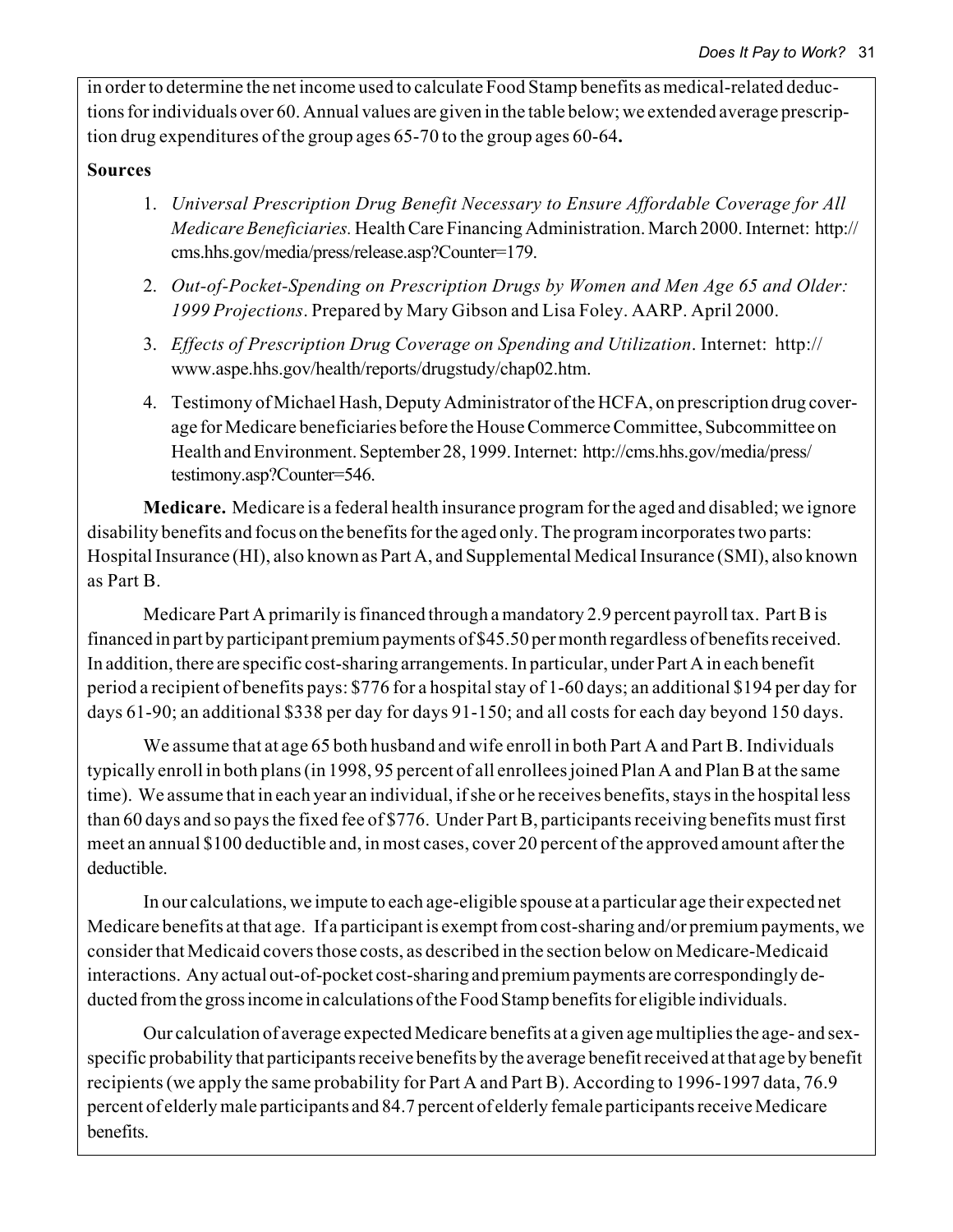#### 32 *The National Center for Policy Analysis*

| <b>Reimbursement per Person Enrolled (by Age)</b><br>1997 Preliminary Annual Summary |         |                 |               |         |  |
|--------------------------------------------------------------------------------------|---------|-----------------|---------------|---------|--|
| <u>Age</u>                                                                           | Men     | Part A<br>Women | Part B<br>Men | Women   |  |
| 65 & Over                                                                            | \$3,062 | \$3,024         | \$1,674       | \$1,565 |  |
| 65,66                                                                                | 1,748   | 1,526           | 1,178         | 1,173   |  |
| 67, 68                                                                               | 1,982   | 1,709           | 1,312         | 1,250   |  |
| 69, 70                                                                               | 2,301   | 1,987           | 1,451         | 1,376   |  |
| 71, 72                                                                               | 2,548   | 2,220           | 1,581         | 1,471   |  |
| 73, 74                                                                               | 2,867   | 2,578           | 1,699         | 1,546   |  |
| 65-69                                                                                | 1,930   | 1,676           | 1,279         | 1,239   |  |
| 70-74                                                                                | 2,638   | 2,328           | 1,607         | 1,488   |  |
| 75-79                                                                                | 3,493   | 3,144           | 1,887         | 1,668   |  |
| 80-84                                                                                | 4,534   | 4,132           | 2,107         | 1,806   |  |
| 85 & Over                                                                            | 5,562   | 5,253           | 2,139         | 1,847   |  |

Our data on Medicare benefits for the aged in 1997 come from the Health Care Financing Administration (HCFA), now called the Centers for Medicare and Medicaid Services (CMS). HCFA provides average Medicare benefits under Part A and Part B, classified by age and sex. Finding that, in the aggregate, average benefits per person enrolled were 26 percent and 5 percent greater, respectively, under Plan A and Plan B, in Massachusetts compared to the national averages, we incorporate that adjustment for all age cohorts and both sexes. We converted all 1997 amounts to 2000 dollars using the CPI.

#### **Sources**

- 1. *Medicare.* Health Care Financing Administration. Internet: http://cms.hhs.gov/medicare/.
- 2. *2000 Green Book: MEDICARE.* Internet: http://aspe.hhs.gov/2000gb/sec2.txt.

**Medicaid.** Medicaid is a joint federal-state program that provides medical care to the poor. In 1996 Medicaid recipients constituted 14 percent of the U.S. population. Among children to age five and elders at least age 85, the coverage rate reached 35 percent. The 1998 Current Population Survey explored health insurance coverage of low-income, single-family married households with two children. The survey indicated that over 50 percent of all Medicaid income-eligible infants, children, and adults had no access to any other form of private or public health insurance. However, not all eligible individuals apply for Medicaid. Of Medicaid eligibles with no any other type of insurance, only 60 percent of infants, 40 percent of children, and 20 percent of adults were enrolled in Medicaid in 1998. For purposes of this study, however, we assume that our households, when eligible, apply for and receive all Medicaid benefits to which they are entitled.

MassHealth, the "qualified vendor" to the state's Medicaid population, provides the following:

- Inpatient hospital services
- Outpatient services: hospitals, clinics, doctors, dentists (limited dental coverage for adults), family planning, and home health care
- Medical services: lab tests, X-rays, therapies, pharmacy services, dental services, eyeglasses, hearing aids, medical equipment and supplies, adult day health, and adult foster care
- Mental health and substance abuse services: inpatient and outpatient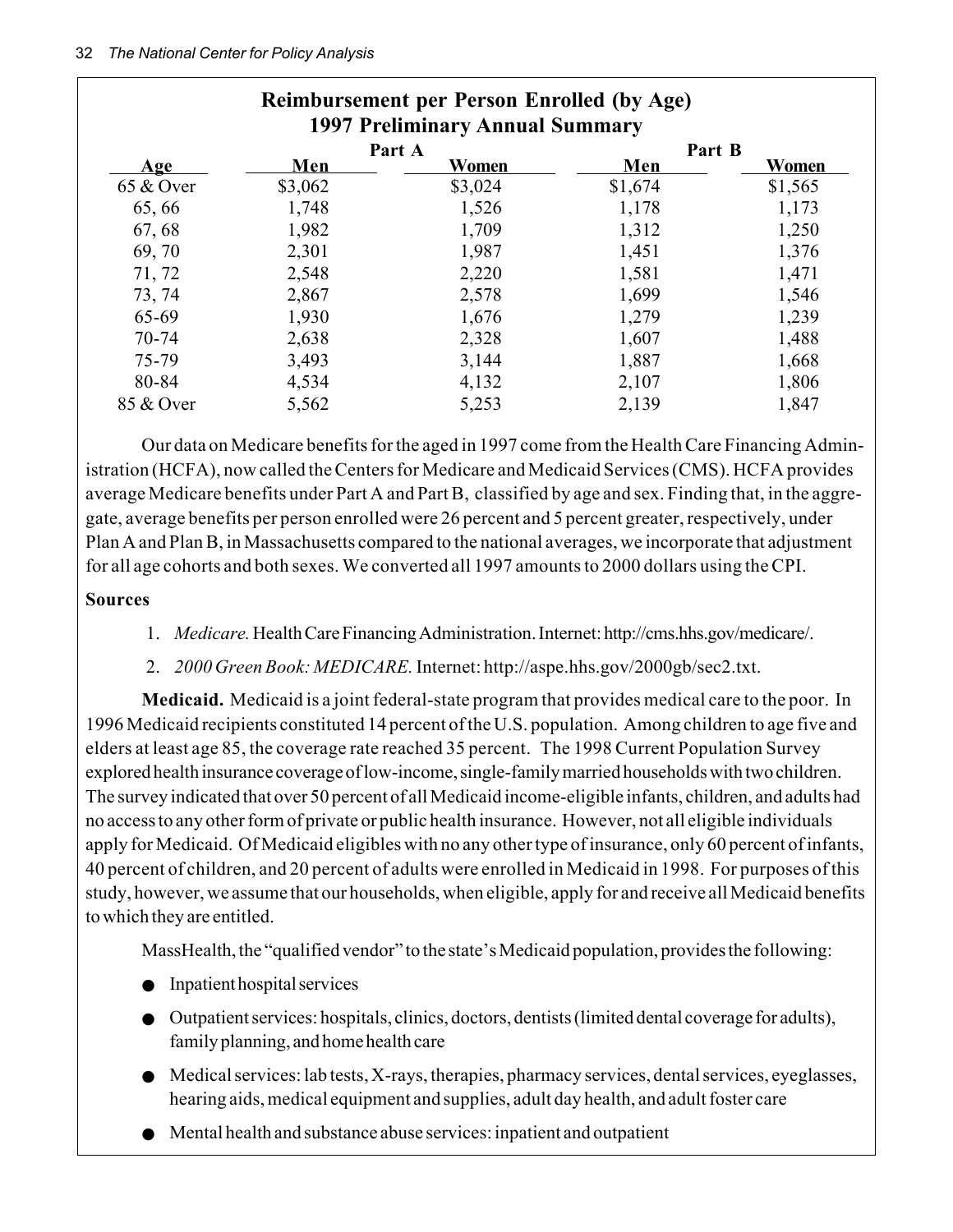- Living in nursing homes
- Payment of the Medicare premium, coinsurance, and deductibles for certain groups of elderly

Like Medicare, Medicaid operates as a vendor payment program; recipients receive benefits directly in the form of medical services provided by qualified vendors. Benefits are provided as long as the individual meets general and financial eligibility criteria. Financial eligibility criteria include income eligibility requirements, which may be different for different family members, and asset eligibility requirements. MassHealth Standard Program specifies that the family monthly income before taxes and deductions cannot exceed:

- 200 percent of the Federal Poverty Level (FPL) for pregnant women
- 150 percent of the FPL for children under age 19
- 133 percent of the FPL for parents with children under age 19

Under MassHealth the income limit for an eligible individual or couple aged 65 and over is 100 percent of FPL. In addition, in Massachusetts if an individual is eligible for SSI, she or he also is eligible for Medicaid. The table below presents the respective income limits.

| <b>Federal Poverty Levels</b> |       |       |         |         |
|-------------------------------|-------|-------|---------|---------|
| <b>Family Size</b>            | 100%  | 133%  | 150%    | 200%    |
|                               | \$687 | \$914 | \$1,030 | \$1,374 |
| ↑<br>↵                        | 922   | 1,226 | 1,383   | 1,844   |
|                               | l.157 | 1,539 | 1,735   | 2,314   |
| 4                             | ,392  | 1,851 | 2,088   | 2,784   |

Note: Income standards as of April 1, 1999.

Medicaid eligibility may be extended to individuals with incomes greater than the above income limits if they are deemed "medically needy." States provide residual financing of such individuals' medical treatment costs, provided they spend their excess resources (income and assets) down to the eligibility limits. This is particularly the case for individuals moving into nursing homes with insufficient resources to fully finance their stays. For simplicity, we do not consider coverage of the medically needy in this analysis.

In each year we determine for each family member of a particular age and sex if she or he meets appropriate income standards of eligibility and then allocate to that individual the Medicaid age- and sexspecific benefit projected for that year. To adjust for the fact that for some age groups the Massachusetts data show a greater number of recipients than eligibles, in calculating average benefits we divided total expenditures by the maximum of a) the number of eligibles and b) the number of recipients. When the beneficiary in our stylized case is a child under 19, we ignore gender difference in benefits. Our estimates of the average benefits for the most recent data, for 1998, are presented in the table below in the column headed "Reported Benefit per Recipient."

We make two adjustments to these benefit amounts. One is for Medicaid-financed nursing home stays. The other is for Medicaid payment of the Part B Medicare premium for certain low-income individuals.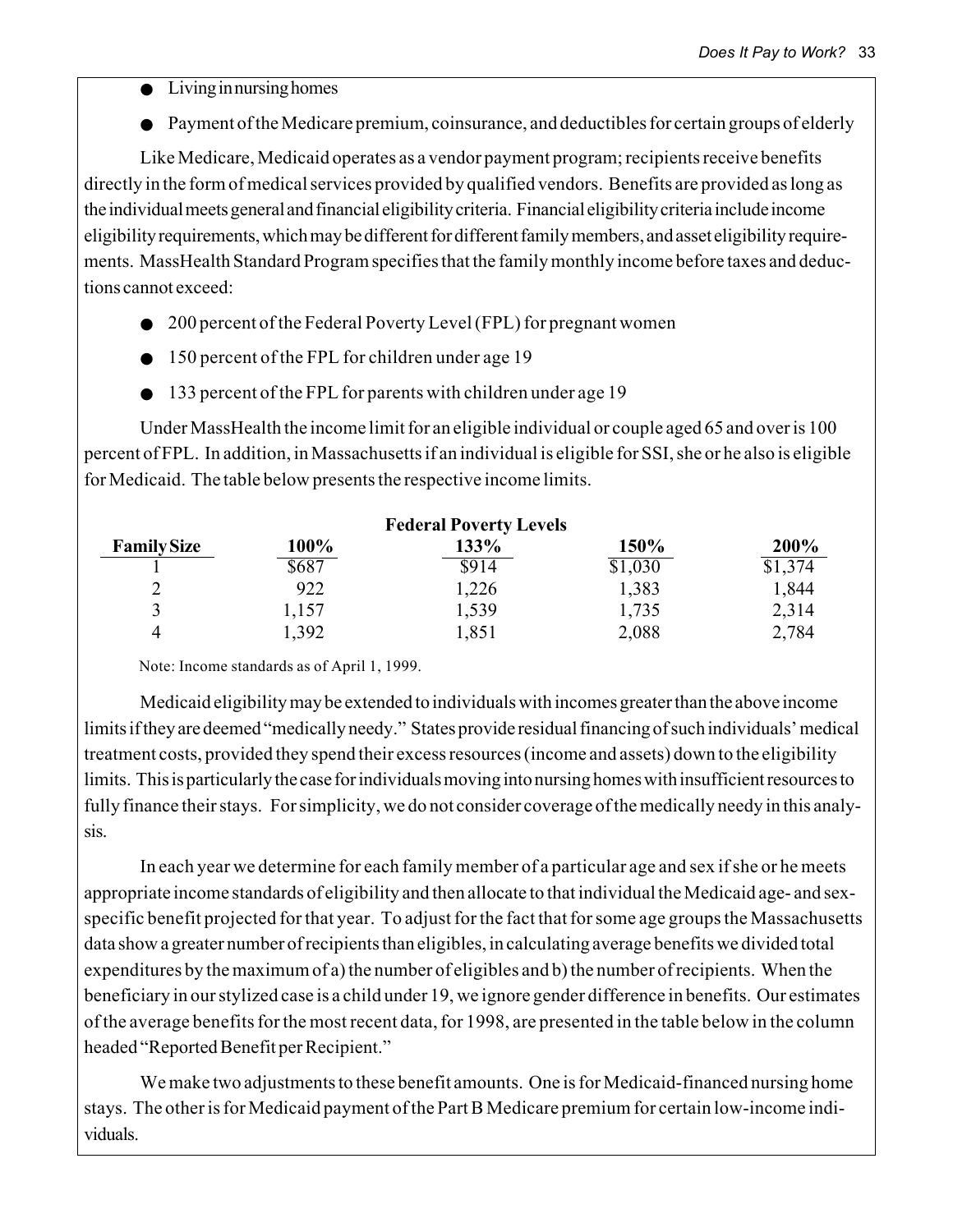#### 34 *The National Center for Policy Analysis*

From the 1995 National Nursing Home Survey, we know the age distribution of nursing home residents. Assuming the same age distribution for 1997 Massachusetts Medicaid recipients residing in nursing homes, we obtain counts of Medicaid-financed nursing home residents by age. Comparing these numbers with the total number of Medicaid participants in particular age groups permits us to determine the probability that a Medicaid participant of a particular age will reside in a nursing home. This probability is multiplied by the average Medicaid expenditure per nursing home resident.

If a person over age 65 is eligible for Medicaid, her or his Medicare cost-sharing will be partially or fully financed by Medicaid. There are two broad groups of dual-eligibles: those for whom Medicaid pays only Medicare Part B premiums (" SLMB eligibles") and those who get extensive coverage from Medicaid (see the discussion on Medicaid-Medicare interactions below). Our calculated average benefit values for aged eligibles reflect Medicaid payments made for both groups. However, we impute full Medicaid benefits only to the elderly with incomes less than 100 percent of the federal poverty line, and we treat SLMB eligibles separately. Specifically, for those over 65 who are eligible for the full coverage, after adjustment for nursing home benefits we further adjust the average Medicaid benefits by excluding payments for SLMB eligibles, using data on the fraction (4.6 percent) of those receiving benefits from both Medicare and Medicaid who are SLMB recipients, the size of the SLMB Medicaid benefit (equal to the annual Part B premium), and the overall average Medicaid benefit net of nursing home financing. Our final calculated adjusted age- and sex-specific Medicaid benefits for 1998 appear in the table below. We use the CPI to measure 1998 benefit levels in 2001 dollars.

To estimate our benefits net of nursing home stay financing, we start with the data on age distribution of nursing home residents in the 1997 Nursing Home Surveys. With information on age profile and the average duration of stay from the survey as well as with data on total number of nursing home residents financed by Medicaid from the Health Care Financing Administration, we estimate the age profile of the Medicaid nursing home recipients in 1997. We then apply that profile to the most recent 1998 Medicaid data on recipients. Observing that there is little variation in daily charges in nursing homes for different age groups, we distribute the total 1998 Medicaid expenditure for nursing home financing proportionally to the number of recipients in each age group. In this way, we estimate 1998 non-nursing-home recipients, expenditures, and average benefits for different cohorts of men and women nationwide. After further adjustment for exclusion of the SLMB recipients (assuming the same fixed proportion of the SLMB recipients in each age group), we compare the resulting average benefits per recipient to the initial reported benefits we started with and derive corresponding age- and sex- specific ratios. We then apply these ratios to the reported 1998 Massachusetts benefits per recipient to estimate the MassHealth benefits net of nursing homes and SLMB program financing in Massachusetts. Our final calculated adjusted age- and sex-specific Medicaid benefits per recipient in Massachusetts for 1998 appear in the table below. Finally, we estimate benefits per eligible in Massachusetts by applying 1997 Massachusetts agespecific probabilities of being eligible and getting benefits. We use the CPI to measure 1998 benefit levels in 2001 dollars.

In each year we determine for each family member of a particular age and sex whether she or he meets the appropriate income standards for eligibility and then allocate to that individual the Medicaid age- and sex-specific benefit projected for that year. When the beneficiary in our stylized case is a child under 19, we ignore gender difference in benefits.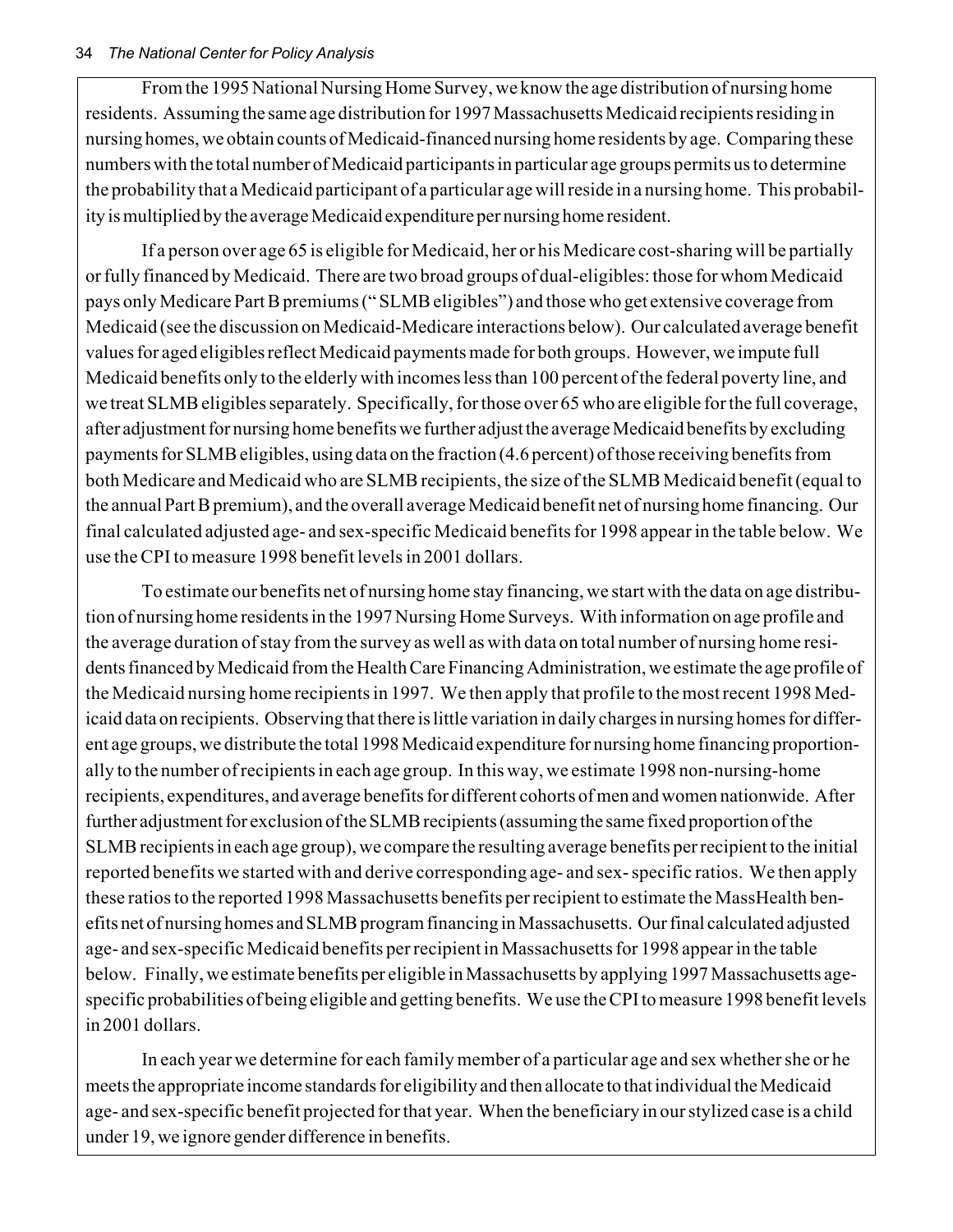|           |         | o                       | $\bullet$ |                         |         | o               |                      | o       |                     |  |
|-----------|---------|-------------------------|-----------|-------------------------|---------|-----------------|----------------------|---------|---------------------|--|
|           |         |                         |           |                         |         | <b>Adjusted</b> | 1997                 |         | <b>Estimated</b>    |  |
|           |         | <b>Reported Benefit</b> |           | <b>Estimated</b>        |         | 1998 Benefits   | <b>Probabilities</b> |         | <b>Net Benefits</b> |  |
|           |         | Per Recipient           |           | <b>Adjustment Ratio</b> |         | Per Recipient   | for Eligibles        |         | Per Eligible        |  |
|           | Male    | Female                  | Male      | Female                  | Male    | Female          | Unisex               | Male    | Female              |  |
| Total     | \$4,917 | \$5,179                 |           |                         |         |                 |                      |         |                     |  |
| Under 1   | 3,458   | 3,276                   | 100%      | 100%                    | \$3,458 | \$3,276         | 0.82                 | \$2,838 | \$2,689             |  |
| $1 - 5$   | 1,651   | 1,468                   | 100%      | 100%                    | 1,651   | 1,468           | 0.88                 | 1,459   | 1,297               |  |
| $6 - 14$  | 1,782   | 1,446                   | 100%      | 100%                    | 1,782   | 1,446           | 0.90                 | 1,596   | 1,296               |  |
| $15 - 20$ | 2,306   | 2,541                   | 100%      | 100%                    | 2,306   | 2,541           | 0.89                 | 2,048   | 2,257               |  |
| $21 - 44$ | 7,385   | 3,937                   | 92%       | 93%                     | 6,824   | 3,662           | 0.86                 | 5,857   | 3,143               |  |
| $45 - 64$ | 9,823   | 7,967                   | 94%       | 97%                     | 9,263   | 7,758           | 0.88                 | 8,157   | 6,832               |  |
| 65-74     | 9,826   | 7,739                   | 70%       | 74%                     | 6,865   | 5,734           | 0.94                 | 6,437   | 5,377               |  |
| 75-84     | 12,633  | 12,705                  | 59%       | 66%                     | 7,501   | 8,400           | 1.00                 | 7,501   | 8,400               |  |
| 85 & Over | 12,013  | 15,349                  | 51%       | 67%                     | 6,170   | 10,304          | 1.00                 | 6,170   | 10,304              |  |
|           |         |                         |           |                         |         |                 |                      |         |                     |  |

# **Estimated 1998 Medicaid Benefits in Massachusetts Net of Nursing Home Stay and the SLMB Program Financing**

#### **Sources**

- 1. *HCFA-2082 Report for Federal Fiscal Year 1998*. Health Care Financing Administration. Internet: http://cms.hhs.gov/medicaid/msis/2082-98.asp.
- 2. *Information about MassHealth*. The Division of Medical Assistance. Massachusetts. Internet: http://www.state.ma.us/dma/masshealthinfo/applmemb\_IDX.htm.
- 3. *MassHealth Member Booklet*. Internet: www.state.ma.us/dma/masshealthinfo/ memberbklt.pdf.
- 4. *Medicaid.* Health Care Financing Administration. Internet: http://cms.hhs.gov/medicaid/.
- 5. *The National Nursing Home Survey: 1997 Summary.* National Center for Health Statistics. Internet: http://www.cdc.gov/nchs/data/series/sr\_13/sr13\_147.pdf.

#### **Medicaid-Medicare Interactions**

# **1999 Monthly Income Limits**

|             | Pays Medicare's<br>Premium, deductibles, | <b>Individual</b> | Couple  |
|-------------|------------------------------------------|-------------------|---------|
| <b>OMB</b>  | and coinsurance                          | \$696             | \$938   |
| <b>SLMB</b> | Part B Premium                           | \$835             | \$1,125 |

Source: Medicare Office.

Medicare beneficiaries with low incomes and limited resources may receive help to pay Medicare premiums and other cost-sharing payments from their state Medicaid programs. Medicaid's level of assistance varies, based on the Medicare beneficiary's characteristics. Medicare beneficiaries who are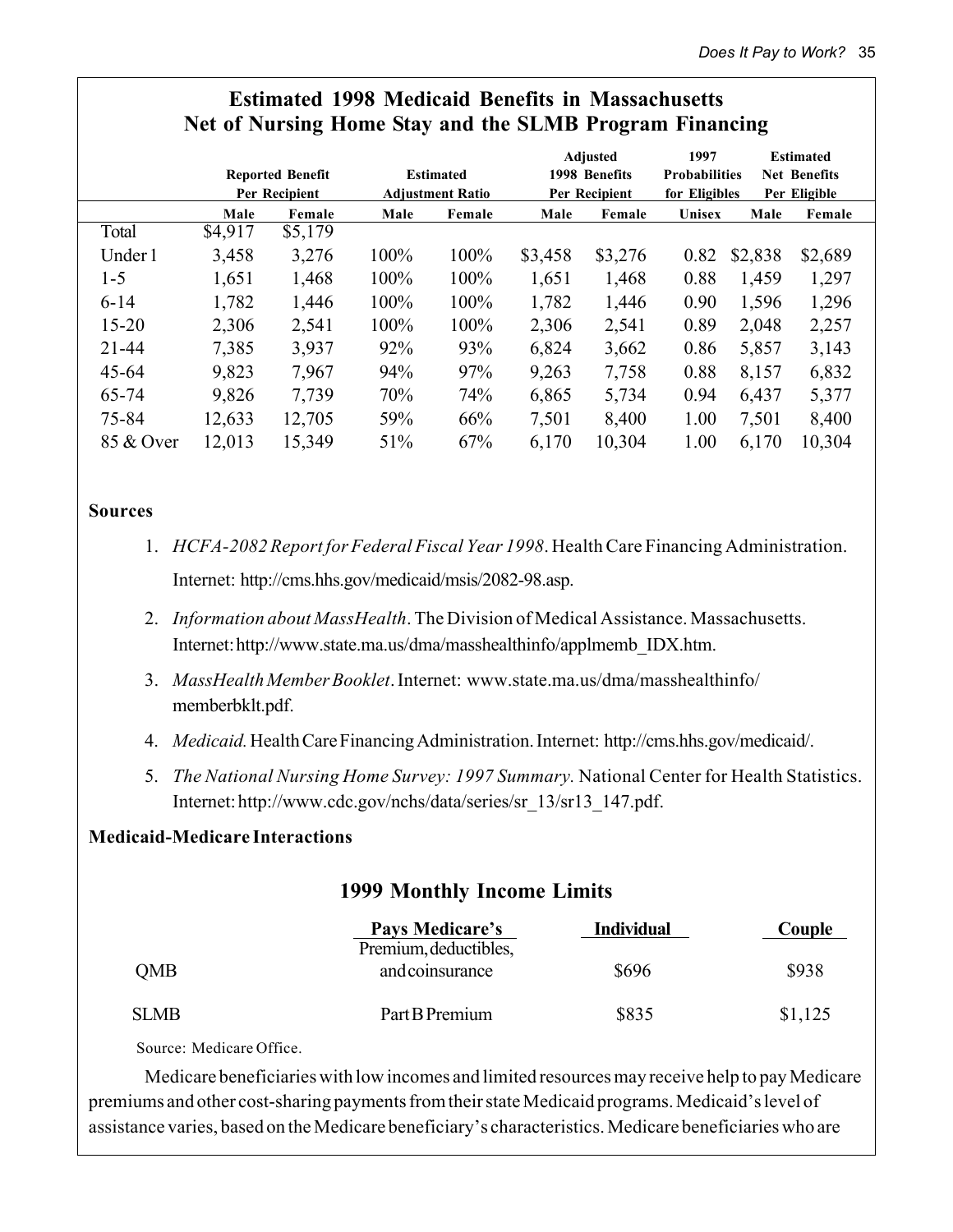eligible for Medicaid assistance fall into two categories: those who are sufficiently poor and qualify for full Medicaid benefits, and those who receive partial assistance from Medicaid. In the second group, the two most important categories are Qualified Medicare Beneficiaries (QMB) and Specified Low-Income Medicare Beneficiaries (SLMB). To qualify, one must meet asset restrictions and have limited income, as specified in the table. For QMBs, income must be below 100 percent of the FPL, while for SLMBs it must be below 120 percent of the FPL. The state pays Medicare premiums as well as deductibles and coinsurance for QMBs. The basic difference between the fully covered and the QMBs is that states may impose limits on payments to QMBs. For SLMBs, Medicaid pays only Part B monthly premiums. The asset test limits for QMB and SLMB programs are \$4,000 and \$6,000 for an individual and a couple, respectively.

For persons enrolled in both Medicare and Medicaid, the latter is always payer of last resort, which means that any Medicare-covered services are paid by Medicare before any payments are made by the Medicaid program. In 1995, there were 6 million dual-eligible beneficiaries nationwide. They constituted 16 percent of the Medicare enrollees and 17 percent of the Medicaid population. In 1996, 4.6 percent of the dual-eligibles were SLMBs, 45 percent were QMBs, and 50.4 percent received full Medicaid coverage.

The presence of dual eligibles means that the reported Medicaid payments for individuals over 65 will include Medicare cost-sharing payments as well as other Medicaid-provided services. Assuming also that any out-of-pocket Medicare copayments are deducted from the gross income included in the calculation of value of Food Stamp benefits, we develop a measure of combined net payments from Medicare, Medicaid, and Food Sstamps.

Those who do not qualify for QMB or SLMB status pay Medicare copayments and premiums in the full amounts, and their out-of-pocket health expenditures are included as medical-related deductions in our model's Food Stamp benefit calculations. The households involved here have annual incomes between about \$13,500 and \$18,000; above \$18,000, they no longer qualify for Medicare copayment subsidies but still are eligible for Food Stamps because the latter's gross income standards for seniors are higher. Generally, these households receive no Medicaid benefits and fully cost-share with Medicare but receive somewhat higher Food Stamp benefits as a result of these additional medical cost deductions.

For those who are SLMBs (couples with annual incomes between about \$11,200 and \$13,500), Medicaid covers only Medicare Part B premiums, which we include as a transfer payment. We do not impute to them any other Medicaid benefits; SLMBs still cost-share with Medicare, and their out-ofpocket Medicare cost-sharing payments, which do not involve the Part B premiums paid on their behalf, are deductible in the Food Stamps income calculation.

Finally, poor elderly couples (those with annual incomes less than about \$11,200) pay no Medicare costs and have no Medicare-related deductions when it comes to determining income by the Food Stamps program. We do not distinguish between fully covered and QMB beneficiaries: when income of our household falls below 100 percent of the FPL, we simply impute calculated average Medicaid benefits from the table and do not deduct Medicare-related premiums, deductibles, and coinsurance from their gross income. When individuals temporarily lose their eligibility for the full Medicaid coverage based on the asset test and receive reduced benefits, we assume that that they remain eligible for the Medicaid subsidy of Medicare copayments under the QMB program.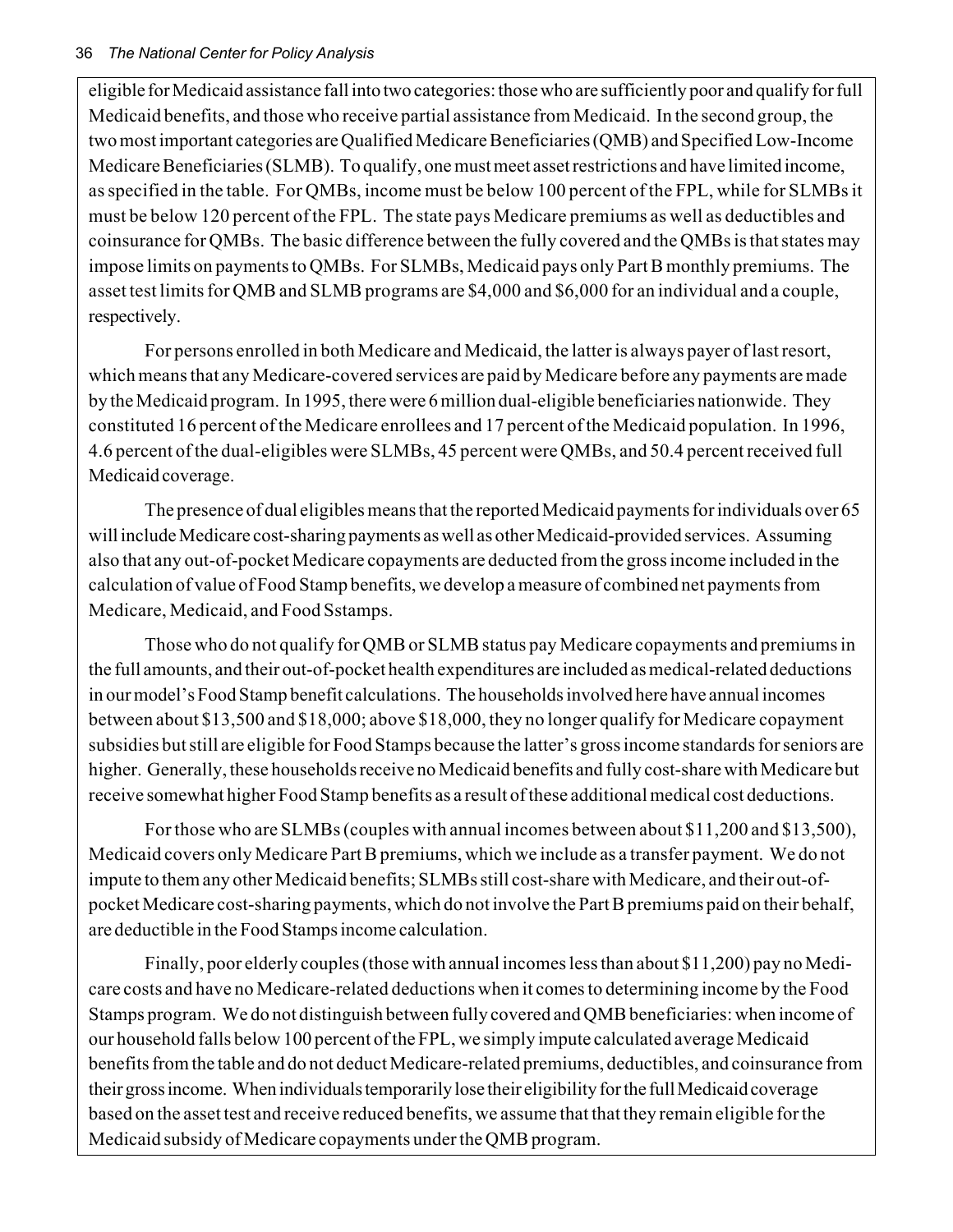#### **Sources**

- 1. *A Profile of QMB-Eligible and SLMB-Eligible Medicare Beneficiaries*. Barents Group LLC: Prepared for Health Care Financing Administration. April 7,1999.
- 2. *List and Definition of Dual Eligibles*. Health Care Financing Administration. Internet: http://www.cms.hhs.gov/dualeligibles/bbadedef.asp.

#### **Housing Assistance**<sup>2</sup>

A number of federal programs address the housing needs of lower-income households. Three broad categories of housing aid are available: subsidized rental housing, public housing, and home ownership opportunities for low-income, first-time home buyers.

Rental assistance programs generally reduce tenants' rent payments by a fixed percentage, usually 30 percent or higher, depending on the treatment of heating costs of their adjusted income, with the government paying the remaining portion of the rent. In Massachusetts, there are three types of rental assistance programs: the Section 8 program, the Massachusetts Rental Voucher Program (MRVP), and the Alternative Housing Voucher Program (AHVP). The federal government funds Section 8 assistance, and the state funds the MRVP and AHVP programs. While the income-eligibility limit for the Section 8 program is 80 percent of the area median income (\$50,200 for a family of four in Boston), a participant in the state rental voucher program or the alternative program can earn no more than 200 percent of the federal poverty level (\$34,100 for a household of 4, as of April 2000). Income limits depend on the size of the household.

Public housing apartments are built and subsidized by either the state or federal government. The rent a public housing tenant pays is based on household income and whether the costs of any utilities are included: 30 percent of net income for rent if the rent includes any basic utilities and 25 percent of net income if no utilities are provided. To be eligible to live in public housing, a household typically must earn no more than 80 percent of the area median income. Income limits also vary depending on the number of persons in the household and the region.

A variety of programs are available to help low- or moderate- income people purchase a home. Most programs are limited to first-time homebuyers. Federal government assistance comes with the long-term commitments to reduce mortgage interest, when interest subsidies are provided for mortgages financed by private lenders. Those programs generally limit combined mortgage payments, property taxes, and insurance costs to a fixed percentage of income. The current percentage is 28. As an example, the Soft Second Mortgage Program is a state-funded program that helps with the purchase of first homes. The program requires a minimum 5 percent downpayment. The state will subsidize a second mortgage on behalf of a homeowner who also has a conventional mortgage. In 1997, 11 percent of all the assisted units were newly purchased first homes; the rest were rental units.

Housing assistance is not provided to all households that qualify for aid. Each year a limited amount of federal funding is allocated to new and existing housing assistance. As a result, in most cases new applicants are put on very long (one- to two-year) waiting list.

Several studies of housing and welfare reform document that in 1996 approximately one quarter of the families receiving AFDC/TANF benefits lived in assisted housing. However, this ratio varied significantly from state to state. Barbara Sard and Jennifer Daskal (1998), analyzing data for Massachu-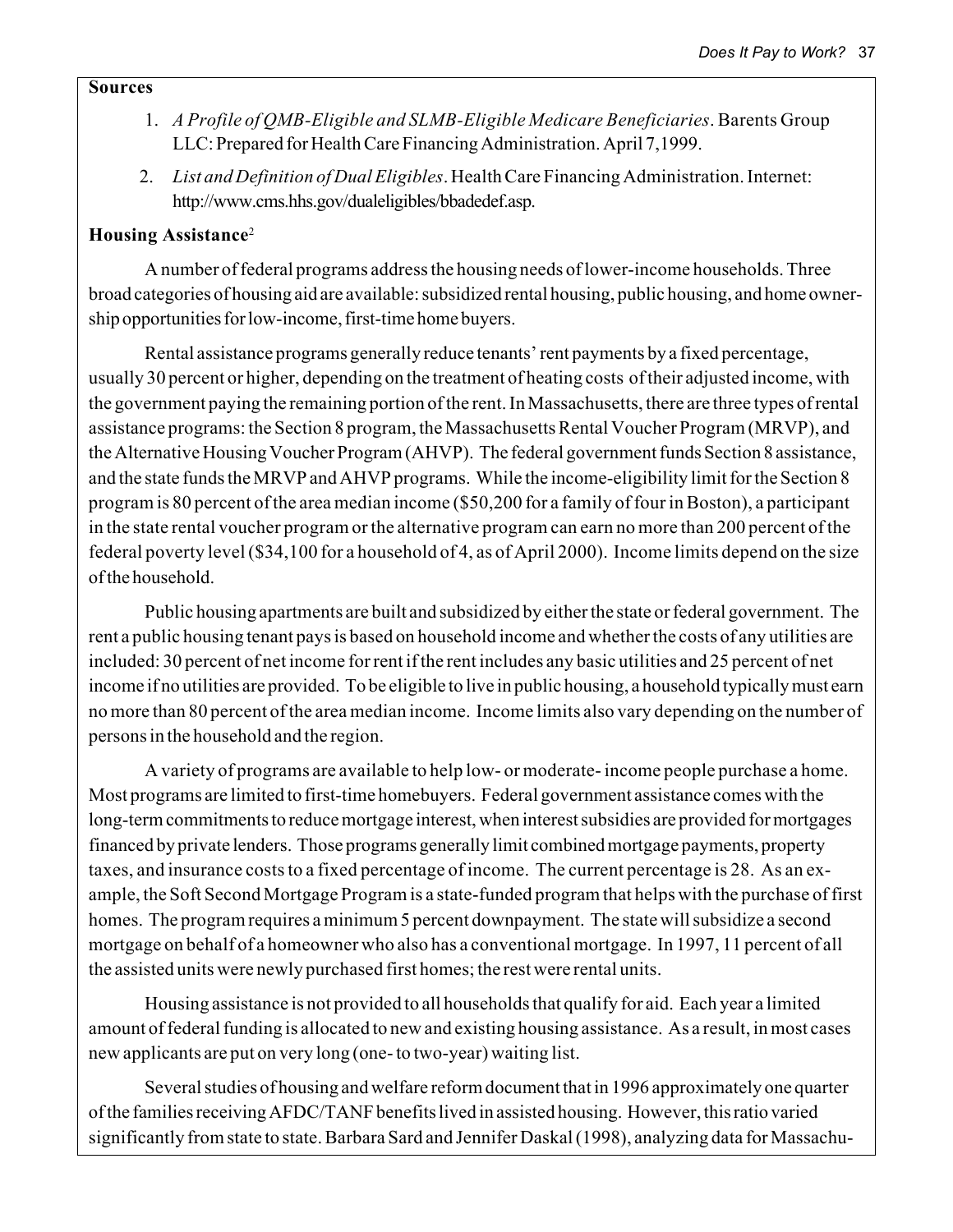setts, showed that estimates of the percentage of AFDC households that also received housing assistance in 1996 ranged between 32 percent and 43 percent. Daskal (1998) presented estimates of the percentage of the poor receiving housing assistance classified by various characteristics. At the aggregate level, she showed that 40 percent of the families with incomes less than 50 percent of the FPL received some form of rent subsidy. For incomes between 50 percent and 99 percent of the FPL, between 100 percent and 149 percent of the FPL, and between 149 percent and 200 percent of the FPL, respective recipient rates were 33 percent, 21 percent, and 12 percent. Our analysis uses these rates as income-specific probabilities of a household's receiving some form of subsidy.

In our stylized cases, our households rent living accommodations, and if income-eligible, we assume that they apply to the rent assistance program. The just-described income-specific recipient rates refer to population of AFDC recipients; we extend these rates to the whole population of the households with qualifying levels of income. In so doing, we disregard factors of age and the presence of children that might make actual probabilities differ from those used in the study.

Following the regulations, we assume that the authorities subsidize rent in excess of 30 percent of family income, and we treat this difference (multiplied by the probability of receiving the benefit) as an additional government transfer payment.

Housing subsidies become part of the gross monthly income that we use in determining eligibility for the food stamp program.

### **Sources**

- 1. G. Thomas Kingsley. "Federal Housing Assistance and Welfare Reform: Uncharted Territory." Number A-19 in Series, *New Federalism: Issues and Options for States*. Urban Institute. 1997. Internet: http://newfederalism.urban.org/html/anf19.html.
- 2. Barbara Sard. *The Importance of Issues at the Intersection of Housing and Welfare Reform for Legal Services Work*. Center for Law and Social Policy. Internet: http:// www.clasp.org/DMS/Documents/1011376654.72/the%20importance%20of%20issues.pdf.
- 3. Barbara Sard and Jennifer Daskal. *Housing and Welfare Reform: Some Background Information*. Center on Budget and Policy Priorities. November 5, 1998. Internet: http:// www.cbpp.org/hous212.htm.
- 4. Jennifer Daskal. *In Search of Shelter: The Growing Shortage of Affordable Rental Housing.* Center on Budget and Policy Priorities. 1998. Internet: http://www.cbpp.org/ 615hous.pdf.
- *5. 1998 Green Book*. Program Descriptions. Federal Housing Assistance. Also: *Transitional Assistance to Families with Dependent Children*. Internet: http://aspe.hhs.gov/98gb/ 15other.htm.

**Low-Income Home Energy Assistance Program (LIHEAP).** LIHEAP is a block-grant federal program that allocates funds between states to operate various home energy assistance programs for needy households. The funds may be used for home heating and cooling assistance, energy-crisis intervention, and low-cost weatherization or other energy-related home repairs.

LIHEAP helps eligible low-income households to meet the heating or cooling portion of their residential energy needs. Low-income households are defined as households with incomes that do not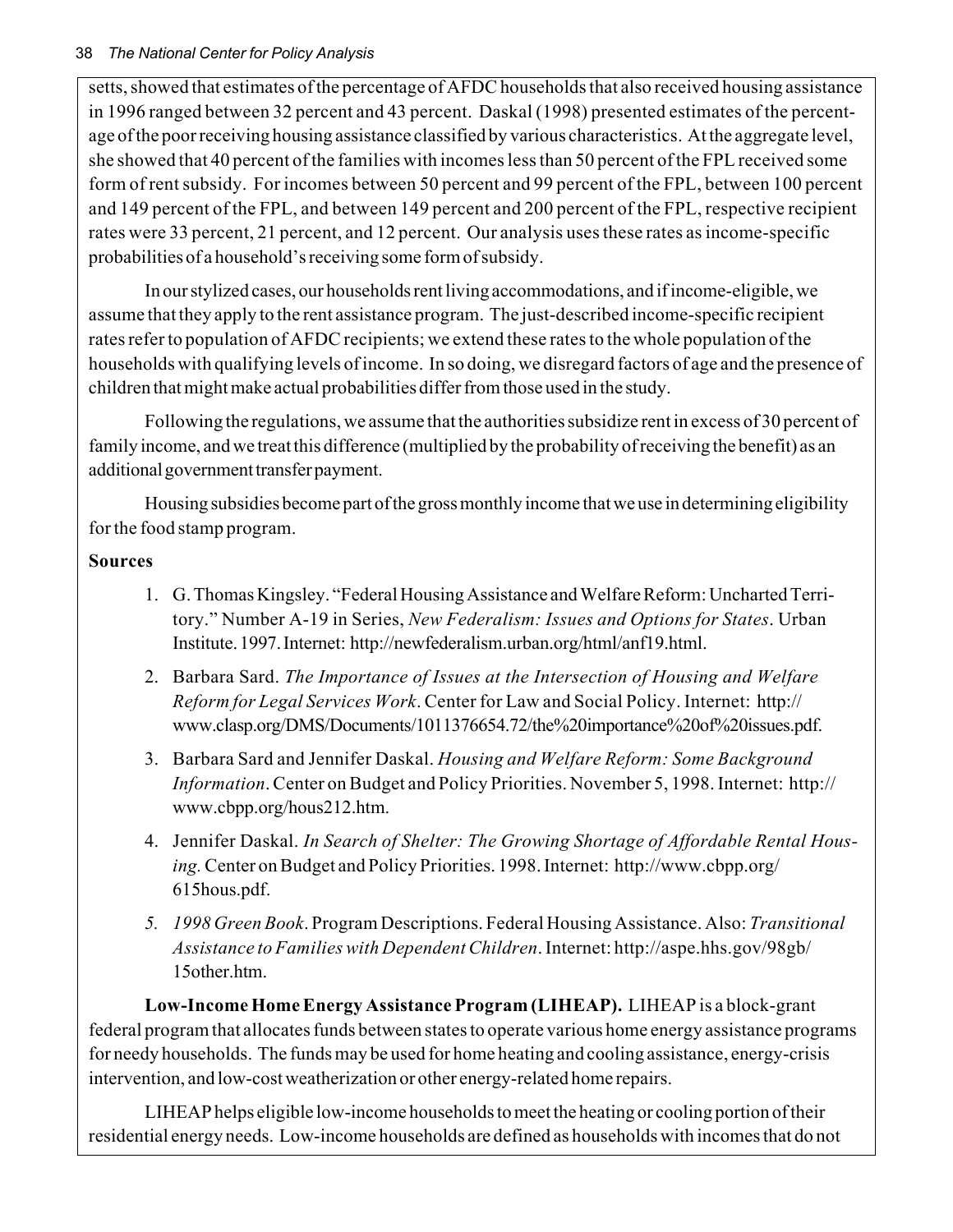exceed the greater of 150 percent of the poverty level or 60 percent of state median income (\$28,135, \$34,755, and \$41,375 for 2-, 3-, and 4- person families respectively in Massachusetts in 2001). States may set their income eligibility at or below this maximum standard. LIHEAP payments can be made to households where one or more persons are receiving Supplemental Security Income (SSI), Aid to Families with Dependent Children (AFDC/TANF), or Food Stamps. Priority may be granted to those households with the greatest energy cost in relation to income, taking into consideration the presence of children and elderly.

In Massachusetts in 1995, 140,000 households received an average of \$348 from the single largest program component—heating assistance. That number comprised only one-fifth of the households eligible to receive heating or winter crisis assistance in that year.

We treat LIHEAP benefits in our analysis in the same way as housing assistance benefits. With a probability of 20 percent (the national estimate), we add the CPI-inflated value of the annual benefit to the income of eligible households.

### **Sources**

- 1. *Low-Income Home Energy Assistance Program*. Block Grant Overview. Internet: http:// www.save-liheap.org/overview/contents.htm.
- 2. *Low-Income Home Energy Assistance Program* (LIHEAP). U.S. Department of Health and Human Services. Internet: http://www.acf.hhs.gov/programs/liheap/.
- 3. *1998 Green Book. Program Descriptions*. Low-Income Home Energy Assistance Program (LIHEAP). Internet: http://aspe.hhs.gov/98gb/15other.htm.
- 4. *The Low-Income Home Energy Assistance Program* (LIHEAP). CRS Report for Congress. Congressional Research Service. Updated September 29, 2000. Internet: http:// www.ncseonline.org/NLE/CRSreports/energy/eng-41.cfm?&CFID=6744506&CFTOKEN=51070440.

<sup>1</sup> We ignore scheduled future reductions in Massachusetts income tax rates from 5.95 percent to 5.0 percent. Given the current fiscal crisis in Massachusetts, this tax cut is likely to be repealed.

<sup>2</sup> This section and the next section draw heavily on the housing program descriptions cited as data sources.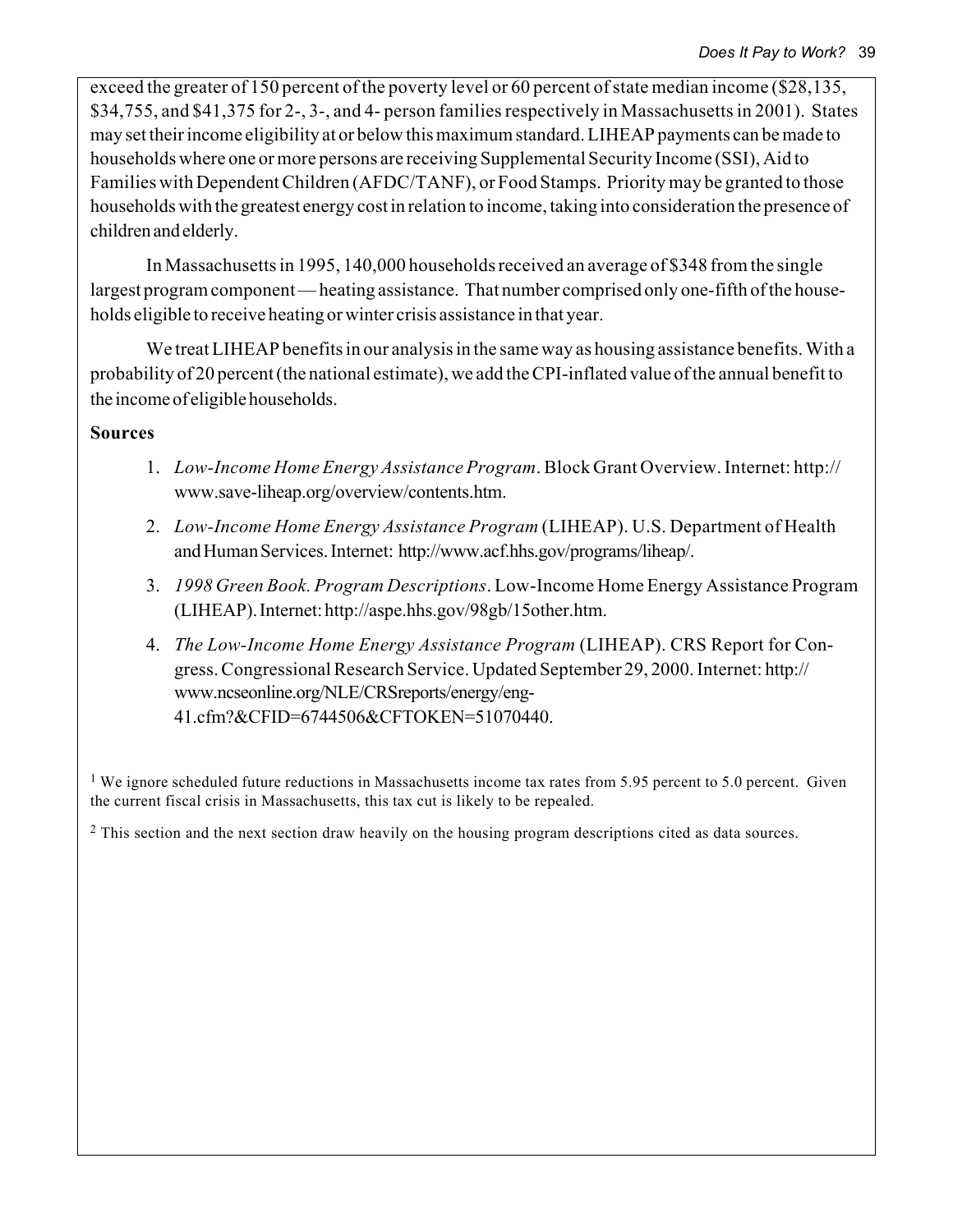|                    |                  |                                                                    | <b>Average Net Tax Rates for Full-Time Worker</b> <sup>1</sup>  |                 |  |  |  |  |
|--------------------|------------------|--------------------------------------------------------------------|-----------------------------------------------------------------|-----------------|--|--|--|--|
|                    |                  |                                                                    |                                                                 |                 |  |  |  |  |
|                    |                  |                                                                    | (thousands of 2002 dollars)                                     |                 |  |  |  |  |
| <b>Multiple of</b> | <b>Initial</b>   | <b>Present</b><br><b>Value of</b><br><b>Spending</b><br>with Taxes | <b>Present</b><br><b>Value of</b><br><b>Spending</b><br>without | <b>Net</b>      |  |  |  |  |
| <b>Minimum</b>     | <b>Household</b> | and                                                                | <b>Taxes or</b>                                                 | <b>Tax Rate</b> |  |  |  |  |
| <b>Wage</b>        | <b>Income</b>    | <b>Transfers</b>                                                   | <b>Transfers</b>                                                | (percent)       |  |  |  |  |
| $\mathbf{1}$       | \$21.4           | \$654.9                                                            | \$495.4                                                         | $-32.2%$        |  |  |  |  |
| 1.5                | \$32.1           | \$633.1                                                            | \$743.1                                                         | 14.8%           |  |  |  |  |
| $\overline{2}$     | \$42.8           | \$764.2                                                            | \$990.8                                                         | 22.9%           |  |  |  |  |
| $\overline{3}$     | \$64.3           | \$1,038.3                                                          | \$1,486.2                                                       | 30.1%           |  |  |  |  |
| $\overline{4}$     | \$85.7           | \$1,299.2                                                          | \$1,981.6                                                       | 34.4%           |  |  |  |  |
| 5                  | \$107.1          | \$1,541.8                                                          | \$2,477.8                                                       | 37.8%           |  |  |  |  |
| 6                  | \$128.5          | \$1,753.4                                                          | \$2,974.0                                                       | 41.0%           |  |  |  |  |
| 7                  | \$150.0          | \$1,981.0                                                          | \$3,470.1                                                       | 42.9%           |  |  |  |  |
| 8                  | \$171.4          | \$2,208.1                                                          | \$3,958.7                                                       | 44.2%           |  |  |  |  |
| 9                  | \$192.8          | \$2,431.4                                                          | \$4,426.4                                                       | 45.1%           |  |  |  |  |
| 10                 | \$214.2          | \$2,657.4                                                          | \$4,894.2                                                       | 45.7%           |  |  |  |  |
| 15                 | \$321.4          | \$3,729.0                                                          | \$7,233.4                                                       | 48.4%           |  |  |  |  |
| 20                 | \$428.5          | \$4,826.8                                                          | \$9,572.6                                                       | 49.6%           |  |  |  |  |
| 30                 | \$642.7          | \$7,012.6                                                          | \$14,251.0                                                      | 50.8%           |  |  |  |  |
| 40                 | \$857.0          | \$9,199.2                                                          | \$18,929.4                                                      | 51.4%           |  |  |  |  |

1 Present values are actuarial and assume a 5 percent real discount rate. The net tax rate is calculated as 100 times the quantity 1 minus the ratio of a to b, where a is column 3 and b is column 4.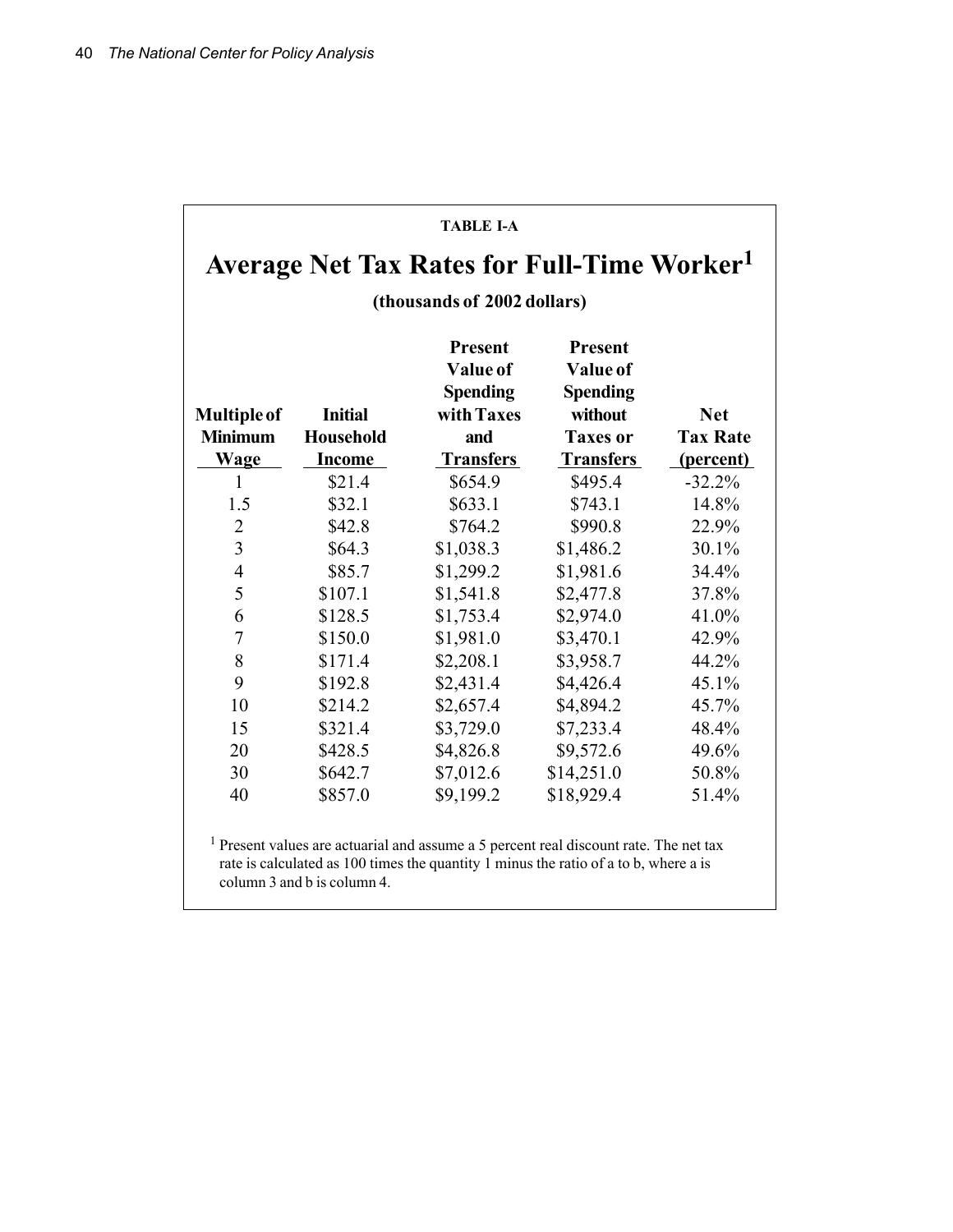#### **TABLE II-A**

# **Present Values of Taxes and Transfers of Full-Time Workers<sup>1</sup> (thousands of 2002 dollars)**

|                    | Initial           |              |              |              |                            |              |                 |        |            | Food          |                 |                 |          |
|--------------------|-------------------|--------------|--------------|--------------|----------------------------|--------------|-----------------|--------|------------|---------------|-----------------|-----------------|----------|
| <b>Multiple of</b> | Annual            |              |              |              |                            |              | Social          |        |            | <b>Stamps</b> |                 |                 |          |
|                    | Minimum Household | Payroll      | <b>State</b> |              | <b>Federal Consumption</b> | Corporate    | <b>Security</b> | TAFDC* |            | and           | Housing         |                 |          |
| <b>Wage</b>        | Income            | <b>Taxes</b> | <b>Taxes</b> | <b>Taxes</b> | <b>Taxes</b>               | <b>Taxes</b> | <b>Benefits</b> |        | <b>SSI</b> | <b>WIC</b>    | <b>Benefits</b> | <b>Medicare</b> | Medicaid |
| $\overline{0}$     | 0.0               | 0.0          | 0.0          | 0.0          | 0.0                        | $0.0\,$      | $0.0\,$         | 94.5   | 27.8       | 78.5          | 1.8             | 33.8            | 252.6    |
| 1                  | 21.4              | 69.0         | 13.0         | $-13.6$      | 31.9                       | 1.2          | 30.6            | 2.4    | 3.8        | 7.5           | 2.2             | 33.8            | 188.0    |
| 1.5                | 32.1              | 103.5        | 25.9         | 33.6         | 41.5                       | 1.9          | 37.0            | 0.0    | 1.4        | 0.4           | 0.0             | 33.8            | 36.5     |
| 2                  | 42.8              | 138.0        | 39.0         | 70.6         | 52.0                       | 2.7          | 43.5            | 0.0    | 0.2        | 0.2           | 0.0             | 33.8            | 16.0     |
| 3                  | 64.3              | 207.0        | 66.3         | 160.6        | 71.3                       | 4.4          | 56.6            | 0.0    | 0.0        | 0.3           | 0.0             | 33.8            | 0.0      |
| 4                  | 85.7              | 276.0        | 94.3         | 282.1        | 87.8                       | 6.0          | 70.1            | 0.0    | 0.0        | 0.2           | 0.0             | 33.8            | 0.0      |
| 5                  | 107.1             | 345.1        | 122.5        | 415.2        | 104.2                      | 7.5          | 76.7            | 0.0    | 0.0        | 0.1           | 0.0             | 33.8            | 0.0      |
| 6                  | 128.5             | 414.1        | 150.8        | 578.9        | 118.1                      | 9.1          | 83.0            | 0.0    | 0.0        | 0.0           | 0.0             | 33.8            | 0.0      |
| 7                  | 150.0             | 483.1        | 178.8        | 727.1        | 133.6                      | 10.4         | 89.3            | 0.0    | 0.0        | 0.0           | 0.0             | 33.8            | 0.0      |
| 8                  | 171.4             | 537.1        | 207.3        | 879.7        | 149.0                      | 12.3         | 93.9            | 0.0    | 0.0        | 0.0           | 0.0             | 33.8            | 0.0      |
| 9                  | 192.8             | 550.2        | 236.4        | 1,049.6      | 163.9                      | 14.8         | 93.9            | 0.0    | 0.0        | 0.0           | 0.0             | 33.8            | 0.0      |
| 10                 | 214.2             | 563.3        | 265.4        | 1,215.5      | 180.5                      | 17.3         | 93.9            | 0.0    | 0.0        | 0.0           | 0.0             | 33.8            | 0.0      |
| 15                 | 321.4             | 628.7        | 410.8        | 2,105.0      | 260.7                      | 30.4         | 93.9            | 0.0    | 0.0        | 0.0           | 0.0             | 33.8            | 0.0      |
| 20                 | 428.5             | 694.1        | 558.1        | 2,960.0      | 342.9                      | 46.3         | 93.9            | 0.0    | 0.0        | 0.0           | 0.0             | 33.8            | 0.0      |
| 30                 | 642.7             | 824.9        | 853.2        | 4,669.6      | 507.2                      | 78.6         | 93.9            | 0.0    | 0.0        | 0.0           | 0.0             | 33.8            | 0.0      |
| 40                 | 857.0             | 955.7        | 1,148.2      | 6,379.5      | 671.4                      | 110.9        | 93.9            | 0.0    | 0.0        | 0.0           | 0.0             | 33.8            | 0.0      |

\* Transitional Assistance to Families with Dependent Children — Massachusetts TANF program.

1 Present values are actuarial assuming a 5 percent real discount rate.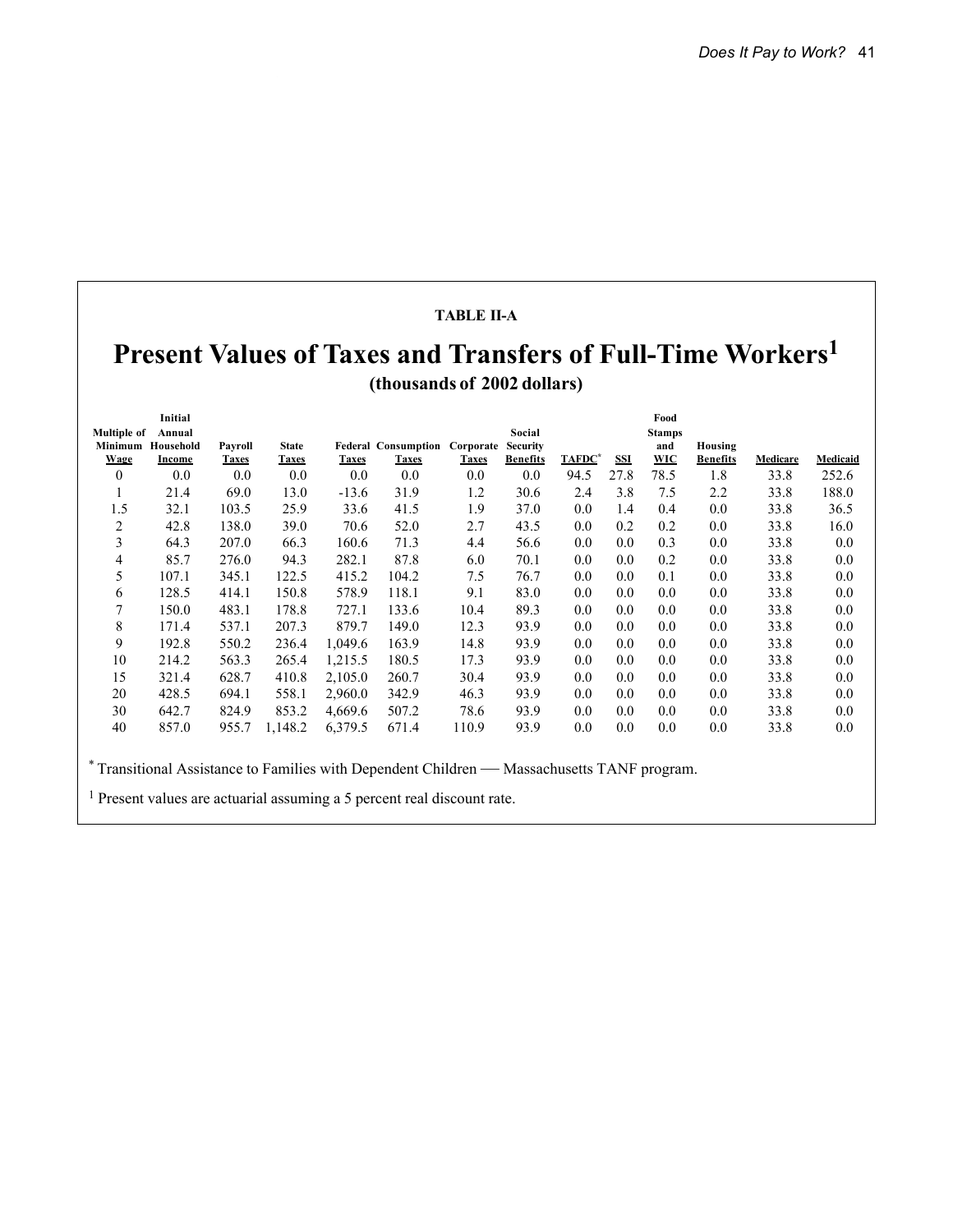#### **TABLE III-A**

# **Present Value of Taxes and Transfers of Full-Time Workers as a Percent of Spending in Absence of Taxes and Transfers<sup>1</sup> (thousands of 2002 dollars)**

|                    | Initial           |              |              |              |                                      |              |                 |        |            | Food          |                 |          |                 |
|--------------------|-------------------|--------------|--------------|--------------|--------------------------------------|--------------|-----------------|--------|------------|---------------|-----------------|----------|-----------------|
| <b>Multiple of</b> | Annual            |              |              |              |                                      |              | Social          |        |            | <b>Stamps</b> |                 |          |                 |
|                    | Minimum Household | Payroll      | <b>State</b> |              | <b>Federal Consumption Corporate</b> |              | <b>Security</b> |        |            | and           | Housing         |          |                 |
| <b>Wage</b>        | Income            | <b>Taxes</b> | <b>Taxes</b> | <b>Taxes</b> | <b>Taxes</b>                         | <b>Taxes</b> | <b>Benefits</b> | TAFDC* | <b>SSI</b> | <b>WIC</b>    | <b>Benefits</b> | Medicare | <b>Medicaid</b> |
| л.                 | 21.4              | 13.9         | 2.6          | $-2.7$       | 6.4                                  | 0.2          | 6.2             | 0.5    | 0.8        | 1.6           | 0.4             | 6.8      | 38.0            |
| 1.5                | 32.1              | 13.9         | 3.5          | 4.5          | 5.6                                  | 0.3          | 5.0             | 0.0    | 0.2        | 0.0           | 0.0             | 4.5      | 4.9             |
| 2                  | 42.8              | 13.9         | 3.9          | 7.1          | 5.2                                  | 0.3          | 4.4             | 0.0    | 0.0        | 0.0           | 0.0             | 3.4      | 1.6             |
| 3                  | 64.3              | 13.9         | 4.5          | 10.8         | 4.8                                  | 0.3          | 3.8             | 0.0    | 0.0        | 0.0           | 0.0             | 2.3      | 0.0             |
| 4                  | 85.7              | 13.9         | 4.8          | 14.2         | 4.4                                  | 0.3          | 3.5             | 0.0    | 0.0        | 0.0           | 0.0             | 1.7      | 0.0             |
| 5                  | 107.1             | 13.9         | 4.9          | 16.8         | 4.2                                  | 0.3          | 3.1             | 0.0    | 0.0        | 0.0           | $0.0\,$         | 1.4      | 0.0             |
| 6                  | 128.5             | 13.9         | 5.1          | 19.5         | 4.0                                  | 0.3          | 2.8             | 0.0    | 0.0        | 0.0           | 0.0             | 1.1      | 0.0             |
| 7                  | 150.0             | 13.9         | 5.2          | 21.0         | 3.8                                  | 0.3          | 2.6             | 0.0    | 0.0        | 0.0           | 0.0             | 1.0      | $0.0\,$         |
| 8                  | 171.4             | 13.9         | 5.2          | 22.2         | 3.8                                  | 0.3          | 2.4             | 0.0    | 0.0        | 0.0           | 0.0             | 0.9      | $0.0\,$         |
| 9                  | 192.8             | 12.4         | 5.3          | 23.7         | 3.7                                  | 0.3          | 2.1             | 0.0    | 0.0        | 0.0           | 0.0             | 0.8      | 0.0             |
| 10                 | 214.2             | 11.5         | 5.4          | 24.8         | 3.7                                  | 0.4          | 1.9             | 0.0    | 0.0        | 0.0           | 0.0             | 0.7      | 0.0             |
| 15                 | 321.4             | 8.7          | 5.7          | 29.1         | 3.6                                  | 0.4          | 1.3             | 0.0    | 0.0        | 0.0           | 0.0             | 0.5      | 0.0             |
| 20                 | 428.5             | 7.3          | 5.8          | 30.9         | 3.6                                  | 0.5          | 1.0             | 0.0    | 0.0        | 0.0           | 0.0             | 0.4      | 0.0             |
| 30                 | 642.7             | 5.8          | 6.0          | 32.8         | 3.6                                  | 0.6          | 0.7             | 0.0    | 0.0        | 0.0           | $0.0\,$         | 0.2      | $0.0\,$         |
| 40                 | 857.0             | 5.0          | 6.1          | 33.7         | 3.5                                  | 0.6          | 0.5             | 0.0    | 0.0        | 0.0           | $0.0\,$         | 0.2      | 0.0             |
|                    |                   |              |              |              |                                      |              |                 |        |            |               |                 |          |                 |

\* Transitional Assistance to Families with Dependent Children — Massachusetts TANF program.

1 Present values are actuarial assuming a 5 percent real discount rate.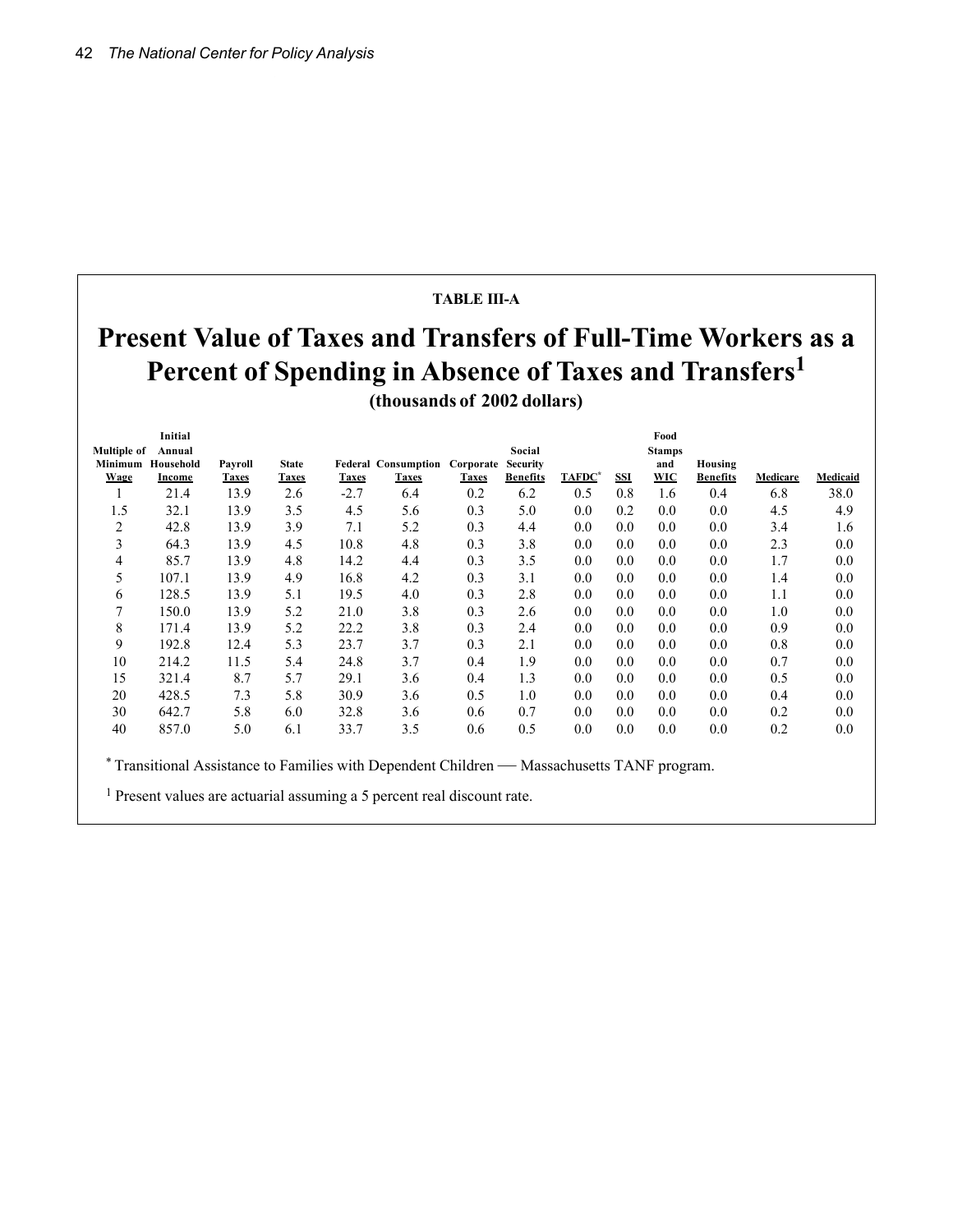|                    |                  |                                                                    | <b>TABLE IV-A</b>                                                                               |                                                                                        |                 |
|--------------------|------------------|--------------------------------------------------------------------|-------------------------------------------------------------------------------------------------|----------------------------------------------------------------------------------------|-----------------|
|                    |                  |                                                                    | <b>Marginal Net Tax Rates: Working versus Not Working</b>                                       |                                                                                        |                 |
|                    |                  |                                                                    | (thousands of 2002 dollars)                                                                     |                                                                                        |                 |
|                    |                  | <b>Present</b><br>Value of<br><b>Spending</b><br>with Taxes<br>and | <b>Present</b><br>Value of<br><b>Spending</b><br>without<br><b>Taxes or</b><br><b>Transfers</b> | <b>Present</b><br>Value of<br><b>Spending</b><br>with Taxes<br>and<br><b>Transfers</b> | <b>Marginal</b> |
| <b>Multiple of</b> | <b>Initial</b>   | <b>Transfers</b>                                                   | <b>Assuming</b>                                                                                 | <b>Assuming</b>                                                                        | <b>Net Work</b> |
| <b>Minimum</b>     | <b>Household</b> | <b>Assuming</b>                                                    | <b>Full-time</b>                                                                                | <b>Full-time</b>                                                                       | <b>Tax Rate</b> |
| Wage               | <b>Income</b>    | No Work                                                            | <b>Work</b>                                                                                     | <b>Work</b>                                                                            | (percent)       |
| 1                  | \$21,400         | \$489,100                                                          | \$495,100                                                                                       | \$654,900                                                                              | 66.5%           |
| 1.5                | \$32,100         | \$489,100                                                          | \$743,100                                                                                       | \$633,100                                                                              | 80.6%           |
| $\overline{2}$     | \$42,800         | \$489,100                                                          | \$990,800                                                                                       | \$764,200                                                                              | 72.2%           |
| $\overline{3}$     | \$64,300         | \$489,100                                                          | \$1,486,200                                                                                     | \$1,038,300                                                                            | 63.0%           |
| $\overline{4}$     | \$85,700         | \$489,100                                                          | \$1,981,600                                                                                     | \$1,299,200                                                                            | 59.1%           |
| 5                  | \$107,100        | \$489,100                                                          | \$2,477,800                                                                                     | \$1,541,800                                                                            | 57.5%           |
| 6                  | \$128,500        | \$489,100                                                          | \$2,974,000                                                                                     | \$1,753,400                                                                            | 57.5%           |
| 7                  | \$150,000        | \$489,100                                                          | \$3,470,100                                                                                     | \$1,981,000                                                                            | 57.0%           |
| 8                  | \$171,400        | \$489,100                                                          | \$3,958,700                                                                                     | \$2,208,100                                                                            | 56.6%           |
| 9                  | \$192,800        | \$489,100                                                          | \$4,426,400                                                                                     | \$2,431,400                                                                            | 56.1%           |
| 10                 | \$214,200        | \$489,100                                                          | \$4,894,200                                                                                     | \$2,657,400                                                                            | 55.7%           |
| 15                 | \$321,400        | \$489,100                                                          | \$7,233,400                                                                                     | \$3,729,000                                                                            | 55.2%           |
| 20                 | \$428,500        | \$489,100                                                          | \$9,572,600                                                                                     | \$4,826,800                                                                            | 54.7%           |
| 30                 | \$642,700        | \$489,100                                                          | \$14,251,000                                                                                    | \$7,012,600                                                                            | 54.2%           |
| 40                 | \$857,000        | \$489,100                                                          | \$18,929,400                                                                                    | \$9,199,200                                                                            | 54.0%           |

1 Present values are actuarial and assume a 5 percent real discount rate. The net tax rate is calculated as 100 times the quantity: 1 minus the ratio of a to b, where a is column 5 minus column 3 and b is column 4.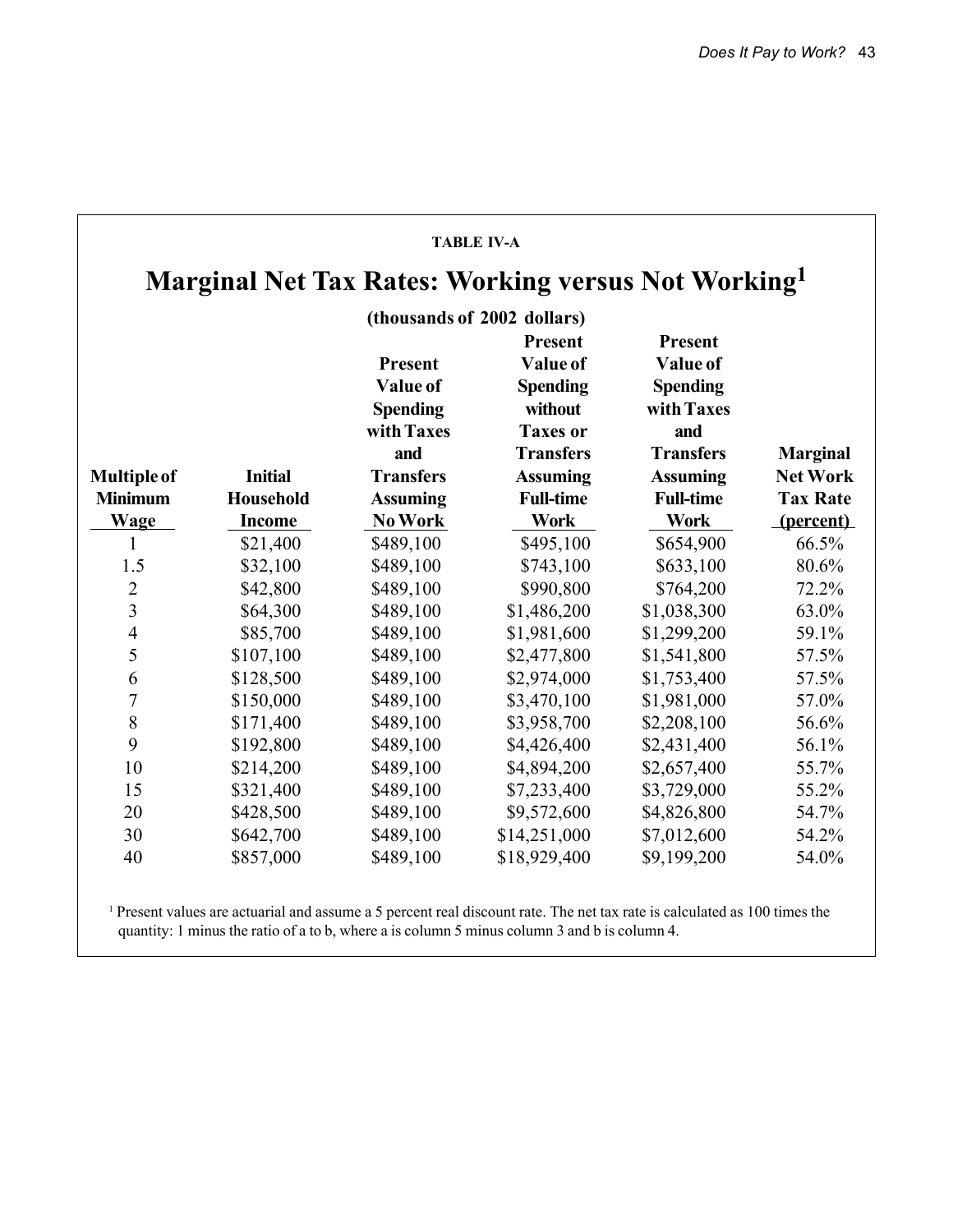|                    |                  | Marginal Net Tax Rates: Working Half-Time versus Not Working <sup>1</sup> |                                                                                                 |                                                                                        |                 |
|--------------------|------------------|---------------------------------------------------------------------------|-------------------------------------------------------------------------------------------------|----------------------------------------------------------------------------------------|-----------------|
|                    |                  | (thousands of 2002 dollars)                                               |                                                                                                 |                                                                                        |                 |
|                    |                  | Present <sup>1</sup><br>Value of<br><b>Spending</b><br>with Taxes<br>and  | <b>Present</b><br>Value of<br><b>Spending</b><br>without<br><b>Taxes or</b><br><b>Transfers</b> | <b>Present</b><br>Value of<br><b>Spending</b><br>with Taxes<br>and<br><b>Transfers</b> | <b>Marginal</b> |
| <b>Multiple of</b> | <b>Initial</b>   | <b>Transfers</b>                                                          | <b>Assuming</b>                                                                                 | <b>Assuming</b>                                                                        | <b>Net Work</b> |
| <b>Minimum</b>     | <b>Household</b> | <b>Assuming</b>                                                           | <b>Full-time</b>                                                                                | <b>Full-time</b>                                                                       | <b>Tax Rate</b> |
| <b>Wage</b>        | <b>Income</b>    | No Work                                                                   | <b>Work</b>                                                                                     | <b>Work</b>                                                                            | (percent)       |
| 1                  | \$10,7000        | \$411,300                                                                 | \$248,100                                                                                       | \$646,900                                                                              | 36.4%           |
| 1.5                | \$16,100         | \$411,300                                                                 | \$372,200                                                                                       | \$656,500                                                                              | 55.0%           |
| $\overline{2}$     | \$21,400         | \$411,300                                                                 | \$495,400                                                                                       | \$654,900                                                                              | 66.5%           |
| $\overline{3}$     | \$32,100         | \$411,300                                                                 | \$743,100                                                                                       | \$633,100                                                                              | 80.6%           |
| $\overline{4}$     | \$42,800         | \$411,300                                                                 | \$990,800                                                                                       | \$764,200                                                                              | 72.2%           |
| 5                  | \$53,600         | \$411,300                                                                 | \$1,238,500                                                                                     | \$896,800                                                                              | 67.1%           |
| 6                  | \$64,300         | \$411,300                                                                 | \$1,486,200                                                                                     | \$1,038,300                                                                            | 63.0%           |
| 7                  | \$75,000         | \$411,300                                                                 | \$1,733,900                                                                                     | \$1,170,000                                                                            | 60.7%           |
| 8                  | \$85,700         | \$411,300                                                                 | \$1,981,600                                                                                     | \$1,299,200                                                                            | 59.1%           |
| 9                  | \$96,400         | \$411,300                                                                 | \$2,229,700                                                                                     | \$1,422,700                                                                            | 58.1%           |
| 10                 | \$107,100        | \$411,300                                                                 | \$2,477,800                                                                                     | \$1,541,800                                                                            | 57.5%           |
| 15                 | \$160,700        | \$411,300                                                                 | \$3,718,200                                                                                     | \$2,093,600                                                                            | 56.8%           |
| 20                 | \$214,200        | \$411,300                                                                 | \$4,894,200                                                                                     | \$2,657,400                                                                            | 55.7%           |
| 30                 | \$321,400        | \$411,300                                                                 | \$7,233,400                                                                                     | \$3,729,000                                                                            | 55.2%           |
| 40                 | \$428,500        | \$411,300                                                                 | \$9,572,600                                                                                     | \$4,826,800                                                                            | 54.7%           |

<sup>1</sup> Present values are actuarial and assume a 5 percent real discount rate. The net tax rate is calculated as 100 times the quantity: 1 minus the ratio of a to b, where a is column 5 minus column 3 and b is column 4.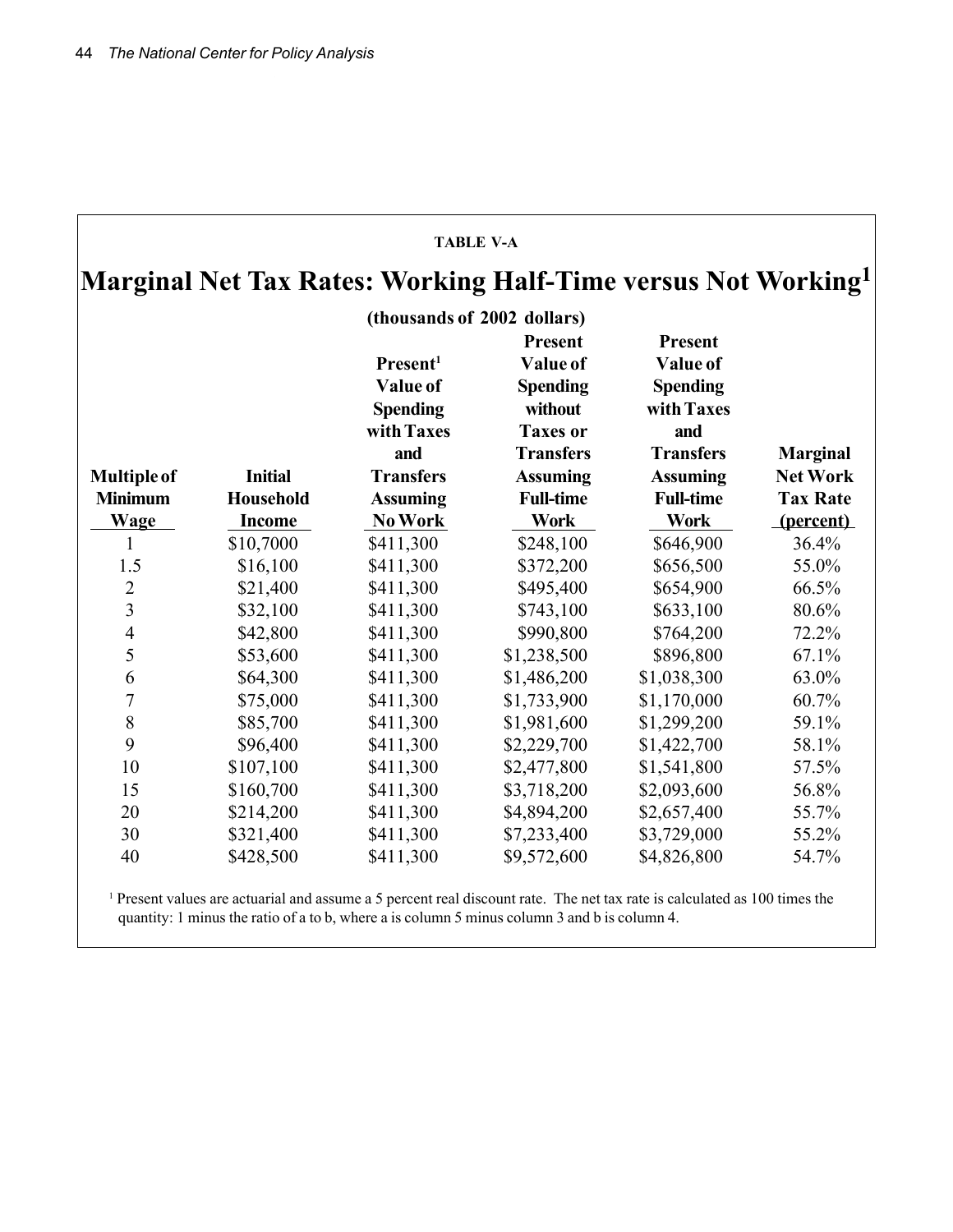#### **TABLE VI-A Marginal Net Tax Rates: Half-Time versus Full-Time Working1 (thousands of 2002 dollars) Present Present Present** Present Value of Value of **Initial Value of Value of Spending Spending Household Spending Spending from from Income from from Working Working Marginal Multiple of when Working Working Full-Time Part-Time Net Work Minimum Working Full-Time with Part-Time with without without Tax Rate Wage Full-Time Net Taxes Net Taxes Net Taxes Net Taxes (percent) a b c d**  $[1-(a-b)/(c-d)]^*100$ 1 \$21,400 \$654,900 \$646,900 \$495,400 \$248,100 96.8% 1.5 \$32,100 \$633,100 \$656,500 \$743,100 \$372,200 106.3% 2 \$42,800 \$764,200 \$654,900 \$990,800 \$495,400 77.9% 3 \$64,300 \$1,038,300 \$633,100 \$1,486,200 \$743,100 45.5% 4 \$85,700 \$1,299,200 \$764,200 \$1,981,600 \$990,800 46.0% 5 \$107,100 \$1,541,800 \$896,800 \$2,477,800 \$1,238,500 48.0% 6 \$128,500 \$1,753,400 \$1,038,300 \$2,974,000 \$1,486,200 51.9% 7 \$150,000 \$1,981,000 \$1,170,000 \$3,470,100 \$1,733,900 53.3% 8 \$171,400 \$2,208,100 \$1,299,200 \$3,958,700 \$1,981,600 54.0% 9 \$192,800 \$2,431,400 \$1,422,700 \$4,426,400 \$2,229,700 54.1% 10 \$214,200 \$2,657,700 \$1,541,800 \$4,894,200 \$2,477,800 53.8% 15 \$321,400 \$3,729,000 \$2,093,600 \$7,233,400 \$3,718,200 53.5% 20 \$428,500 \$4,826,800 \$2,657,400 \$9,572,600 \$4,894,200 53.6% 30 \$642,700 \$7,012,600 \$3,729,000 \$14,251,000 \$7,233,400 53.2% 40 \$857,000 \$9,199,200 \$4,826,800 \$18,929,400 \$9,572,600 53.3%

<sup>1</sup> Present values are actuarial and assume a 5 percent real discount rate.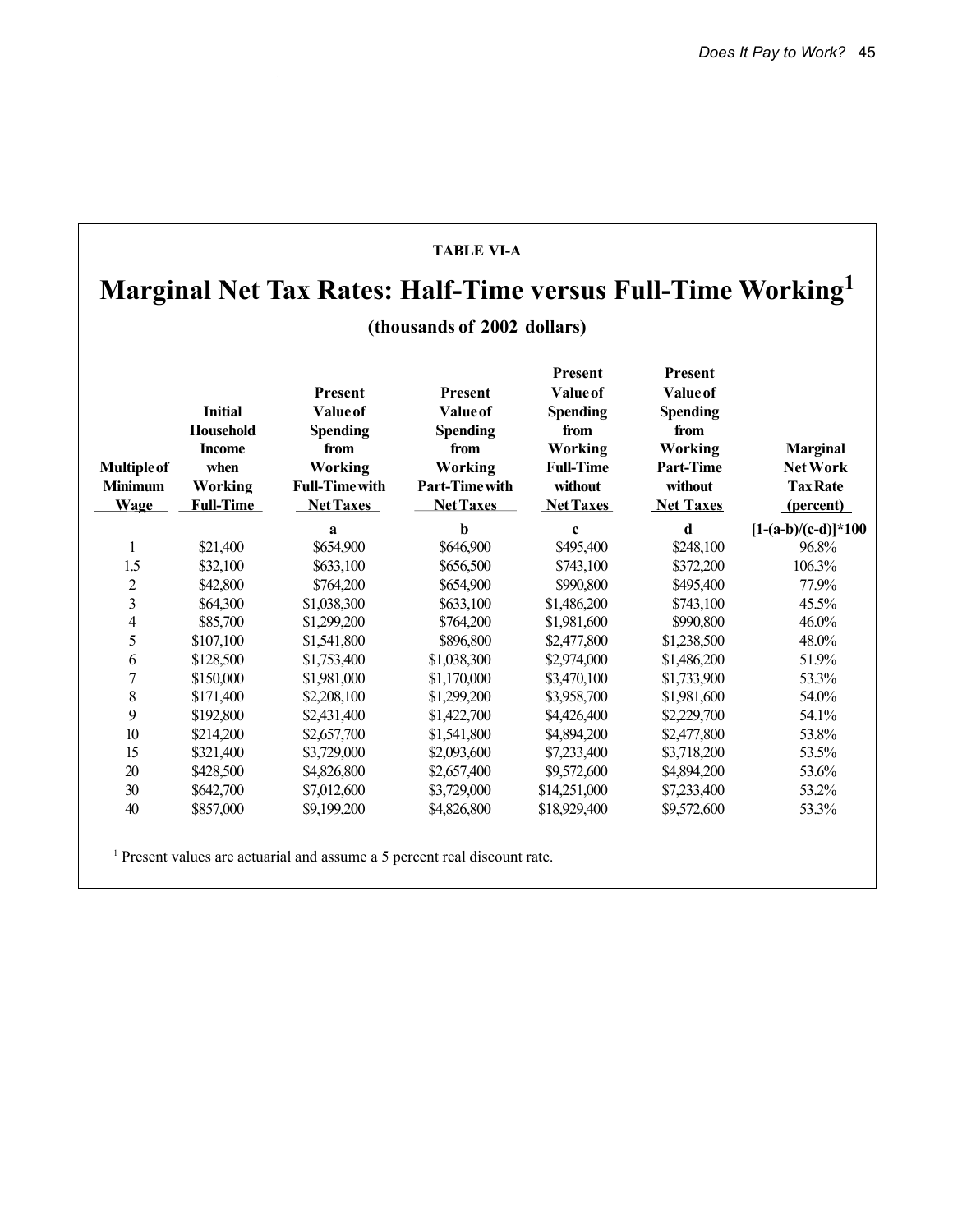# **About the Authors**

**Jagadeesh Gokhale** is a senior economic advisor with the Federal Reserve Bank of Cleveland and works in the areas of public finance, macroeconomics and applied microeconomics. He received his doctorate in economics from Boston University. He has published papers on national saving, private pensions, wealth inequality and generational accounting in top academic journals and books. Dr. Gokhale has coauthored several chapters on U.S. fiscal policy in the Budget of the United States Government and has testified before the Senate Budget Committee on U.S. Social Security reform. In his work on labor markets, he has analyzed the relationship between worker productivity and compensation and the impact of firms' wage and employment structures on corporate ownership patterns. Dr. Gokhale has published articles in the *Quarterly Journal of Economics*, the *Journal of Economic Perspectives* and the *Review of Economics and Statistics* and has authored a number of papers for the National Bureau of Economic Research.

**Laurence J. Kotlikoff** is Professor of Economics at Boston University, Research Associate of the National Bureau of Economic Research, Fellow of the Econometric Society, a member of the Executive Committee of the American Economic Association and President of Economic Security Planning, Inc., a company specializing in financial planning software. Professor Kotlikoff received his B.A. in Economics from the University of Pennsylvania in 1973 and his Ph.D. in Economics from Harvard University in 1977. From 1977 through 1983 he served on the faculties of economics of the University of California at Los Angeles and Yale University. In 1981-82 Professor Kotlikoff was a Senior Economist with the President's Council of Economic Advisers. Professor Kotlikoff has served as a consultant to the International Monetary Fund, the World Bank, the Harvard Institute for International Development, the Organization for Economic Cooperation and Development, the Swedish Ministry of Finance, the Norwegian Ministry of Finance, the Bank of Italy, the Bank of Japan, the Government of Russia, the Government of Bolivia, the Government of Bulgaria, the Treasury of New Zealand, the Office of Management and Budget, the U.S. Department of Education, the U.S. Department of Labor, the Joint Committee on Taxation, the Commonwealth of Massachusetts, the American Council of Life Insurance, Merrill Lynch, Fidelity Investments and other major U.S. corporations. He has provided expert testimony on numerous occasions to committees of Congress. Professor Kotlikoff is coauthor (with Alan Auerbach) of *Macroeconomics: An Integrated Approach*; author of *Generational Accounting, What Determines Savings;* coauthor (with Alan Auerbach) of *Dynamic Fiscal Policy*; coauthor (with Daniel Smith) of *Pensions in the American Economy*; and coauthor (with David Wise) of *The Wage Carrot and the Pension Stick*. He has also published extensively in professional journals, newspapers and magazines.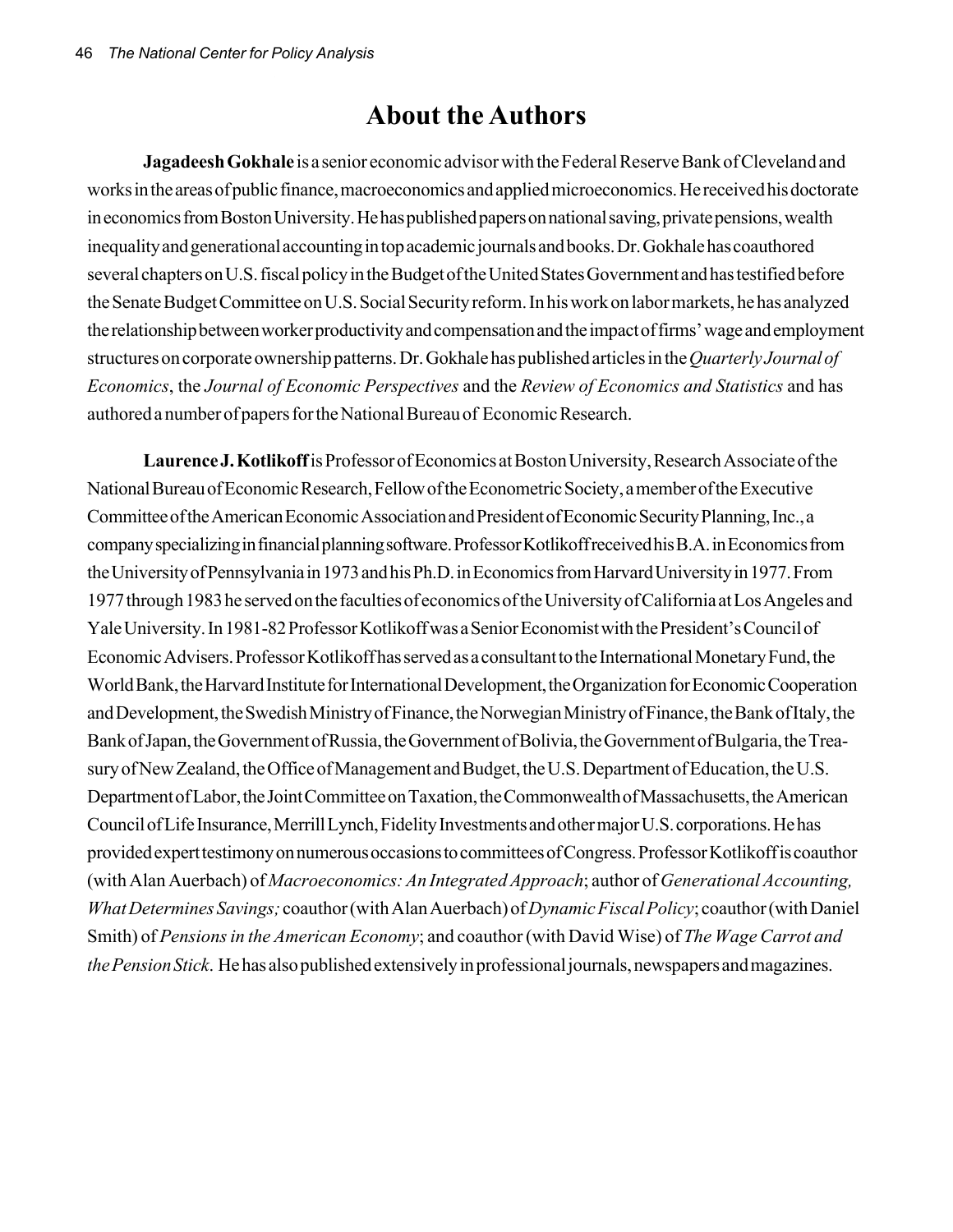# **About the NCPA**

The NCPA was established in 1983 as a nonprofit, nonpartisan public policy research institute. Its mission is to seek innovative private sector solutions to public policy problems.

The center is probably best known for developing the concept of Medical Savings Accounts (MSAs). The *Wall Street Journal* called NCPA President John C. Goodman "the father of Medical Savings Accounts." Sen. Phil Gramm said MSAs are "the only original idea in health policy in more than a decade." Congress approved a pilot MSA program for small businesses and the self-employed in 1996 and voted in 1997 to allow Medicare beneficiaries to have MSAs. And a June 2002 IRS ruling frees the private sector to have a flexible medical savings account and even personal and portable insurance. A series of NCPA publications and briefings for members of Congress and the White House staff helped lead to this important ruling.

The NCPA also outlined the concept of using tax credits to encourage private health insurance. The NCPA helped formulate a bipartisan proposal in both the Senate and the House, and Dr. Goodman testified before the House Ways and Means Committee on its benefits. Dr. Goodman also helped develop a similar plan for then presidential candidate George W. Bush.

The NCPA shaped the pro-growth approach to tax policy during the 1990s. A package of tax cuts, designed by the NCPA and the U.S. Chamber of Commerce in 1991, became the core of the Contract With America in 1994. Three of the five proposals (capital gains tax cut, Roth IRA and eliminating the Social Security earnings penalty) became law. A fourth proposal *—* rolling back the tax on Social Security benefits *—* passed the House of Representatives last summer.

The NCPA's proposal for an across-the-board tax cut became the focal point of the pro-growth approach to tax cuts and the centerpiece of President Bush's tax cut proposal. The repeal by Congress of the death tax and marriage penalty in the 2001 tax cut bill reflects the continued work of the NCPA.

Entitlement reform is another important area. With a grant from the NCPA, economists at Texas A&M University developed a model to evaluate the future of Social Security and Medicare. This work is under the direction of Texas A&M Professor Thomas R. Saving, who was appointed a Social Security and Medicare trustee. Our online Social Security calculator (www.mysocialsecurity.org) allows visitors to discover their expected taxes and benefits and how much they would have accumulated had their taxes been invested privately.

An innovative nationwide volunteer campaign called Team NCPA (www.teamncpa.org) is under way to raise awareness of the problems with the current Social Security system and the benefits of personal retirement accounts. Former Sen. Daniel Patrick Moynihan (D-N.Y.), speaking at an NCPA Sumners Lecture, said that there is no serious proposal anywhere in the United States that would cut benefits for current retirees.

In the 1980s, the NCPA was the first public policy institute to publish a report card on public schools, based on results of student achievement exams. We also measured the efficiency of Texas school districts. Subsequently, the NCPA pioneered the concept of education tax credits to promote competition and choice through the tax system. To bring the best ideas on school choice to the forefront, the NCPA